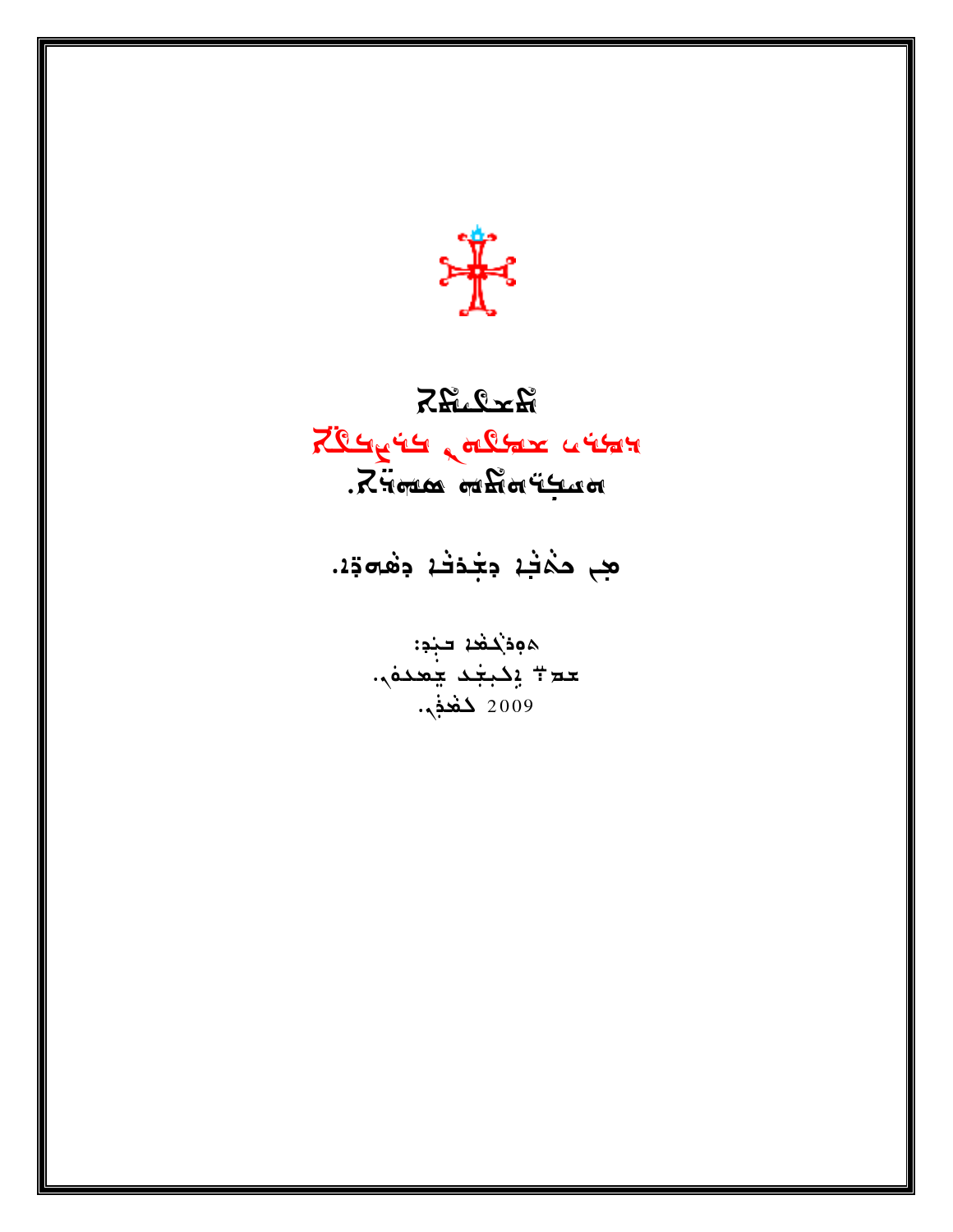تعثمْ: دِيمِيْنْ: 20جَعْجَمْعْدْ كَمِيْكُمْوِمْ: وَيُسْمِئْ: وَيَنْكُلُّ حَدَيْنَا مَكْمَنِي o المُدْدُ وَكْتِبُوهُ صَحْكُمْ وَهُكُنَّةٍ : مَوْدُكُنَّةُ نَاهُدُ وَسَكِّدِكُمْ وَهُدَاهُمْ بَعْدِ يَحْيَفُي وحبه حثقه وجثن يعمده بقفه نهمهم فدجينق ومدبعه ومهبمهمه وهتعوهاه بمؤه بدويانية. دبند حذاه يجفد جعبد وبعبات صدند: من هند دِبْتِهَ وهِ مِنْ هِيِّتِبِد بِهَوْهِ كِمِيْدِ تَسْدُدُ وَهِيمُهُ بِمِعْمَدُ وَكِمِيْدَ وَهِدَجَمِهُ فَقَفْدُهُ: مَعْمَدُهُمْ وَجِدَبُهُ فَمْ يُدِيهِ حَجِّدُ ذَهْدَ دَمِحْدُمِهُ، ثَقْرُ: ثَقْدَ تذويه تبكه ونوبك كبيه كغمة تبوه شوة بكوه ونكيهم: تحذف جسوده بنبه جثد حجوبومثه يعكثنه بمؤوه نده ججثته جنذفه: موسَحدة نحبته كعهك في بهوده معجد حكوم وحبصوه وتكيهه.

نْدْ كَنْصَفْدْ هَدْمَنْدْ: بِحَوَدْدْ مَعْمَدَهْ،: بِنَدَ هِيْنَدْ قَوْدِهِكِمْ يَكْتِهِمْ فَقَدْعُدْ: ەمە ئېخنى قودىلە پىيە تىخمەم، بىد ھنى بەيلىلىك مقبىلە سعبدُه: ٥٥٥ دَسِدُنَهُ جَدِ وَدعٍ بِآوَةٍ 1096هـ جَعِبنَهُ. بِ500 جَدِ مَهْدِ ٥٥ لحججكِ موعدُهُد كَيْكِيهِ محمدة , جَدِ كَنْتُدْ بِآوَةٍ مَهْنِكُ لِحَدِيْكَ وَوَ لَهْدِيهِ فِيهِ بِمَوْمٍ حَوَفِيهِ وَدَمِيّهِ مَدْمِعِيّهِ: كَتَبِيّتُهُ جَوَدَهُ وَتَبِيدُ سَوَوَيْدَ. بْدِينْسْدِيمْ سِكْعِيْمْصْدِدْ دِعْدِتِيْسْدْ بِـهُوْهْ: عِلْقَيْتِ مِعْنِقَقِيْدْ دِسْكَعْيِمْ. تَـجوبوهِمْد هـودهِدٍّد حمينُـد: حكِـودُه هُمونِتِـد جُدَجَـم وجِعتَـدِ. حودودهُد هميكيِّـد لَهْيَفْ، تَوْدِمِيْهُ، هَذْبَعْتِهُ دَفِيْهُ، جُبَنْتُوْبِيْمَ هُدَنبِهِ كَهْنَهُمْ؛ تَوْدَبْكُمْهُ فِيدَتِه كَعِهْدَكُ. تَعْبَدُبُ قَسِيْكَيْهُ كَهْدَفْهُ: تَجْكَبِتُوهُ، عَقِيْقَةٌ كَهْدَفْهُ، فيفند لمعبدة فوها فبجوه فمته كمتر فشاء تحفيه مفككنته ووعتها فكبحوث نوفيا ومكبك حولاجوة فكشتا وفوعونا وفخت ومنابم نهدةبه ونمعاهه وإكامه المحاموه وليو معودهكا المحام وكنا للعام كنا مهينة وفيعنيه مهيثة وفومنة. ووه نَسِدُنا بحَجْيِبودومُ، فيسنة: حوه فم وأهدوه هي وهمبكوو جُك خِعوى: أوهُ، عوْكِم كوميهكِم كَهْمَكُ، جَدَ جَدِ يَعْطَـدُ بِـ201 موحـدُ فَبِعَدِـ٦ عَطَـدُ مَوحَـدُ هِيَـ٦: 20سِدَنَـ2 جَـدِ مُحِبِجُةِ 104 فَبِعِدِهِ مُحِبِجُةٍ. بَدَ تَخْمَعُنِهُمْ ذَهَبِجَةٍ يُحْدِّ عَنْدَهُ مَشْهُوبِةٍ بِهِ وَمَ: ٥٥ نَسِخَنْهُ تَحْمُوهُ وَمِهِ مَعْبَدٍ بَيْهِ مِنْ مِنْ مِنْسُومِهِ بِهُوَةٍ. شِـدَ ھقطب دقگھنا بھگندا دھکت ہو ،پیوٹنا ھقطب دقگھنا ہیجننا تَعِيهِكُمْ. مَا عِهِدَكُمْ دِعْدِيقِيا حَقْدَ حِجْدَة بِيهِمْ: تَجِعَدُ وَقَدْمَوْجِ لِمَحْدِمِ تَج حصِبُه بُكِيدِهِمْ لِكَبِمْ تُومِ سَكِيمٌ لَمُعْيَمْ. 2010 بِ200ْ: خَدِ فَيَعْبُدُ ۖ دبغد تككبتوها: تبوو وكبكت كبود ودمتية ودكت وفيت مسوهنة تَدِهْدُ دِكْتِهِ. 2000 جَهْدُهُ، جَدِ تَقِدِّهُ تَجْكَنِتُهِمْ: صِهْدِه جَدِ تَنِبُهِمْ فَيْتَ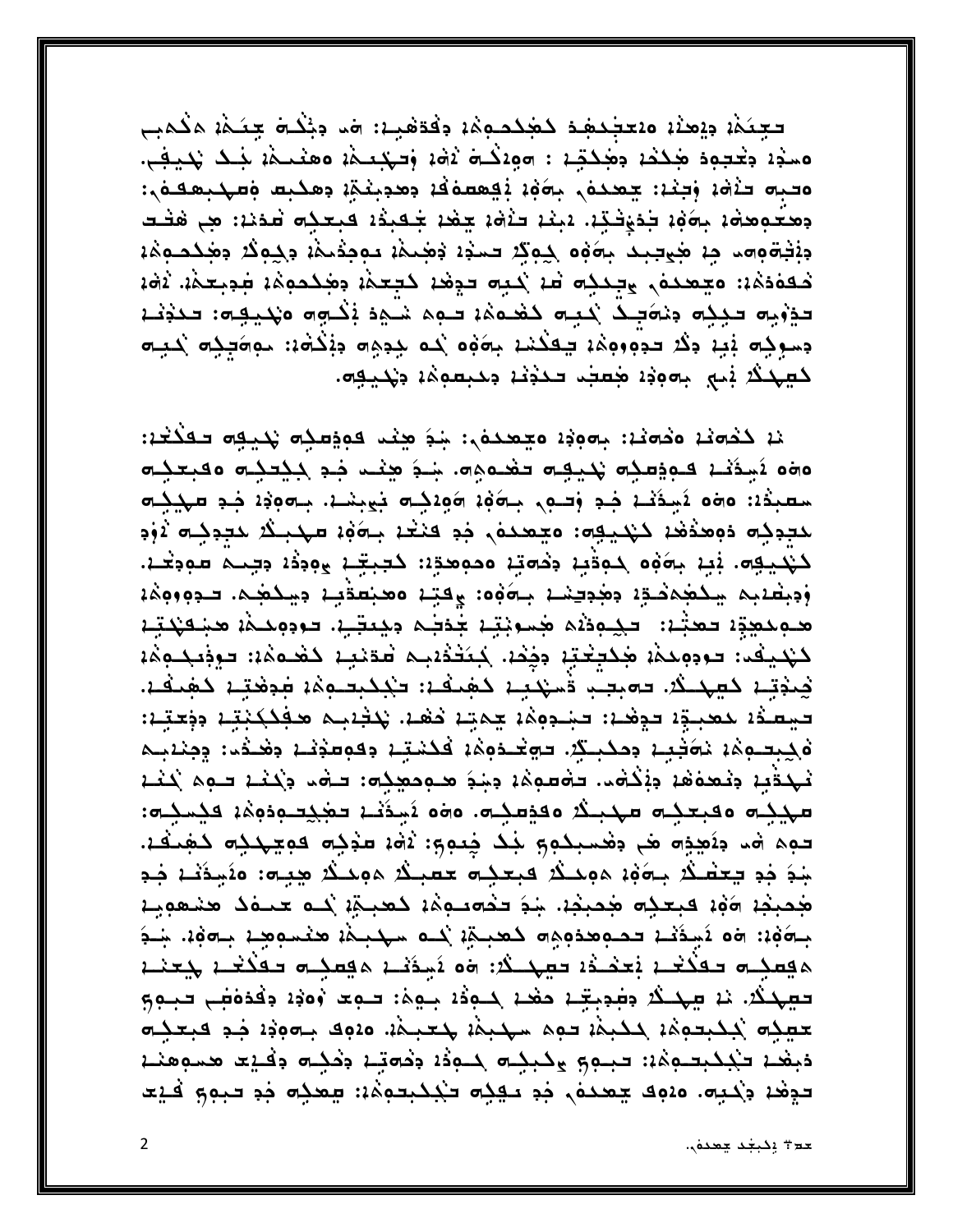لمحتنز وكيعا وجنز لمسوئة وخصقته وصعامته ومعاجمته معالمته المتفاوية وجند للمستخرج لِبِمِكْ بَكْتُهُ، ودَوِسْمِ: هودِذِه هَذِهْ، (Tax) وَيُحِيطِه هِي دَبِدٍ، وهَكْكُ، وَنَهْم ەدھەدند. ەجھىدە, ككحكە حبحەد حدەبى دۆكە:: ەدەسىبە ھذەھ جهيبه مع ويهلوك بمككد بقوه مجمودند نبد مغد فكفوه جدبون معذدةيه بمحبقة: وسعومَه محمد تنكر معتصد وذكر جُدَهَه. فيها لمُسْمِدُونَ وَلَعْمَيْتِ مِعْدَيْ الْمُحْبَّدِ وَمَا يَنْكُمْ فَالْحَمْدَ وَقَالِمَ مَسْمَةٍ وَسَمْ جُمِكْفْتُوهُ. فَبِعْكُمُو دِبِغْدُ تَكْفُفُ دِهْدَنْدِبِكُمْ: ذِكْرُ نُصِكُرُ هُمْ هِي بِيَكْرُ دَدِيكُمْ 1968 كَتْمَافْمْ دِبْقَسِيْرْ دِيْمِجِدْتِهْ. وْفَيْعَكْسَوْمْ كِيْمِعْكِدِّهْ حَمْيِجْتِكْمْ وبدَقت: ولَا تَعمَد هَيْهُ سَعِيبِهِمْ وَيُعَلِّمُ وَهُقَوَةٍ.

(هَجْدِ حِعْظِهِ مَهْسَ كَمْعَكْبِكُمْ هَجَعْنَكُمْ حَقْدَتْ حِعْدَهُ ۖ فَخَوْقَتِهِ مَجْعَةُ مَعَ مَعْ مَعْشَ امَدْ مَؤْتَقِيمَةٍ وَعَظِيمَةٍ لَكُمْ هِيَ يُؤْسَمَّةٍ وَكَمَكْمُكُمْ (دُودُهَـ) مَعِيَ امْدَ وَهَمْتَهْتَتَمَدَ وَتَكْتَكْتُمْهَا دكوخوجي

مِبْدِدِيَ تَعِفْدُ دِهْدُ , بِعَدْدَ مُعْبِيْدُ يَحِمْثُمْ مَهِ , هُوَدِهِمْ} . outban within

فِعْدْ دِبْقِهِموْقِدْ دِكِيدَةْ دِهْدِيشْدْ: وَدِيْقِهِموْقِدْ (وَجَعِيدٍ وَهَجُهَنْدِيْدَ محبَّد نكيفًا محمومِعتِّا ثَعب دِمواكمَهُم، هُموِّا جُعِم. دِمِجِدْمِعنْــد كَحـوِذِحمْا: ەنسنى كىغس مەيدە توڭەڭد. نصب.

بِيَهْنِهُ سَفِسٍ يُدِيْهُ كَجِيهِ مُعْكَبِهُ، هَكَوْدَبِهُ، وَسَهْمَ دِسِكِكِلِّ دِهْلُوْدَ فوبغد وذكاه: هدم جعده وخد وذيعهموق مضموكبقد وكوكف وهويمنا: جُلْهُ، طَجَعْنَدْ، 1499هـ بَحْكَتْمْ حَذِّدْهُمْ جَعْدِيشْمْ حَعْصَهِدِهِمْ، يَحْجَمْ، جِنْكَتْهُ، وْدِكِجِيَاهَ وَدَهْجِيتْهُ يَقِعْصُمْقِهُ دِجِيمٍ كَلْفَهِدَ: مَنْهَنْهُمْ يَقِعْصُمْقُهُ دِهِ وَدَهْبِود بْدَجْعَـبِدْ: وجَعِمْكَـبِجْكَ بْقِعْصَمْقْدْ حِقْدُمْ حِجْـبَيْـ وحِمْمَيْنِي بْقِعْصَمْقْدْ جِبْمَدْد دِهِجْمِهِيْدِ: دِيهَةٍ، ذِدْكِم نِدْوِيدِ: (2010هم، طِدْهِكِيدِ:) دِيهِقْ، ذِدْكِم ذِكْرُ دِيهِ بَعْدَ : (مَوْهِدُكُمْ) وَجَعَدُهُمْ فَيَدُهُ مَنْهُدَا: دِجْهِلُهُ دَجْهَنْدَ يَعْمَدُهُ ، مَعِيكِمَوْمٍ كَخَيْكُمْ تَنْقُمُوهُمْ يُخْتِخْمْ وَيُذْكُوهُ. (مَنْدُ هُوَةٍ: مَعْبِدُوَةٍ، كَبَيْدُ وهُودوهُ: لَبْط عِنْدَهُمْ لَبِكَ هُدُوْهُ وَوَكَّدَ كَعِثْهُمْ عِمْعَتْهُ مَعَالَ

حد # وكبغد جعدة..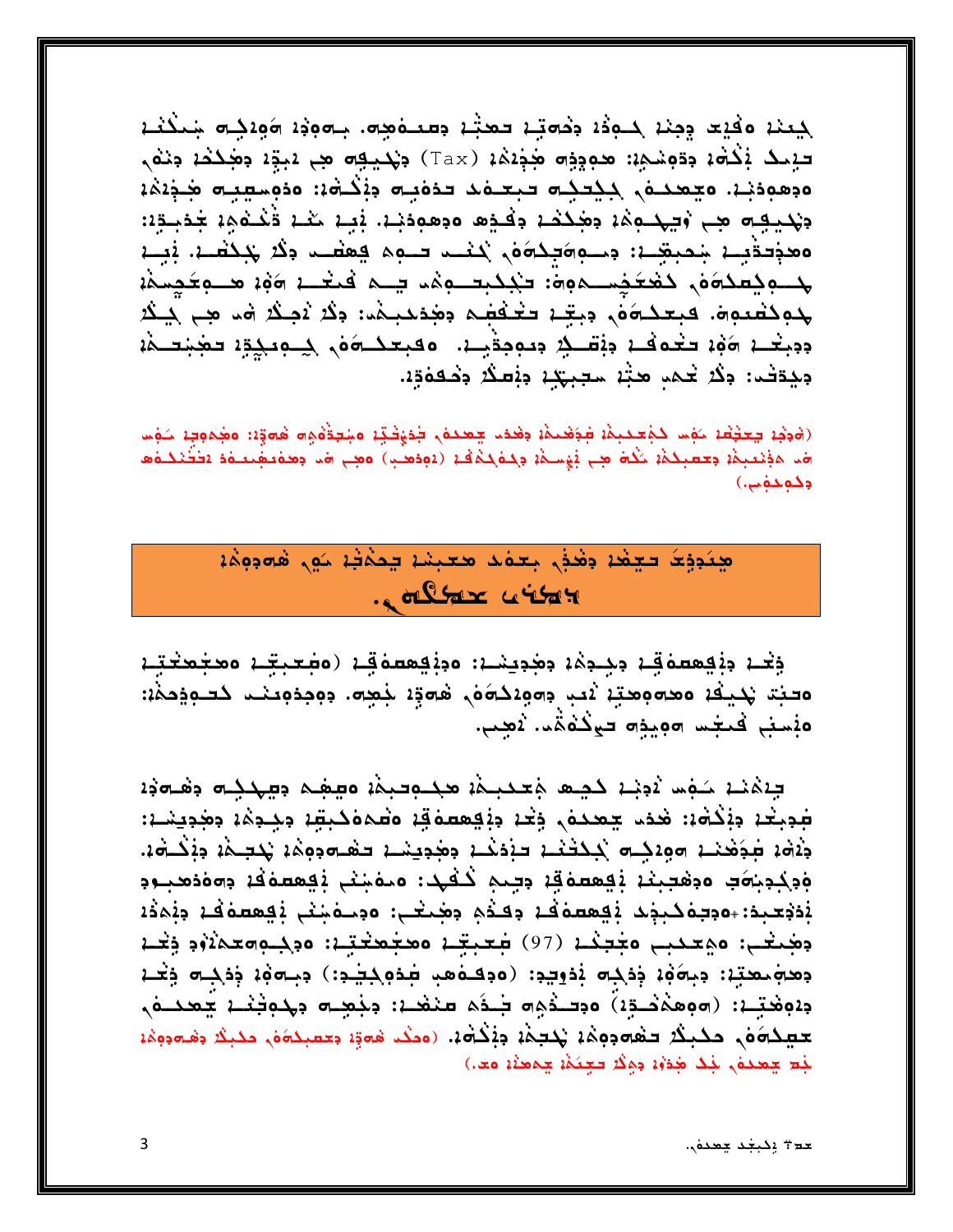هَتْـد حَمِيْمِـذِ فَجَهْنَـة حِيْقَـدُهُ حَـمِينَ دِمِــ دِمِعِمِيلِـم جِمِجْنَـة موهكىبىدىغە مۇك كغىمدە دېختىنىشىن مەكمب مەكىمىسى تېتى وەممىدىلە بىك دەەھىيە: ھې بْدَعْد دەجىدۇنىد (قېغىدەەل ھِغتى ھەۋد. ھَتْف تهد لخفنا ونبيشا موهكتهبت ها ميمكسين متوديك تحبيفه وكذبا دفدهب كجد وسا كهيف وحدههنيا وكجكتوب وكهندف كدمتا ەكېدىغە: ەكىنىغە جەھە دەك مەخوبى، مېنىم بْكَشْمْ ھىۋھكېكى دەچىد تب دووقند. وكُرْ وْوْمْ خُوفْهْ كَمْهْكْدْ: وكَتَبْتَغْعْدْ دِيْبْدْ فْكَتِبْ وَسِكْمُحْمَدْدِهْ فموصد: ذِلَاهْـٰدَ: دِنْكُـاهُ، بِكِـهِ دِمْعِدِكِـهِ جَمِعْـ، كَـٰهُـيْكُـ، دِهِوِيـدِ مَهْـفِـدِ: جكتوهكة ججمه جعجبند. محكته ٥ميدكة٥, ٥محودهكة٥,: ٥٩ تجدة د لِبَثْتِهِ جَمِعْهِ وَمُوجِهِ بِـهِفِهِ: ذَبِـم هَفِهِ وَمَ ذَبَحَـهِ هَفِهِ وَكُمْ وِهِ هُوَ مِجْدَيِـي هَهُد. بْبِي مِعسبِكِمَهُمْ. وَكَسِمِيكُ مِهْدِيْنَدْ دَبِيهِي كَشِهِ وَكُلُّهُ مِنْقِدَةِهُمْ: مِكْر مَكْمَ هَجْعَد دِيمَةٍ يَوْجِدُهُ مَكِمٍ مِيتَمِمٍ. هُهُ يُضَمُّ عَدْبِكُتُمِ يَبِيدِهِمِ بَجْكَتِهِم مَنِّدْ جَنْبِهِ مَنِّدْ فَتَقَوَّمِهِ مَنِّدْ مَدْ هِيْدِهِ فِيْمِنِيهِ فَمَدْ: محموجكم وكشغا دابةوها موبوكت شاكت حذذكا البغا فيهد ابدوي مضِختِي كَحَكَ صِعْدِ، دِيمِ كِم: شَجَعَ فِيمِهِمْ يَمْ يُهِدْمِهِ. يَبِيْدُ نِي ذِيْبِ كِنْ لَاهِدَ كَـهِمْ بَكْمَةٍ: مِبْعَمْ مَـمِوسَدْ كَمِيْتُمِ مِكْتَبِيةٍ حَلَّقَةٍ مِكْتَبِي مِنْ مِنْ م هَٰذَتِهُ هِنْد حَوَقْبِهُ هِنْد وَمَعْتِهُ: هِنْد ذِنْتِهُ: هِنْد هَذِكَفَيْهُ: فَوَهُمْ ذَافَهُ كفبكمة: محبه جَمْعَة بِجِكْسَة ﴾ حَبْدَغْد: مَحَمَدُ مِنْكَتِبٍ ذَكْرَ ذَكَرَ ذَكَرَ جْمِعْدْ مَعْكُفْدْ هُومِمْبْنِدُ ۚ وَوُنْدِيا: بِمِهَٰتِيْدِ وَوَحِمْهُ وَعِنْكَفْتُ وَهُوَيِّ شِيكْتِيْ. هُعَبِ حَكِم وَكُلَّا فَيْتَ لِمُدْبَعْدَ تَجَدَّدُوا الْمَدِينَ وَاللَّهُ وَكُلَّا فَيْتَ الْحَكُمُ فَلَجَدَ وَيَحْبِيْهِ ۚ وَهُدِ ۚ رَبِّي وَكُلَّا هَذِي الْمَجْمَعِينَ وَيُحْكُمُوا ۚ وَيَهُمْ وَجَابِي وَجَابَ وَجَابِي قْهُمُونِمُهُ وَجُوَّةٍ: وَهُدَبِ سَكِّ دِكِرْ شَجِعَتْ فَمَدْ دُوكِمْهُ؟ هُدَبِ سَكِنَّ دِكِرْ هَجِيت لَيْسَدُهُ وَلَامًا عَلَيْهِ مِنْهُمْ مَنْ اللَّهُ وَيُدَيِّرُ مَا يُحِسِّمُ مَا يَقْطِيمُ وَجَبِّهِ مِبِ جِد مَنْتِهِ (بَهْمُونِهِ): مَجْوِدُبُودِ مِنْ جَد دوهُمِّهِ؟ هُعَدٍ حَكِم هُ كَدِهِ ثلاثه بعيد به المُفيدة: 14 من بعد الله على حيد الله على معدِّد؟

وَجِدْ وَكُرْ وَوْءَ خُوفُهُ كَفَيْكُمْ وَفَكِس وَدَنْبِهُ: حَوِم وَلَاوْهُ هَـ مِسْكِكِم يَكْتُوْهُ هجبذا وصك فكهكذوهوم والموا وووقنا فإذكا ووماشيا فالمكمعنا جِبْنِ. وكوجِعكوَفِي هووهيِّن حبْدِ دَدِوكنَـنْ: فَبِحَكِـهِ كِكْنَـنْ حَـدُدُنْ دِدَدِبِـڢِنْ: ەقبىبچە چىبغى قىومە دەپنى، مېنە سوەبچە يېد ئېشى بىنى ەۋەھەمگە: تومۇمىيە ھېردى وتىگى : كھككى ۋكنى مەھكىكىتەھ: ٥ﻫﻮﻋﺤﻨﺒﺪﻫ ﺣﺘﻨﻨﺪ. ﺣﻨﺒﻨﻪ ﻋﺒﻌﺪﻫ ﺣﻌﺒﻨﺪ، ﻩﻭﻩﻣﻮﻧﻤﺪ ﻫﻨﺪﻏﻨ: ﺩ ﻣَﻪﻥ ﻭﺩ

حد + يكبغد جعدة).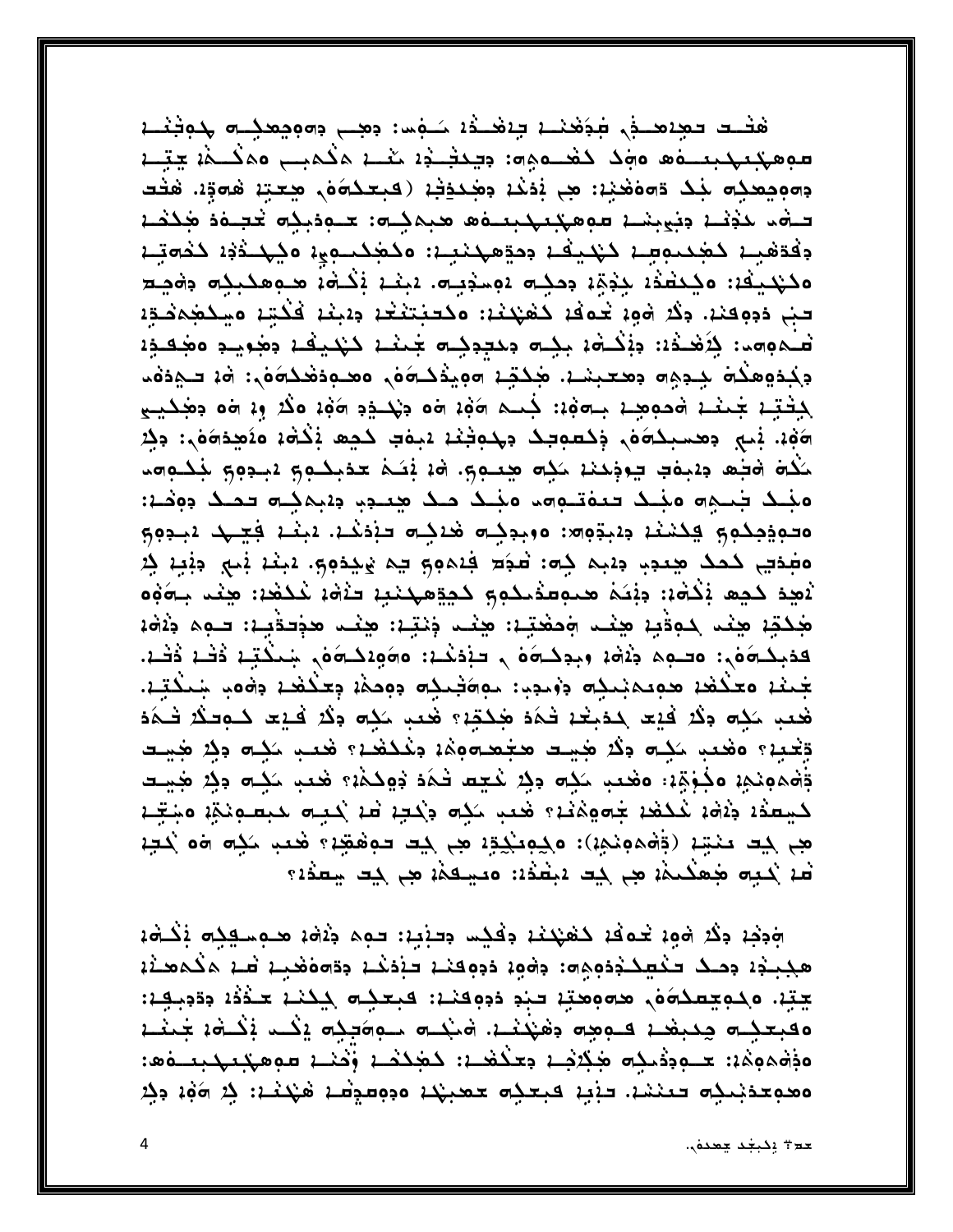هُهُ هيْنَا بِعِيفَ وهيهِ الْجِيم هِي هَجْدُتِيهِ وَفَيْعِي جَدْبِيهِ. وَهُ: يُوَبِّي كومودكه وهوه ب مبغيضه: معبى بُده يتخمَّد مسوحند يتخفَّد دِهِكَهْتِد ەدەقبى ودىكتە ھى ئېھىنى بەدە سىبىدْ: دىند كەكبەس مىقكت كيعفه وجُبكِه ودووقنه. وخو هكُمب وهكُمْهُ عِبّةٍ حَمَدٌ ووَصْهُ وَجِبَعْهُ وَوَمّ تَجْدَهُمْ كِثْقِيمْ نُصِبْ مِنْكُوْهُ هُمْنُهُمْ وَهُدُهُمْ فَقِيلُ مِنْهُمْ مُحْتَمِّدٌ وَسَلِّكُمْ مُقْتَبِ وَهَٰذُهُ شِعْفُهُ: فِـدٍ هَٰذُ وَوَجِدُومِيِـهِ وَهُوَ دُوقِعَنْهُ فِي ذَهَبُ مَنِي مَحِيدُهُ: لْبِغْدْ حَسِبْكَ دِسْوْنْتُوامَدْ بِاهَٰذِ: دِحْجَمْدِ كُوْدْ صِي حَجَدْ ذُوتُهُ عَمْدَ مُسِدَّنْـدْ: **يـم ندوديـه بـ هعبيـه ووجدوميـه ودووفنـ: وهم ونكيـومي (وهية)** دِوْدَهِيكُمْ لَامْ: هَيْنَنْدْ يُده دِوِينِ: هـوِسِهِيْم يْكُلُّهْ: شِحْبِهْدْ حَصَدُ: دِفْسَهُدَ هكمبي ممكمة يجتد دخنند ادباءة دووفند كحامومحتين جد أنقن حبقة يْهِيْتِ حَبِّيْتِهِ وَجُعْبُوبِهِ يَكْشُهُمْ مِجْتُومِيْهِ حَيْثٍ يَبْتُتُمْ يَاهُمْ حَكْمِيْحَدُومِهِ وَجُرْ فبغل مواعيلهم ومستبق والمتبعة الموارد والمستمرين والمستحدث وهوقد وهوم هسووية ككه فقك حوية: مستكر وبله وكر بلووه وفلول فنو وَتَوَعْمِهُمْ وَفَجْدُهُ وَدَبْكُ هُمُوهِ مُحِسَوْوِيْهُ حَكِمَ يَمْسِيُ وَمَسْهَدِهِ مِنْ نَسْوَهِك دَفْيَت ووحتْه حدْبْكْجُوهْهْ: هَجْد شِيّه كومحْهْنْدِه حكْمِحْكُمْهُ دِدْسَكْرْ صَاءْ ذْخْمَ نديقة هوكيدة. ودخد دوك تحذيد كبعدة ووتند معبسة كبغد: تبد مبقوم لأودونكة سووكتهم كدبكت ومواحف وأوالكم كمهبكة وحبيب توچيك بغي: ەدھىمە مچيك كھىمە: ەدبد ودەبىوە: دومبكىمە فبعله ببلنة شبله. ودخة دوك حند دديكوة: ددينه موسد فنغة مكه مُجِمْعُهُ مُحَدِّدِهِ: مَحَبَّدِ 20كَيْفَتَ كَنْتُفْ مُكْتَبَة هُوسَنَاهِمْ وَمَقْعَلُوهِ وَحَبَّدِ لجومنجقد فنغد مكلة محوجوه موحكوه: وحبد فحقه فنغد مغنو للحجب جَمَعَهم: مَصِبْدِ صَبِذْهُمَ كَنْتُمْ مَثِمَ هُمِعِيدٍ جَمِيلِهِ: حَبْيَةٍ حَكْمَ كَنْتُمْ مَكِنَّه فدبها دوكذر: وفنغا لكه مودفنا هندا: وفنغا لكه حكبها والموجه وَهَيْكَنَا؛ بَيْهِ حَدَّ وَلَاصِبْدُ، كَبِ حَجْدَبِهِمْ: وَكُلَّ نَتْتَحَا شَيْبَ هِي وَنُصَبِّ وَهُ فَعَبِ حنِيهِ مَعْدَبَتِهِ: مَسْعِدِ مَنْصِد: دِدِ مَكْتَ كَسْوَهِمْهِ بَيْ سَعْبِسِمْهِ وَهُسِهِدَ صِبْيَ بْلُهُ: دِكْتِكِس هوكية حَدْيِدُهُ دِدَّدِهِ 14.

هِي آدِنِهِ تَحْذِيهِ حَمِّعْكَبِـمْهُ دِدْدِهِقِيهِ مَصِّحِكُ دِهْـهَةٍهُ طَدِيقِـهُ: آدَيبِ دِهِـي لليلد موددفي ليفنته حينك يعوفيه وبمعيى وبمغد وملاحوة دِيْكِمْفِيدِدْەْھ: دِيْنْدَة جِيَكْيْ هَذِيقْنْدْ وَهِجْتَيْنِ وَيَجْتَمْهُ دِهِي شَكَرَ وَسَبِكَتَوْهِ و وهذي: ودبلُه جِعَمْهُ يَهْدُهُ ودعجَدهُمْ جِبِّهُ كَهْكَدُوهُهُ وَفْدَهْدِهُ: ودبلُكُمْ جِعَـمْهُ  $\hat{\mathbf{A}}$ ھڭھبى مسند جندىمد ھىلاھى تىدەنىيە دەمدىسىمدىن (340 دىھىدى). ھىي نىمد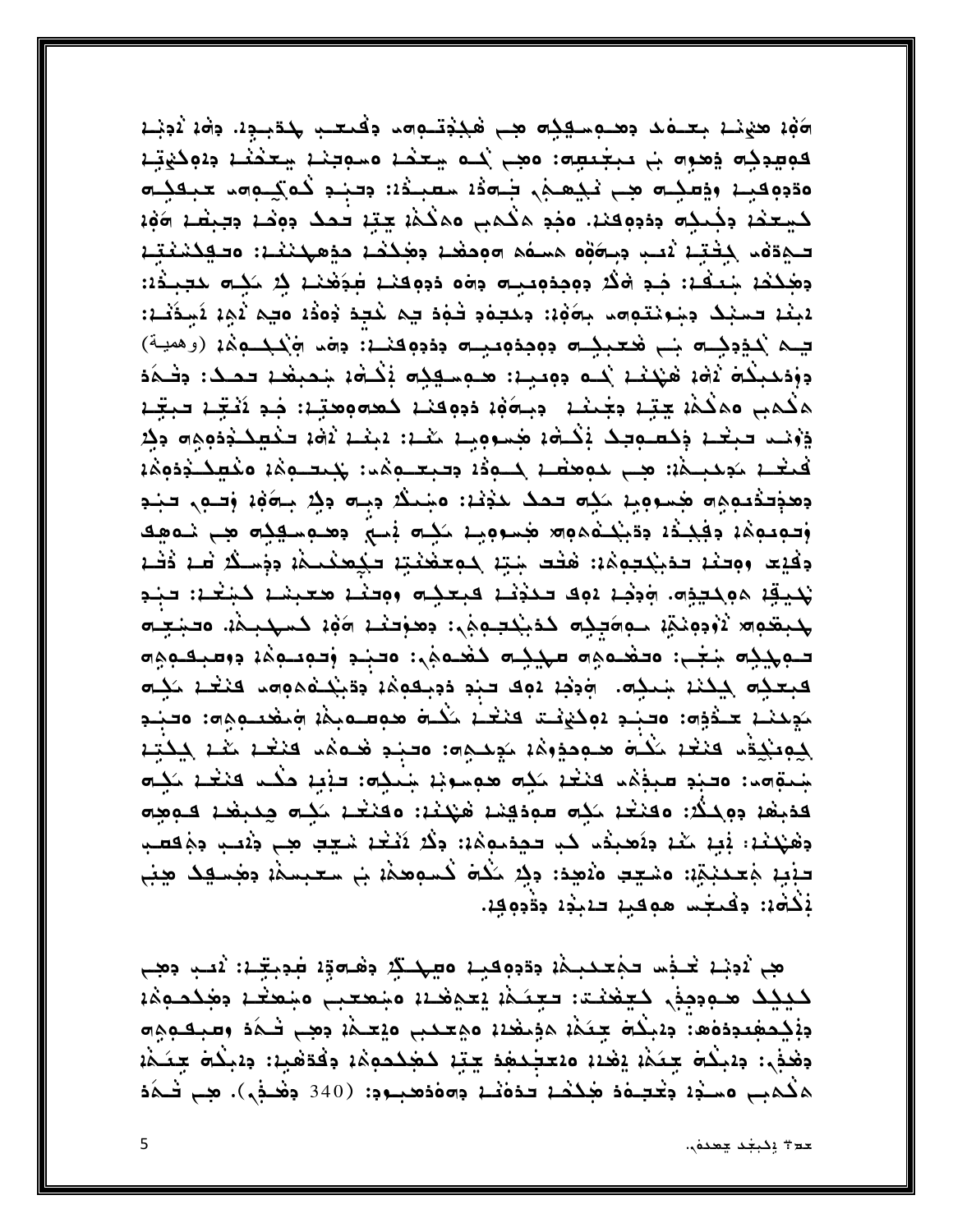وهبمكسه لموفنه موهكيهبيه فكفئ وة وفضيل لحجه فكفي هوغكمره فن كبيه يحفكم دفعدة هون تحتفقهم لأنب دبهوه كِفْتقِين َلِجَمِعِدِهِمْ: مِنْ كَثِكَ 104 كَمَعْ، رُكِم نُعْضِدَ خِيَكَ يُدَخْسُ: وَحَمِعْهُمْ: وَمَنْهُ: هَتَـت تـوج وَوَدِ سـوِجِدِه تـهبِـنمْ: وَكَسـوتِك وَكَـثَوْمٍ: وَفَكَـثَوْ: وَتَـبْمَدُ: دَهْكَجْمِهِ ٥- هَمَعْدْ بِمَوْدْ وَحِيْدْدْ دِكْيْدْ قَدْبِهْدْ هَتْتْ كَدْدِهِقْدْ دِهِ وَمِحْتِيْد هوكيهكِم بْدُ فِيدْدْ: دْفِيهْكُمُوْمْ بِعْجْدْدْدْ (tax) حَمْدِي بْكِتْبْ: كَحَكْتْ متعهدنبا لابب وببنا بالمنونا وفتغيا ووديا موجبات مذنا مي بنه هووية صد جُكبهجَةِ [مَحْضَبّة] دَبّهم نَقْضية: دَحَكِكْدِمِمْة دَبِضْ دِسْعِيمَةٍ ، نَمْهَ فوعدُنا وبن وبْكُوبًا: لَم لَاهَا حَكَاثِه وبُعَهْدُا (سجل) وهِبْ فبعثِه علودُا: وجفعف فه عمده وخد ونيوفيه. مثر وعبده في جدا ون وفيع يعهدونه سمبغد حبمغد: مفعك بك كبيه: وَيَحد دِجِعلَهُ (جَزِية) مَدِّب يَكْتِبُ مَجْدَةُ دِهِيْبِ لَا يَةِمْ: هِي حَكْسَ يَكْيَفْ ذِيْوَيْتِهِ: ٥٥٥ دِينِيْسَ مَهْبِيْهِ حَدِّدْهُمْ دِينِي ٥مەمدىنى: دِدِ: خَطِكُ ٥ مَمَاسِـكَ: ھَھَلَـد يَنِّي بَكْـةٍ: لَعَـدِهَكِ حَـهِ حَـمِـمِنْجِّ: وفَكَتْحَا: وَقَدَبَ وَذَبَبٍ وَأَوْهَوَهُمْ وَحَدِقَوْمَ فَقَدْتُنَا وَجَبَ مَهْبَتِينَ مَثْنَا: وَجُثَمَ تتفتِّدْ دِهْودِبِهِ وَسِفِدْ دِيَتِهِيْنِ. بَيْدْ مَدْدْ دِفْبِعْدِهِ حَمْيَتْهُ هِي كُتِّيفَدْ هَكْشَدْ هِي جِيم ٥٩, تِنْ قَدْ جَدْبِهُجَةِ وَجِيمَ نَقْضِيهِ. وَحَدَثَنَهُ وَحَدَثَهُ وَجَدَدَهُ مَهْدِدُه كجعند: وجعلةفي جعدفي جد وَختِه: منجِه وهي هٰذخه فبعدِه حميثة مدبلة في مؤهوم من المحمد من الله عليه ونحجد لاحد وكبعده حمبغه.

لْبَعْدْ نْهْدْ جْحِيبْ جِعْدِهْ, كِجْمِهْدِمْ يْكُبْ حَجْمِيْجِمْ بْمُدْ بْدِيدْ لْمُرْشَدْ بْحْدِ كْر هصبدا ولا والمجبخا وحكوده الأعجوم: ثنا كهككا وهكتا جا هجوى: وكقومغيه م مختمع حمكه شكب ديند حوم ونيد وفنغد ككه لحكيف هِعَبْ هِيَ فَيُوْمِيُو: فَيَعْقِبُ شَوْءٍ دِهِ فِيَسْمَوْءٍ فَجُنُو شَمْوَءٍ: دِفْعِيْ كُبْرَ ٥٩٤كَ٥مْ، دِبِب: دِجْكَتِي هُذِهُمْ هِي جُدِيقْهُ دِهْتَبِسْهُ هُدُدٍ. هَتَـْتَ ٥٩مِحَهُنِي كِهِ ككِم جَكْب فَقْصِب وقَنْعُمْ كَمْمْ شِوتِهْ: إِكْبُ فَلَوْلِا كَمْمْ فَنَعْمْ شِوتِهْ. 7:5. تَجْمَعُنِيهِمْ: وَهُنْدُهِ: وَتَعْتَدُدُ دِينُوكُونِي: تَجْهِيدِهُمْ وَهُدِيدِهِمْ: دِينَ هُكُلُفَ: ودومدهُ: دِيْكُوْ: حَقِّدَفِكُمْ: دِيْدَحِمِهُ: 20 هِنْ هِنْدِكْ: سَبْكُ دِيْحَمَنْدِيَّا: 20 هُنْ ح تعِكْفَةٍ: بِجِبَةٍ: تَكْتُوَدُهُ: شَعْفَدَهُ: (كَتَيْفَةٌ): تَتْخَدُوهُ: هَدَيْنَ مَعْنَدَهُ: تَصْعَدُهُ مَجْ جَنْكَتَمْ: تَسْوَفْهُ عَقِيمَةَ وَكَيْفَةٍ فِكْثَةً: فِهِ يَهْكُفُهُ مَوْسًا فَسَعِةٍ جَدًا هَكْفُمْ ەند دىم ھەندومەم ەند دىگ ھىموتومە. دىمىم تىبىق قىقىد ەرب جُمعْد حومِيدِ: هَتَـد فِي حوكَبْكَدْ مُكْفَعْدَدْ وَجِبْعَدْ مَوْسٍ: فِي 10ُوْدْ حَبْيَـدْ ووَفْدِ ْ يَسْوُدُ ْ شَوْسَا: إِكْرُ تَدْبِنُوْ ۚ وَيُعْصِبِكُتْ نُحْكُفُنُنَا هُوَبِكِي تَخْسَوُدُ، دَبِنْنَا

حد + يكبغد جعدة).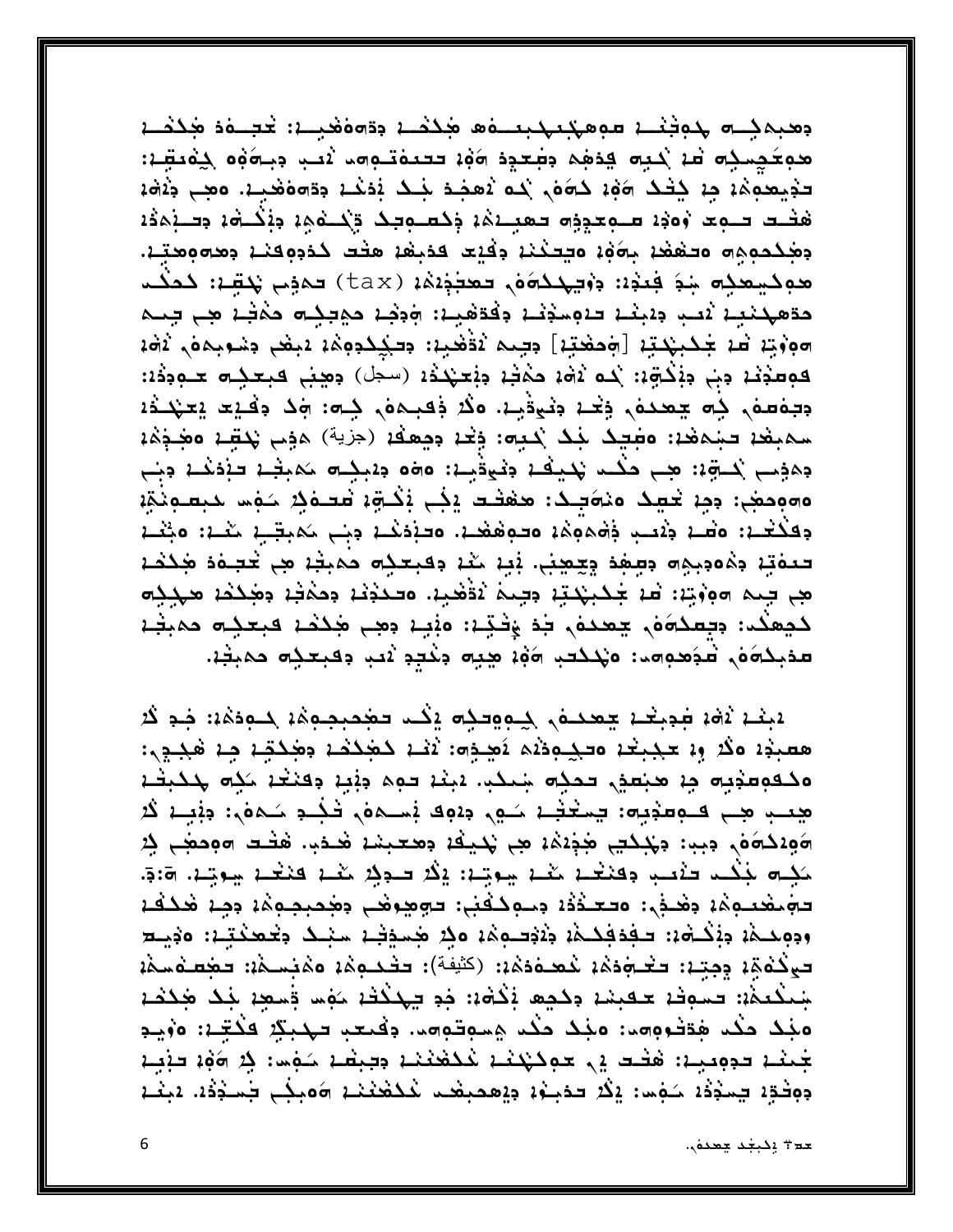بْع دِنْبِهِ كَعُمِكَتْبَعُمِهُم مَكْرُوْدِهِمُوْمِهُمْ فَدَقِهِكُمْ مَهْمٍ وَيَحْكُفُهُ مَهْمٍ وَنَكْفِع جنبِهِ جَعَنْعُهُ مَعْهُ حَكْمِيَّةٍ هِنِّي بَيْنٍ هُجُوبٍ فَنَعْهُ مَعْهُ حَكْمِيَّةٍ هِجْرَ؟ فِي فِسْح لْجَمْبِةِ: حَكَ ثَثْغَةَ فَـٰلَةٍ مَكِنَّ وَهِـْهُمِيَّةٍ مَهْسًا هِجْ ذُوكَـٰهُۥ وَوَوْۥُ فَـٰهِ فَـٰهِ مَـٰ مَا مِنْهِ بِنِهِ سَلَّاءِ مُسْمَدًا لِهِ مَا يَجْبِرُهُ مَكْبِيبٍ مِنْ مَقْدِيبٍ مِنْ مَنْ مَنْ مَن وَجَهِدِيكُمْ مَكِنَّةٌ هِي فَكِنْشَدْ، وَجَكَدْهُ، هِي هَتَبَ حَكِي هَسَاءَهُ وَجَدُوْهُ وَهُدَدُهُ سوعيتين مَوْس. و2 فِي چِيچِينا: هجـوَدِ فيود 1بِي لِمُوْوَمِنَ ۖ ثَفَـٰتِـ 1 وَفَـٰفِـدِ كْنَا: دِدِهِهِدْ كَفِس دِحكْت تَجْتَنْتُوْ: تَوْعَا وَوَدْ دِهْلِكُمْ دِهْلِكَةٍ. دَبِنْتْ حَمْبِتْت مَدِه وهَيتِي كَعْتَنْبْ: ەَيْفُسْ بِكَفْمُهُ تَوْمَ وَعِيْقِيْ: فَكَفَى وَكَيْهَدُبْ: فَبُنِهَ يهلُكْتْ، مَدِه هِبْي يُعدَمِهِ دِنْكُـهْ، مَعْكَمَةِ، مَدِّه. حَغْد توعِ وَمَدْ، وَكِت كُلُّهَ وَهِيجَت كَامُوْهَمُوهُمْ: وَمِنْ يُؤْتَبِ بِكَفْتُمْ تَوْمَ هَكُفْهُ: وَيُكْفُمْ كَتَبَوَّكُن وَفِهَا مَعْيِيمَتِهُ كَعَبْكُمُوهِ: مَعْهَفِهِ فَيَوْنَهُ وَمَوْجَعِهِ؟ هَٰفَـٰفٌ تَمَّقُوا بِهُوَجُمْ فَعِفْدٍ مَنْهُ إِجْيٍ: حِمْدُ زَمَنْهُ دَحْوِمَهُ حِمْدِهِمْهُمْ فَسَعْهُ وَفِيحٌ. وَجُمَدُ حَوِمَهُم دِيْرَ مَيْهِ هِي بْكَاهَةِ: هَنْصِ دِهْمَهْدِ ذِكْسُوطِكُمْ: دِجِنْهِ فِي تَحْصَـٰدِ: هَهِـدَـٰدِدِهَـدَ جِنْ يَٰذِسْ بِكَفْمُنْ تَوْمَ هَٰذِكِنَ وَكُومَتِينَ جَعْبَتِهِ مَثْنَ يَذِي: هَٰذَتَ يَخْلُفُنَ مَكِنَّة يَنِي شِدَ هِي هَٰذَٰلَٰٓفَنِي: وَشَدَيَدَ حَـدُ هِندَهِ وَمَحِمَقٍ هَٰذُمَنَ عَذْمَةً لَا تَبْدَهُ هَٰٓدَتِهُ ٥ دوَقَٰيَةُ: جَـه 1 دِهْـي دِيـٓحَمَٰثِهُ حَمْهُ ثَمِي نَبِيهِ ٥ فَعَمَوْهِ ۚ خَمْهُ: 13جب هَـيِّس دةفس هيتز ووجعتا دهككا دهكتا: دفيجس حوعَجِبا ذكعوبك دنكما: هه دنيا حند هگفنې فوصدکه يک.

وَجْدَ جَدٍ نَبِيدَ فَبِعَكُمُوهُ ۖ ذَهَبِيدَ مِن جَمِيدَةٍ عَمِيدَةٍ ۚ وَعَلَى الْمَحْمَدِ وَعَلَى دَجْكَبِهَةٍ (دِمُحَمَّدٍ) دِمْغَدٍ كِعَدِيّةٍ بِمَوْهِ مَفْجِمٍ يَكِم: ذَفْءٌ جُعَبِـةٍ؛ شَـٰهُ مفهكذةٍ وهِوفتومٍ يعددُ مِنْد فِيت مَثْلَه وَجَعِيدَ فَالْمُسَوِّرِ وَالْمُسَامَرِ تَعْكِنْتُمْ: يَجْفُدُهُ شَيْءٍ جَلَاهِيْدَةٍ جَدْهُهُ فَقَسَمَةٍ مَدْمَةٍ مَقْضِيٍّ: حَصَكَ يُحْفُس كَمُوجِعْدِ وَكُودُوكُمْ فَيَحْدَ وَكِيدٌ. وَكُمِيمَ مُوجَعَدٍ وَكِيْرَ مَوْمٍ مِنْ يَكْتُوهِ. كَمَد حك موكهكة هي فكالله مكان الموجد الموس وكهل كعبادة هككم هندان وحكاله بْدَعْد: ٥٥ دِ٥٩ دَعْيِـهِ هِـ نِكْـهُ، مَكِـهِ. ٥ دَعْكِـهِ دِدْعَتْـ، ٥٥ يَعَـنِكُـدْ: ەَجْدِدْ دَبْمَةٍ مَدْ هَذِهُمْ: بْسِي هِعْدِدٍ دِفْعَـوْدٍ كَذِم هَدَمْـ دِهَدَمِّـ ، وَكُرْ joaجمەر چۈكسىم بەخمى بىنى بىلەر ئەسىب بېرى ئېلىن ئىن ئىلەر بە ئەھلىمەر ئىلەر هُوِيهُتِهِ كَجُكْبِهُتِهِ. 2, كَعُوكَهُمْهُ وَسُعْتِهُ سَمْعٌ, وَهُوَسِمْعُ, وَصَهَدَ: حَفْظ توم وُوَد كَمُحِكْدُ وَمُحِكِّدُ كِووَتِكِ هُدِيْتُهُ جَمَعَتُ وَدَهِيدَهِ: جُنْمَ فِي دِفِكِهْدِ هِي حَقْتِي كَدِهِجَمْهُ ثَبِيدَةُهُ، هَتَت هُوَكِفِيكَوَهُ، حَقْتِي دِوْمِهِ ۖ وَتَهَدُ: هَلْكَ هُسُوبِكُمْ دَوِكَ حَبَّوْكُمْ دَوْتِيهُمْهُمْ. توج دَاثَة هَتُت وَدِيْدَ تَسْكَرَ هُكَكَبِكُم

حد + يكبغد جعدة).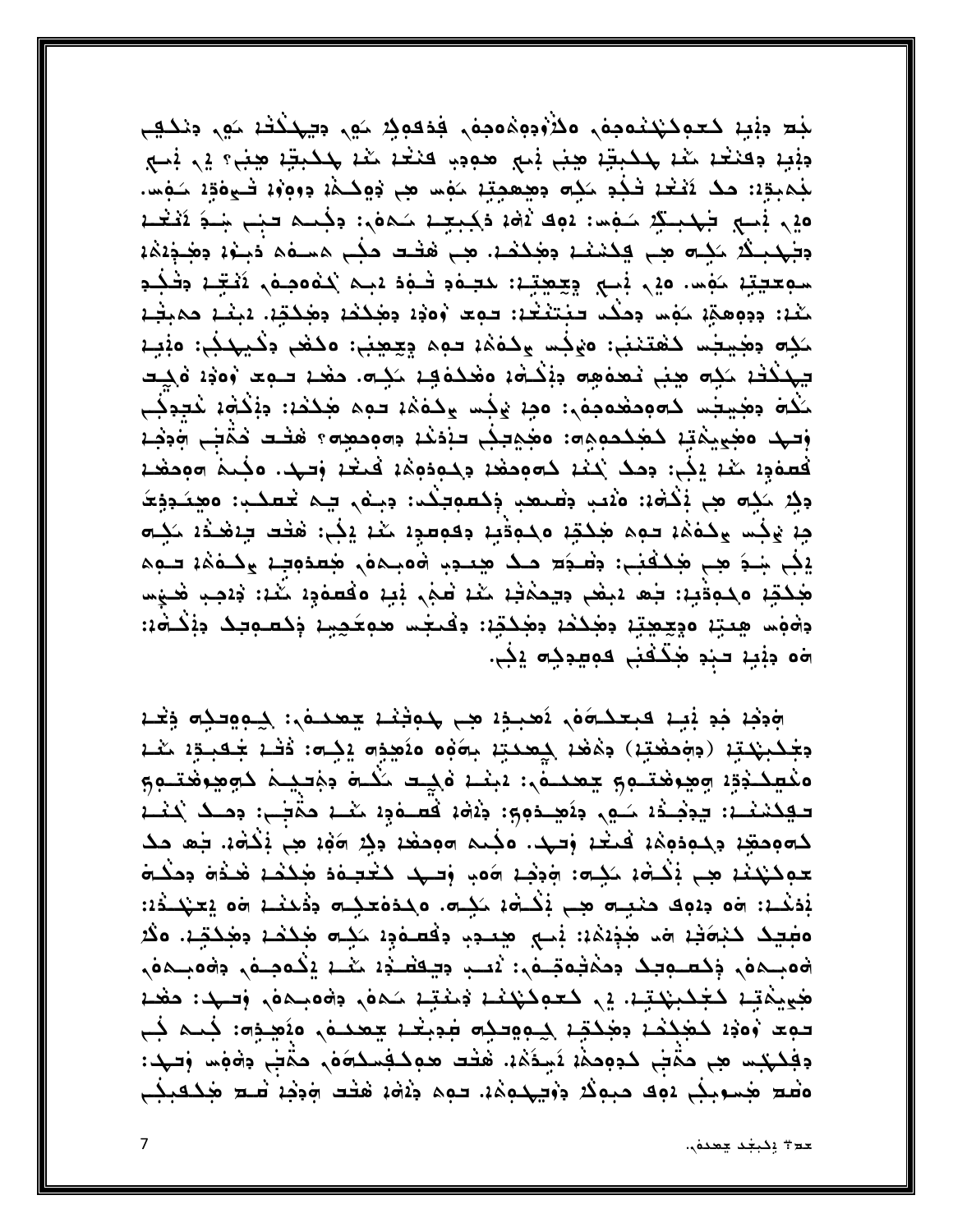حقَّتِي: وقدْمَعْمَى كَمَكَ ثَبْتُكُمْ بِسَيْ وَمَثْعُمْ مَكِنَّةٍ: وَهُنْدَوُهُ: هَقْتُ فِيْ مَكِنَّ حميتيه فيعا سواهيه متجففه متسبب والمحتولة والمحافية والمستحقين والمتوسر هُذِهُهُ؟ هِي دِلَهِذِهِ جَدِيدٌ يَعْمَدُهُ ۚ ذِيهِ وَهِوَهُتِهُ: (بُده بُهْسَمَة وَهَمَعْمَدَهُ ۖ فِطْعَدُهُمْ كِنْدَ هُدَا: حَقْدُ سَوْلَا سَوْلَا وَوَصَدْهُ هُدَوِجِيدَ عَمْدُ هَدَاسِينَ). لَاهِنْدَهُ، يِكِم جَكِبِهَتِهِ: سوءٍ صودٍ حِقِكَتَنِ سَوةً كَعَبُدُومٍ: جَدِ ذِكْفِ وَقَعِدَ فَوَقِيدَةٍ כּפְּבֹצֹבּ בִפְּבֹּנָ בְּבֹצֹג בְּפְבֹּוּ פְּסֹם וָדֹּצָבּוּ בְּ בְפָבֹדָ בְּצֹבּבָה בְּבֹּצֹבוּ סִדְבִּפְהָ وذِ سَوِمَ مَعْقَدِوذِ مَجْدَمَةٍ وَهَذِيبٍ يَجْتَبِي: وَيَوَقِيمُ كَمَخِذَهُمْ وَمَخْذَهُمْ مِنْتَ تِيْحَدُهِ وَاللَّهِ عَادِّيةٍ. هَتُـد بَيَـمَ تُـجُـدٍ سَوِمَ: دِهِـمَـدِدِهَ جُـم هِدَهِم حَجَجَحْد وَهَٰذَتِهِ: وَفِيدِ جَذْ هَـ وَجُمِيحَ وَوَيِـهِ. وَوَجْدَ مَسْعِي مَقِدَهَبِ فَـهِمْ وَبَيِّدْ: مسوب هي جد هنتده وم به وله الله عنه الله عن الله عنه الله على الله عنه وِجِعِي هَعَنْنَا وَيُنْا تَقْوَمِنُوبِهِ بِمَ هَتِعِيمِيْهِ وَهُدِمٍ نَسْمٍ هَتِّا: لَاهَا كَلِيهِ لْحَجِمَة هَدَجْهِ: وهوجَدِحِدَة شَجَوَة كَمَكْتَ يَجْتِهَةٍ. وَفِيَمْ شَوْمَ هُدَجَةٍ وَجِبَةٍ: ذُهِبِ يهِ فَعَجِيدَةَ وَهُلِيجَ ذِكْسُوبِكَ فَوَسِدْنِهِ؟ يَبْعُدُ هُوِيجَةٌ حُوِمِيةٌ هُنِّي: محكب تذه هـ جمهم وشبت ذوهوم: محبــود كِــه هو يمينــدُ: ولَا حكـب ذكعوبك فوعدته دذكك ودفنه

أصِبة بَيْنِسْدَ بِعَعْدِهُ حَصِّدَكُمْهِـمْ بَيْدَ دِهْدَهْدِـمْ، لَاصِبْدِ. وَهِدَ بَيْــد بتعيد كمجموم مماسم مختصفه مخوجه من من من من من الله من الله على من الله على معامر من الله على من الل يَكْتَخْدُ مَكِنَّةٌ وَوَدْ هِيَ شِيخِي: فِي هُنْهُسْ وَعِيدَكُسْ هَذِيْدُهُ وَمِي يَكْتِبُ بِشَكَّ لْكِنَبِ: هِي هَٰذَت دِهِهْجِيّةِ مَهْسَا دَبِنْهُ شِعْهِدٍ وَهَٰدَكَنِ تَعْوَهُوا مَعْهُمَاتِيهِ مَثْلة ەدەندىكى جېمەمدىكەت كەممەدىكى مەم ئەمدەدەن بىقىلىگەن كەن ھىنى. ەنسىنى كېيوېدا كى ھىجې ومىبېر: مۇھىۋەت چىققىلا كۈس، ھى ھقىد دفيدة ، مغدَّني متَّـمي ، مصـد معمد ديمين حجـمت مب للتَّـمي دني شد: ەنسچىر نسى كوۋىيە ەۋدھىتە دىككھى كە مكسە فصىفوه يكى دەۋس جىك بْسفتَفْجَى دِينِنْدْ يُحْيِقْدْ دِيْكُمْدْ. هِي هَتْت دِ٥٥مِحْصِي بِهْ 10\$ هِي ٥٥مِحْصَدْ دِيْقَةْ لْمَحْلَفْدْ فِيهِجْي: ১૦,٥٥٩هـمِ لِمْ 10\$، هِي بَدَنْدْ: هَاهْتُـد دِ٥,٥هِجَمْعِي حَجْنَتْدْ حَجَـ٥. جَدْدِ لِهِ مَكِم فَعَمَدٍ إِلَىٰ حَجْحَبِهِمْ حَمْعَهُمْ خَدَمَتِهُ: 20 إِلَىٰ خِمْبِهِمْ حَمْعَهُم ببحته ومد داهده ودعاه وكبب دعباه وخاف وجادف مجتنبه ومكملا وكيعكوم كعنيذا: تغفت وكَد مُحِينَة ومُ مَعْلِما وِمَعِهِمْ نَسِي مِنْهَا: ثَنْهُ حَدّْدُهُ بِهِنْدُهُ مَهِي مُحَدِّدِ ٦٥مِحَمْدِينَ بِمُدْمَدَ مَهِي إِلا مُحِكْدَ لِمَحْدِينٍ حَسَبَتِ وكمعكب: 2بِنْتْ إِلَىٰ ذَافَةٍ وَيُحْتِمِكْبِ تَسْتَوِيْرَةٌ وَيُكْتَبِهُمْ وَسَيْدَةٌ فَيُوبِنَهُمْ كقومغيم: ? , ¿ة؛ وخبعكب وهييم كقومغيم وهكمب مؤكمب. منتب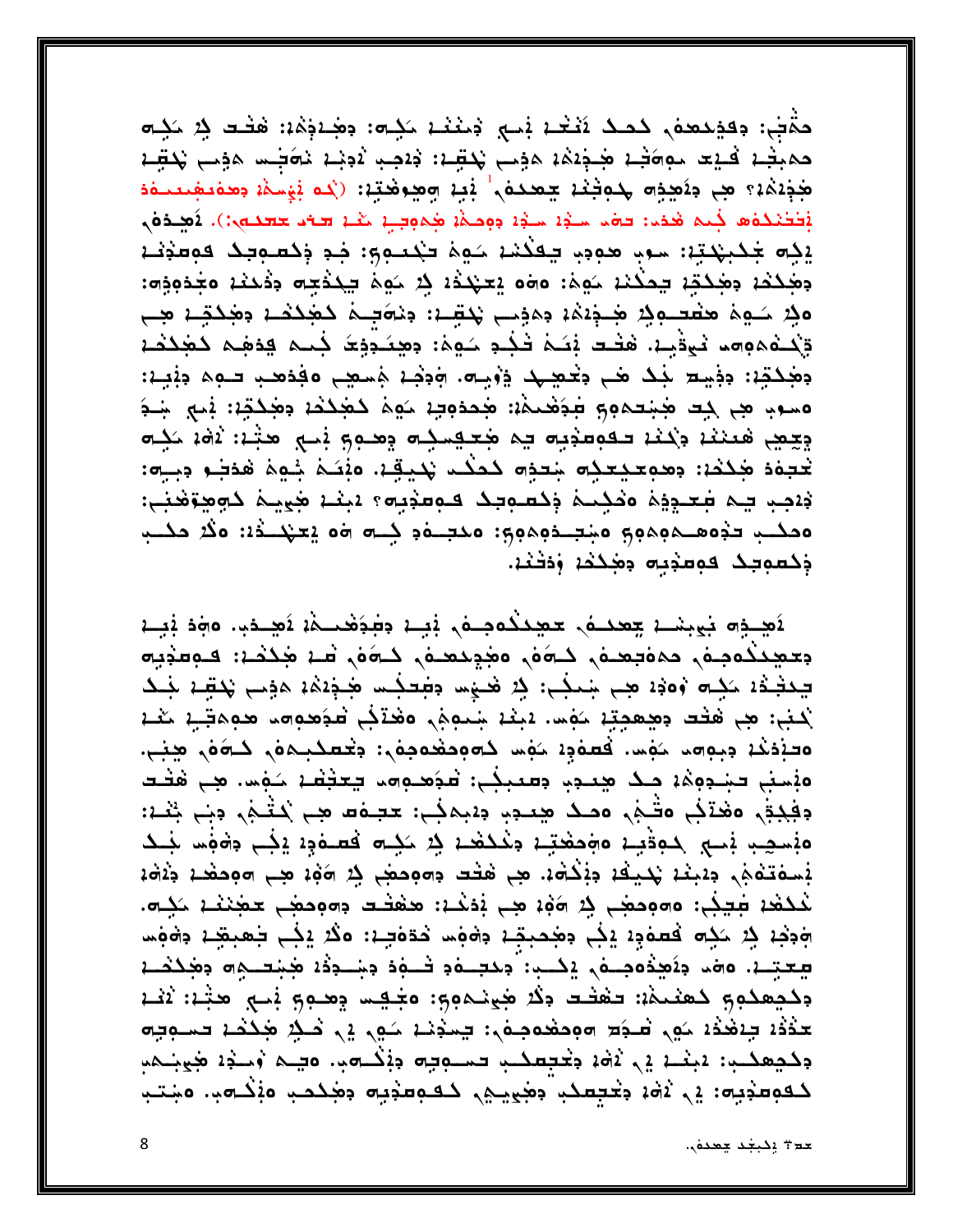هُمكوك مُعْ يَكْبَ يَا لَاهُ، تُحِصِكُب تَضْحِبْجِوِهِ وَسَنُوكُفِيهِ وَهُنَدِ. يَبْعُمُ يى حبّد هُبْحيِهِ حَقْفَةَ حَكْمَ وَهُدَيْعَكَبِ هِي سُوحِهِ دِيْكُهِيا: ١٠٤٠هِكَبِ هِعَنْة للمِمت: منصَّيِكِ ذُهب دَهْمِيمٍ كَذِرْبِيتٍ فِدِ يَوفَنْهُ سَمِي ذِكْسُوتِكَ كَذِرْبِيتِهِ مكقومغيه وخدم وجد جحتويك ككه يكب لمنت تذليقهم من المو دوميد. حفعيه مَكْمَ دِهْعيهكِ هِي شِتِدْ جُدَبِيّةِ: دِسْوِيْةِ مَعْدْ شَيْ هِي هِي نەڭغا دېچا. 60 دىبك ھند ەھمنىدا: دەە مەكچكە يكى جتد دۈجنىا: ەھوۋېدە يېنې بېتىن دەدبىق مىنى ئىمە توغى دەن ئىن مەمۇنى مىلە ھى هُبْتِيهِ تَنْهُدُ نُكْفُدُ: وَكُرْ هُبِينَهُمْ كَقُومَتْدِتُوهِ تَعْمِدُ وُوَدْ هِي هُبِينَةٌ. ەدەپدېكب ەيم ەەب ھەمنتيا قىمى مى يېڭ دەمەق ئىمم شىمد دۆكىمب ههديهه: حومت وُهوْد هي شتِه دِوْجِعْه. دبعْد جُدِ يُعِد وهِدفَعَتِه دِهِي جُمِجْعُد جعده وبعده ومعوهد فوك بدبلاتيه دوبدوه في الله عبود وفبعده موموها: عودِدَهُ, فَلا مُكْتُمْ تَحْتِمْدَ كَتِنِيم مِوْزِيْدْ بَنِدِ كَتَكْتُلْهُ وحمية. تبنا حدوثا وثقا حميا فبعده صدئا فود محددا فبعده محدثا مِي جَدَفْ كُمِدْ، سودَسِهِكِه خَصَّةِمِ، 20بِدْوِهِ مَسْبِكِهِ سَنْدٍ، كَشَدَ كَمَنْ لَاسِدُهُ، مَنَعِيْهِ: جعدهُ, تفعوهِ ذَه دِكْمُكَعَبِدَهِ مَكَبْدِيهِ مِنْتَدِدَكَهُمْ, يَهِيَّة لَبِـدُ هَٰذُهُ مِهْدٍ: مَخْتِدِدُ وَهُ رَبُّدُهُمِ ۚ [هَتَفْـوِيْ] دِسِهِـدَ: وَهُ دِيْبِذِ وَ حَدَهَنْـيْ دِمُودِيمَٰ، حوم دِمْهُ، لَا هويِيمَٰذِ كَحَوِصِدُبِ. يَبِنْهُ حَدَيْنَهُ دِبْنِهُ شِحَقْنِهُ هِم هَٰذَهُ، فَبِعَدُهُمْ، ٥٩مِدِهِيَّةُ: شِعَثْهُ فَيُهْدِمُ حَجْدَتُهُ: ٥فِيحَدُهُمْ، شَجِدَيَّة وجوهته دەومدومدە مككد توم يەمدە، ەتوم پديكە ددةھپنىيە قا حك تَثْعُدْ. وَحَكِكُدِهِمْ حَوْدَبِكُوَهُ، هَيَنْتِهُ دِيْكِيفِ كَهُهِكُوبِ: وَكِرْهَدُهُ حَـوِمَ جعده ، ەدەھ پديقا دەۋھىدىيە وھرىختى ذكصوبى شىدَ ھىدَد ەشدَة  $\overline{A}$ 

لْبِغْدْ بِهِجْدِيْدْ بِذُهَقْدْ لَيْتِّهْ بِهَوْهِ حَمَدٌ حَذِيْدَ ذِكْفُوطِكَ يَحْيِقُ خَيْدَ: لَاصِب وكعجتية مهيكيك وأشعبتنا وصعك وأمتحكمتها وكحليته فالمحكم والمنافي مَحْدِيعِيهِمْ بِمِعْهِمْ بِهِجَاءَ مِحْمِيدِهِ مِحْمِيحِمِيهِمْ فَقَالَ مِنْ يَحْمِيهُمْ فَقَالَ مِ وَكَعَلَمِهِكَ. وَهِلَّ هَفْلَتْ لَابِلِمْ بِلْمَوْهِ كَلَّمَوْهِ. فَكُلُّوهِمْ تَعْمَدُوهُما كَهْلِه هَؚٰڵڂۿڹٛۥ۬ۿڂڡڝ؞؋؋ڋۿ؞ڹ؋؋ڹ؞ؾ؋؋ڹۮ؋ۜ؈۫ڮڂڂۮؚۮۿڬۮ؋ڬڂۿۮڴڹ۬ؠۣڹۺۮ بعدده , حعنىلهُ: وَكَعْمِجِكُمْ مَنْصَحْبِ بِمَوْهُ: وَيْ يَخَلَّمُ هَٰذُكُمْ وَهُكُنِّهُ هُخُدُ دِحْكُمْ بْدَعْدْ حَوِيْدْ جِدِدْهُ يْكِدْخْمِرْ كِودْ مَكْطِكْدْدِّدْ دِهْكْحُومْوْ: وَجْعَيْـْدْ سعبق جمهقة ومضموم من جمع بمعن بين من الله على الله على الله على الله على الله على الله على الله على ا لْهُ، دِيهِمَدِهُ، جَدِدِهِ سَدْ، يَكِدَمُ، هوهكبِمْ، هوهدهُمْ: یہ طَيْع هڤكِدِ يَكْهَ:

حد + يكبغد جعدة).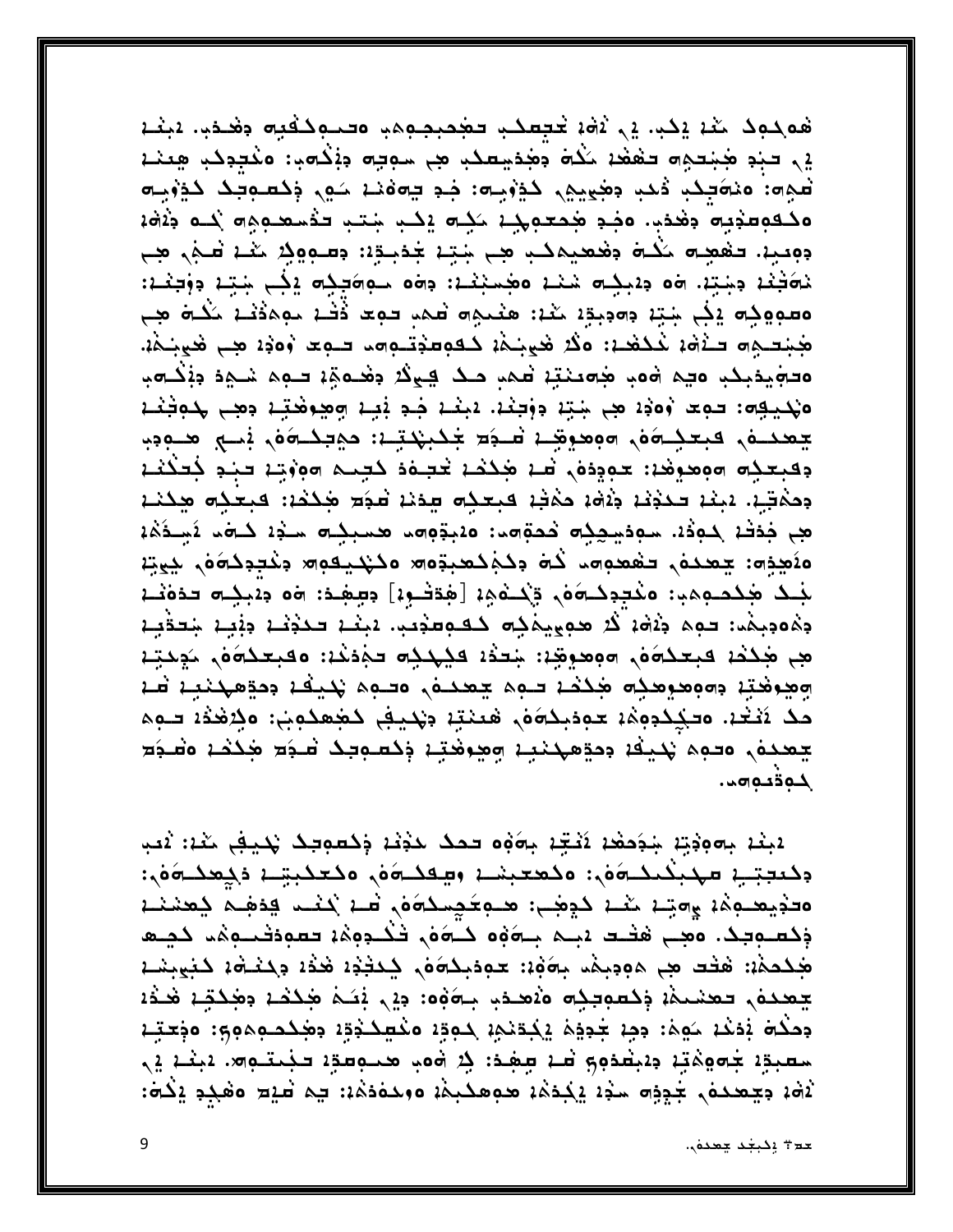o محفِيد كَمَ حيدة مدِجَمِه: مقدِمِه حمْنَهم مِنْهُمْ بِم مِنْ مِهْمِمِهِ. مَنِع دِنْيِدْ حَكْد: جُمِمْ آَدّْوِدْ بُمْ هَٰذُكُمْ هُومُومِ ۚ وَبِنْدَ إِلَى آَمَا ضَهِدٍ مَعْدِيْدَ كَعِيفِيدَ: چە نىجوبكەە، مېكتود ھىد بەوۋتە وجە نەجب ھەووۋە وووكىلا تىمى جعده وبسه ومعبسه سوةجكةه هامووة وووكث: ينسه ثميب جىمەتىكەە ، ھەدەھى دەەكلا توم ھەك كېتىكەە ھەھكتى ەنگكەە تَشِيقُهُ وَدَامَاهُنِهُ تَحْدُثُهُ وَسَدَّتْهُا وَهُدِيتُمْ، وَ20 نُصِّ وَيُوامَكُمْ هُمُوهِمْهُمْ دنْــولَا تــوم يبعدــوٰ,: تفِيقَــ، بِهِدَــوَوْ, تَبْـذِ، دِقْتَقْبِــ، وَمُغْـــ، هوموسكة في: وذُبم في هٰذَهُمْ إِكْرَ إِن صِهْدُ: وَمَعِيدَةٌ وَصِهْدِهِ وَصِهْدٌ. ٥ﻫ٤ ﻛِﻧْﻓِﻨ ﻜﺠﺠﻜُﻣَﻪ ﺟـﻬﺠﺘُﻔْﻧ ﺣﺘﺠـﻔَﺔ ﻫﻜﺘﺪ؛ ﻩﻫﻴﺒـﻪ ﻛﺒﺠﻜـﻣَﻪ ﻣﻬﻴـﺮﻛِّ. ەھەدب كُلُّە ْھْتُد دېپىڭد: كَفِت كُلُّە دِھْدِجْس كُلُّە تەھدىمِكْ1. تْكَاد شِھدَب وَبَدَدَهُمْ يَجْرَعْ: تَحْذِيْهُ دَهْبِمَكَلَّةَ وَمِنْهُمْ مَقْلِمَةٍ وَمَجْتَهَنَّهُ تَعْمَيْتُهُمْ تَحْدَث جعفهكبكبيفه فذا ووجعكه لوكنيفه لجك دوفغيا وحككووها ببغى دەە مەممىكە: ئىددىس وينسا ئىنىشىك مىتىبىك مەن مەھكنىيىك: معذبيكمة وجرهته ومعبسه مه وصوحبيه حوم سؤخه ودةوعيص هُمُجِوَّة: وَفِيْ قِيمَ حَجِبْهُمْ حَبِمَةَ جِنفُهُ فِيْدُ جِنفُهُمْ فِيْدِ مَحْبَسْهُ: حَـهِمْ جُثمَة كوطِجِكِ عَنْ بِحوِجَتِهِ وَحَكَمَ يُصِبِ وَيَبْعَدُ حَجَوِجِكِ وَيُوكِبِ كَبِحَوِجِ: مَقْعَدِ لِهِ وَجَعِيْدِ مِلْمَحِيدِ: مَجْعَدِّدِ، وَجَبِّدْ نِسْمٍ فَمِعْدِيِّهِ وَغَمِدَهُمْ. مَوْقَد لَاوِكِمَوْنِ وَعِدِدِكُمَوْمِ كِسْفَدْ، حِبْجَةِ دِمْوْعِكِمْ. حَكْفِنْ، دِبْنِيْ فَنْعْبْ بِمَوْهِ فَكِبِتِيْهِ: شِيعُ هِي هُمِيْهُمْهُمْ وَذَكِرْ لَا إِجْمَا لِأَهْدُهُ وَقُدْهُمِيهُ. وَهُدَوْرُ وَوَهُ كحكم بەوۋت ەنھد: وَجِعْد مَكِه هو دِهُودوچد مَكِه حَبْدِ مَجِيدٍ. دَنْمَد هِي فِكُتْ1، فَبِعَكْبِ فَتُوْمِدُهُ: وَهُجَنَّوْرٍ، قَدُوجِنَهُ، وَوُحَدِيدَهُ، وَفَارِجُكُنَّهُ، وَجُعْث لَاهِكِم a هَدِينَ بَيْنَاءَ دَوِي كَفْسَاهُ إِذْ (الْمَدَائِنَ) وَجِيحَةً لَاقْتَصِيبَاءَ: مَعْدِهِدِيكِمَ وَ كَذِكْتُومِ ۚ دِيهِ وَدْتِهِ. حَوْصِكُهُمْ. وَفَيُهَكُمُونَ ۚ مِن هُسُوٰٓ إِنَّهُ لَقِيدٍ مَعْنَدُهُ وَجَدَهُ دَوْسِطِيمَةِ فِي مَدْمِيَكُمْ مَكْتُمْ مَدِيدٍ. يَبْتُدْ فَكَذِيْتُ وَفَيَعْكُمْ مَوَجَدِيْهُ لَاهْ وِهِ وَهُمْ كَعْبَوْهْ: حَـوِدُوه شِـكُـوةُوه: وَصَحْكُـرَوْهِ هِـنَـد ذَكْـدْ بْكَـقِـدْ: وَدَخْـدْ دِوَبَكْتُ 192 فِي مِجْتِهِ فَيُمَوْضِهِمْ وَيُحْفِيهُ فَكَفَسْهِ: فَقِيدِهِمْهُمْ فِي مَعْصَدِبِ وهيبكي مفعمكي يم ثقيب كمعديمي بي يهمي.

هِي شَمَدَ مَمْعِنْدِيْ مِعْكَبِيْكِتِيْ: سَمِمْ لِكُمِثْتُمْ يَعْمَدُهُ، فَكَلَّمَهُ، مَمْبِقِيْدَ. فبعكةف يتقيه فتولا محكما ودخه محدودة محكمه ممبعكته موسى دوقشيه لَجَلْبَهُتِهِ حَمِمَ يَعْدَمُ، حَكِدُوهُهُ بَضِبَ دِسْوَبِمُوْ لِمَ ثَافَهُ حَمْثِهِ دِبَ

حد + يكبغد جعدة).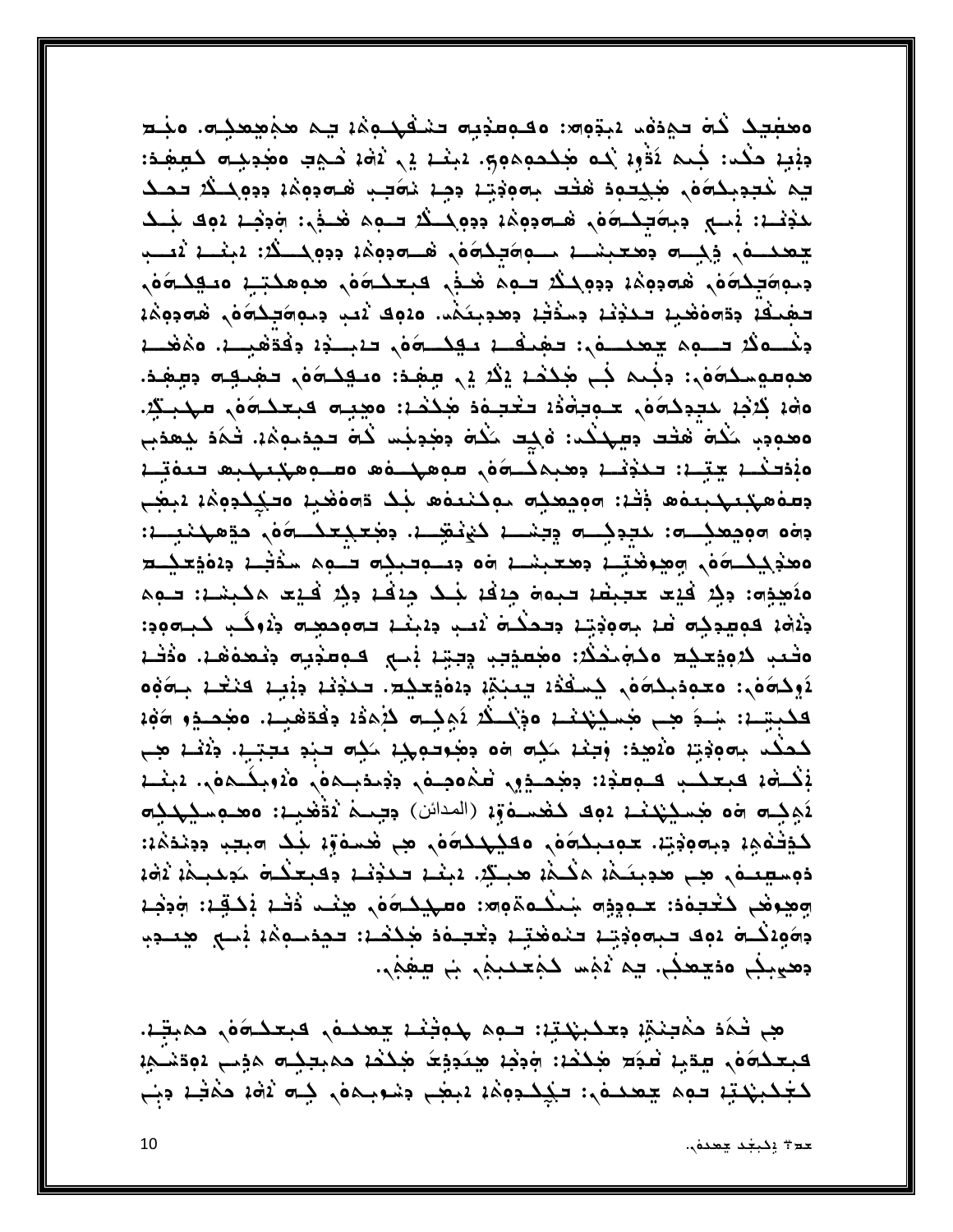بْكْتِهِ: چُكْتَبِمَهْ، جُدْمِ: جَعْدَهْ، شُخَعْصُهُ: 10َعْدَهْدَهْ، يَكِتْ هِبْ كَـ2ْفَجْنَى: هُمْ حَمِمَ هُدِيدٍ حَقِيدٍ وَمِمْ جَنَوْمٍ مِجْتِهِ وَحَدَمَتِهِ وَحَوَيْدِهِ وَالْحَدَمَةِ حَوِيْد ھـنەۋۈز يىلـو ەينىا كىھـەۋە ھەبـوە ھەمبى كوم ، ھفـد تەھـومو ەتتىمتەدەھ: دىھىمى كە كېيىسى كىيېد كە چېنى جىك. ھى دەنى یہ مجمیع نمی و میں نہیں کے اس کے اس نہیں کہ میں میں کہ کرنے کے ایک تَبْتَثَعْرَ: إِلَى أَمَاءَ وَكُرْ هُجَهِيْكَنِيهُمْ كَفَيْهِ مَثْقِيدٍ. يَبْعُثُ أَمَاءَ مَهْفِيدٍ وهومب وفبعده عوودًا كغِكبِهَتِه وجِيمَ نَقْضِيهُ: هِي جِيمَ ٥وَوْتِهُ: ٥حَدَثَهُ وَدَوِكِـ٥ حَمْثَهُ: فَجِيعُهُ حِمْدَهُ، حَذِيحَةٌ مِنْ جُدْبِهُ تِهِ: وَحَمْثُهُ فَوَمِحُومٌ فَعَبِدُهِ. oatبِحْمَوْمِ حِكْثَرُ بِهِجْحَتْهُ شُهُومِ»: وَكَثِحْكُمْ دِكِقْ دِجِمَوْهُ، حَكِيبٌ كُمْ حَكْثَرُ يوميكدة في نمنموج: محمد محدد وحميدية من حمْثِ مَحْدُه: فَبِعَيْتِهِ بِكَبِّفْ هِيهِ هَذِهُ، دِكِوهُت. قُدْ فَعِيمَ حَكِيفٌ، مَا شِخْفُ، وقُدْ وَدِيجَة مَا، لْمَتَفْدُ وَجَعَلَا: وَلَا جَهْلِكُمْ مَا كَلّْكُمْ وَهَعْبَمْتْ: إِلَّا هَدِهِ لِمِوَوْجِهِ وَتَهْدَفُ وجوفعب فكفحكة ملشفيكة دبب سنود مكث ذنف كهيفة وهبه فبكره وكب معبند هٰذَا دِبِب: تَعْذُاْ كَمُجِبْدُهُ فِي مُحْمِيقٍ: إِكْرَ مَكَ فِي لَا دَهْـوَةٍ! تِـمَّ فعلي حوه دند. ذُهب دهعيند دفيعدِ هيند ذك وعبقد حوه شيء يُدِيقِهِ وَتَحْكَدُ بِمَدْهُ وَتَحْكَدُ وَمِنْذِيْهِ وَمَحْكُمُ بِمُجْمِدِينَ وَمِنْهُمْ وَجَمْدُ و بعض : الأجمعة المَنْ عليه الله عنه الله عليها وأن الله عليه من الله عليه الله عليه الله عليه الله عل محفقفية مورا وكار فحلهم مجارحة ومعبشة فخص وصوفه والخففة مور فَعَدَ جَمِدَهِمُومِهُ وَجَرَ مَنْ حَدِكُوجَ: يَقْبَ بِخُلْقَ فَعَمْ هُدَةَ تَقْبَدُ وَوَدْ مِي شِيْدَ دِكِمِعْكُمْ دِهِكْتِهْ مَهْسَا وَدْهِيْدُهُ كَبِ دِكْهُ شَوِي جَاءَهُ وَدُوْهُ كَكَفْحَا: هڭ و: يم شوم كقبطِ: دَهْدُب لَاسب دِكنْتُ: مَعْدُ هُدِكِيتِيْ. شَهكَب دِسْهِيَمَ جتب هي هده؟:: ٥هـڢي جتِه دوِّكـهوه دفكـهه كهجدة العبـهة ٥هجدبـدة، شعكب مشومى جبوبكفة محتومتين شعكب مشومي فعوسكفة متسومته ەتۈجىم وتىمەتبا بر محميى فقىد و دۇركب تەمەنىد ومحمد توم كىب ەتبە يُحْيِقِب: 2000 كُدْ هُحِيْي بُعَيْبِ دَيْبِيْسِدْ سَوِمْ حَنْدُهِ وَسَوِمْ وَمَعْصَوْمُهُ وصعفته وموكفعين دبغل صوه محدحجهم وهب يه نصيب معذكب هسغه هُجِفْهُ جَمِمَ يُعْقِبُ بِمَ هَٰجِيبٌ. ٥٥مَد دَحِيجِيْـ هَجُكْجَـهُ دَخِيجَةُ: دَبِيمَ عَهْدَيْبِ كَبْتِــةُهُمْ مِعْ جُعْــوِي. ثَقْنَـْ وَجُدَحْــدِ مَكْــة مَنْمِدِــة مَوْحَفْــدِ بَــد تِيْكِتُهِ جَوِيد: يَبْعُدُ نَثْنَ مَنْبِيدٍ مَحْسُومِيّةٍ سُفِيتٍ فِينْ حَقْدَت دَوِي بَيْتٍ فَلِمْ **xégo cá á.. مِنْتِمْ نَثْمُ: فِيْ يُسْبِيِّ 60\$ كَلَّةُ مِنْكَشْمْ: 10\$ 10\$ فِيْ 10\$ حَبْهِ** ـذذ د.<br>حذذ د.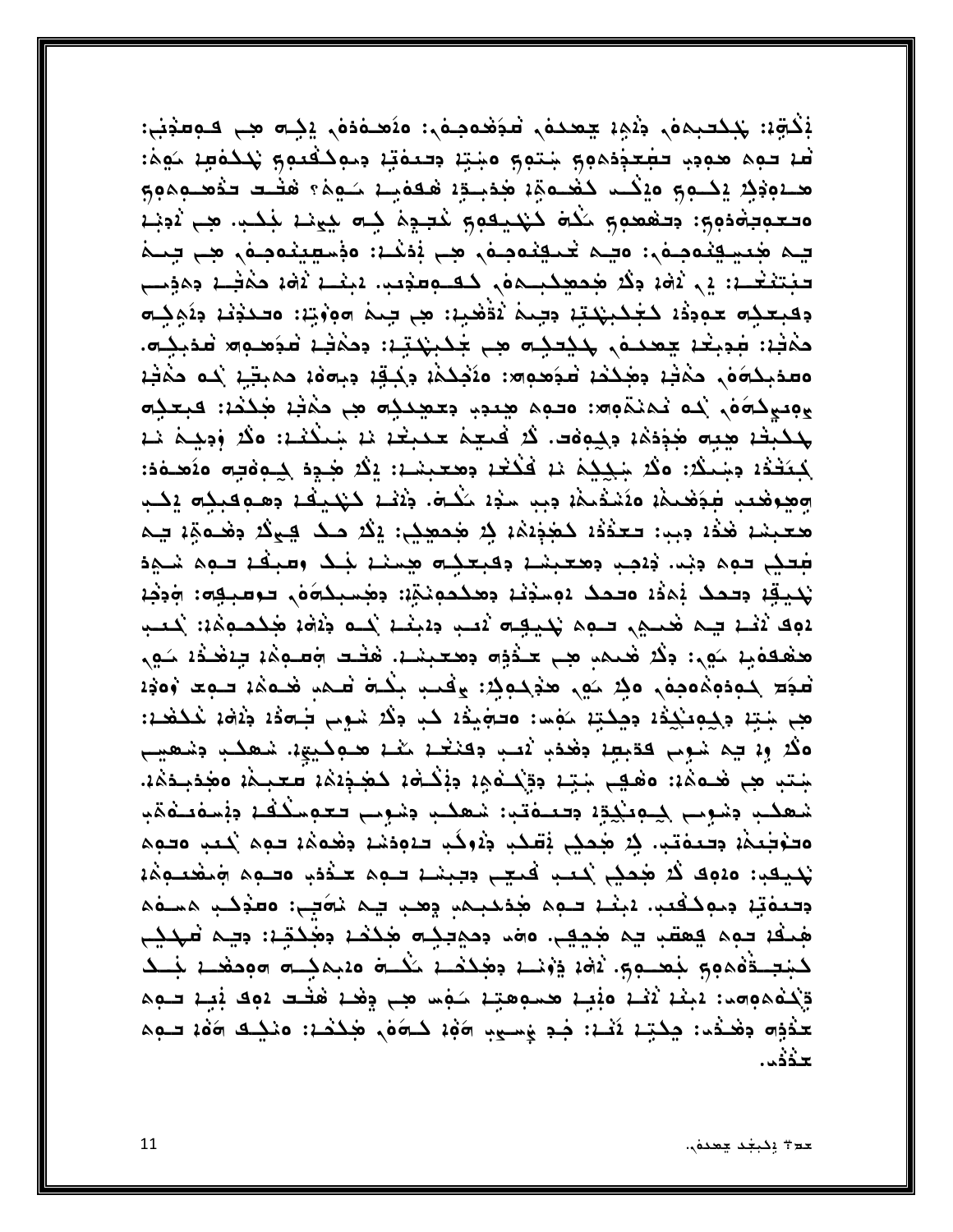ببغد حكفظ وومضتة حجيكاوه ككبوةت وممقط ومفسى وتجوكاه لمجتبر تحمده والمحكمة والمحامرة والمحمد والمحارمة والمحموم والمحمدين حكْفت صْحَد مْكْتْمْ: فْنْكُلّْ فْسِي فْفَنْدْ هْفْبْسْدْ: هوچْكِيْفْدْ بْهِيْفْتْمْ جْبَعْتْدْ دِيَتَعْدِ: جَدَفْ لِمُوَدْ وَمِعْكِس فَكِتِس، وهُوَسِدْقِلِس وسُوَدْمِيْهِمْ دَهْوَسِد. مدخدجه كعهكة: مكفنند. توديدة تغجم حوده معمند: معامتيحكه لإذند تومزمهم شنكتمة وقويدنه توم فمتيه ونفيته وهونه تنت تَجْحُدِهِمْ: تَعْسَيْمَ: وَهِيقَةَ. وَجِيْدَةٍ فَيَعْبِ حَقِيدٍ: وَقَوْعَتْ فَيْعَ حَوِيثَ: مفتضحفة فيغد محوييدةا. متصدعة وخذ دينفتية فيد دحيضة: مفيد محبودة كجهكب مجب هفت وه محبوهكبك كمكدحهمين فوعكت توم وذِكْتِهِم وعِيفِهِ فَجْدٍ وَسَنِّكْمَةٍ وَبِبِ هُيَهِيدٌ: دَبِنْهُ هِي نَجْعِفِي فَبِعَجُم عَبَودُهُ حَمْظِ جِمَكَمَ هِي خَتِمَة هَكَفَة هِي تِيمَ ٥٠ڤُوتِـة: قَمَة وَحَمْدَتِه جَتِمَمْ نَقْضَمِية. وَجَهِــمْ حَمْبَتْــمْ وَذَهُ: فِســع حِتكِــمـحِوجُهُ شَــوبِــمونُ دَوْمَ حَجْتَــم حِبَــبِ فِكْــوِّهُ: كَيْمَحْدَهُ، كَمَوْدُ، وَتَحِوَّيْهُ وَجَمَاسَهُ، كِنَّةَ مَقْدَمَةٌ، كَتَبَعَّلْ مَعْكُمْ مِنْ كَلَ لْجُدَنْدْ دِهِكْدُهْ: مَعْعَدُوْمٍ، كَمَ جِدِهِ ۚ. بَيْهِ جِمَوْهِ دِفْعِكْلُوَهِ، حَمِيقِيهِ هِي جُكْدُ، بَيْنَا جُوَجْنَا جِعْدَهُ, فَحَدِّثَا دِبْنِا جِعْدَتَ، ذِي: لَا سَكِيْبَ وَلَا بِهِ فبعده عدبغة. مفد سوبده لمفدةة ديدوه: قد فبعده فوبَّدْه سنده: يْݣُ فْبَعْنِيه سْوِيْنْمْ وَيْتّْعْمْ: وْسُوْوَجِيْهِ شِعْدْهْ دْيْكْتْوْ. وَعِمْنِيه وْدُرْجَة كهيم وتحبب وفبعكيه سونب إكب هب تسوم ونبيه ومعب بووه كيه. ەسپىدىمەن, يېسە خۇنىە: ججے نوبى كەككە نەھتىە يە نوكم كەدنى وَهِٰذُهُ، 292 آهُ، عَدِيقُهُ حِمْدَهُ، عَمِيدِ مَنْذُ كَبِيهِ بَيْهِ فَشَدِهِمُ، مِنْ تَجْمِعِيْنِ ١٩٤٣هِ جَدَّة وَجَهْدَ جَمِعْنَ مَعْ مِجْمَعَةٍ مِجْمَعِهِ مَعْمَدِهِ مِجْمَعَيْنِ مَحْدَثَت بَيْمِكْسَوْمٍ يُحْتَوْبُهُ يَحْتَشَدُهُ بِحَدِيْهِ: يَجْبُدُ يَحْيَدُ بِمَحْتَمِيْنِ وَيَعْشَمُ بِ كبعده سوهنه: مجعده , دبحة الخد كبعده دجبطه. 2010هـ/ 1341 فـ/ تبَّدٍ: وفبعَنْدة محكبِمْ: جِيمَة حَيْوَجُد (وتَنيس) مِن جَت تَسَكُّدُ فِيحْدَهُمْ: هووالمرمثة فنغة المؤة يتحدثه تسامت تذنية فتنكر وعبدوهنة ووديدوها: بذلا لْكَذِهِ وَجَعَمْهُ وَحِدِهُهُ وَكَنْتُكُمْ ١٩٩٥ مَدْمِسِدَتْهُ: ٥مِبِ جَعَدِ حَيْمَتُوْمِهِ: ٥٩٠. دْمُهُمْ دِكْنْتُمْ بِهَوْهِ حَصِيدًا يَهْنُفُمْ هَوْمْ وَجْدَ عَضِيْدْ، وَهُوَدِكِهِ حَدْثَتْهِ حَوْدُهُ وَذِهِذِهِ لَاحِكُمْ بِذِهَا وَقَطْ وَوَقِهَا.

ەدنىد مكِ » كُد «وەكدەُم، قِقبِد قَنْدُود: وقد قبعد حِيندد سند ودەتىد: هِكُدْ وِنْ تَجِوَّهُ حَدَّدُنَ جَهْدِيُكُنْ. يَكُدْ فَبَعْدُهُمْ سُمِجْتِنْ هُهُوَنَدْسُهُمْ. جُخْتِنْ تَنْهِم معبسًا فَدَمَضٍ: ٥,٥وديعمَ، ذِكْسُوبَكَ دَٰدِهَٰفِيْ: ٥حَكَ شِدَ نَثْعَا هِي حَعَمَتِهُ كُثَّرَ

حد + يكبغد جعدة).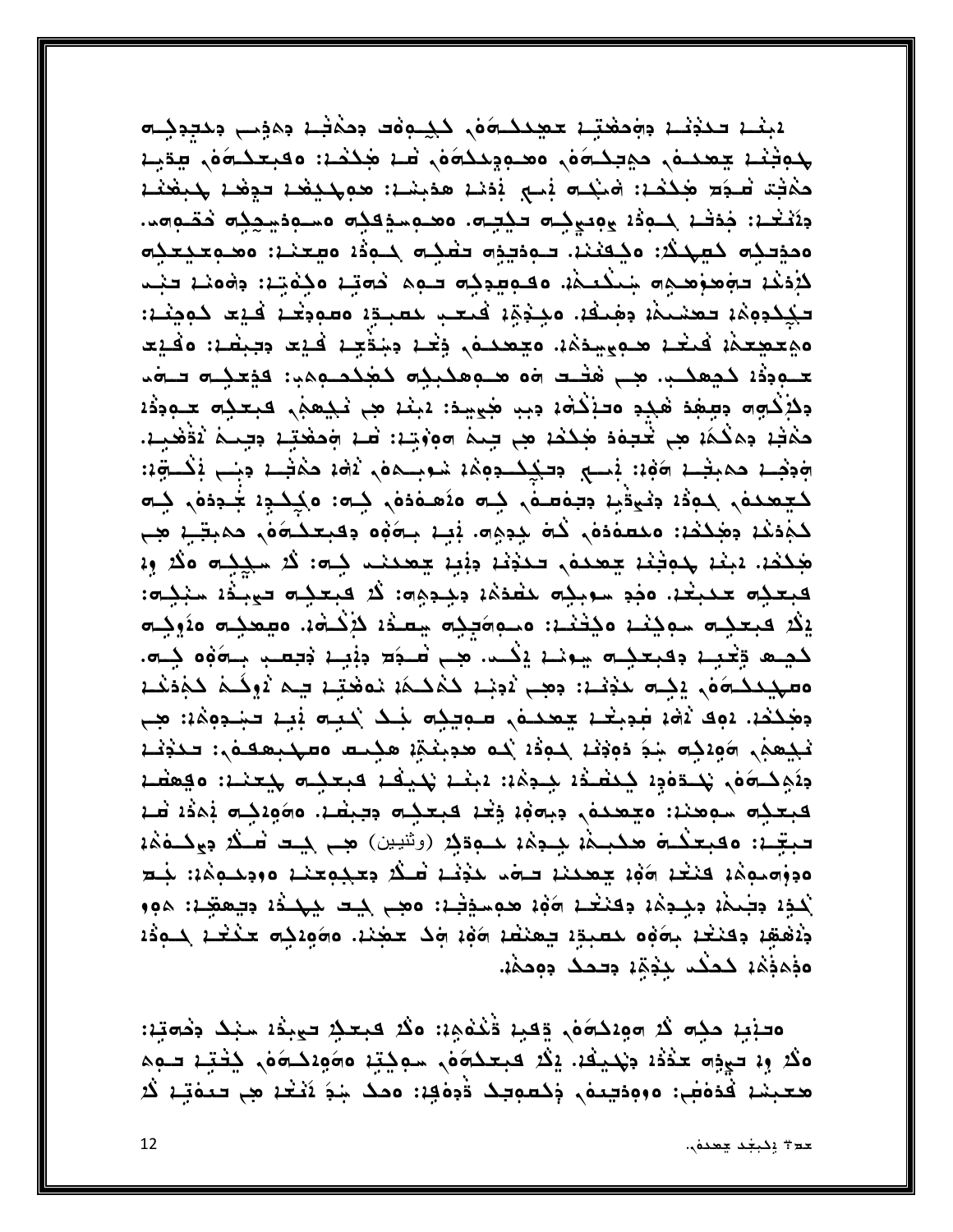فِسِيبِ 100. إِكْرَ حَكَ ثَنْتُهُمْ كَتَبْتُمْ 100 حَدَّدُهُ وَهُدَوَنْدُوهُ: 140هـِ بِ500 ذوهند ديكبجه دبعفد: دحبه چم نكيه كوچچته وكومحكه لموفند zaro, Łeśm پديغة. ودنت بهۋه غميغة معجّعتقة: مەممومدى بنف مەسەشىبە كەن مۇھبەت يىلى: سەھمى سىكتى مۇقفىي مۇد شەمبەئ وَقِيرَ: لأَرْهَبَ فَبِعَنْدُمَوْمٍ، صِدْقِي (حِبِيَّة) مَدْمَ حَمْدِيْدُمَوْمٍ، كَشَفْرٍ، كَشَفْرٍ، boبْكْجەْ، مْكَعْبِيْة: كِتعْقَامْ، تَتْحَيْوْدُومْ» توم دَبْوَجَة: كِتعْقَام، تيْكَبْتُه: ەسۈبھە دىخىند دېر كىم يەدىند ددىنتىد كەن يېدى: ھفت ھىب كې دِهْيِدْ دِفِدْئِدْ دَمَنْدْ: دِدِدْبِذِ مَنْفُ عِدِبِنْدْ تَبْدِ هُمْهِ صَبْحِ دِبَعِ وَجَدْ فِي بَعْنَهِ فِي بَعْدِ الْمَحْسِبِ: هُـمَهِ حَـمِهِ هُـمَهِ ۖ فِي مَنِيهِ هَٰذَهُمْ. كَـِمَعْمَ ﴾ تتبتين ثنب ومهبكر مثن وتعكبتن ثنب وقكبعن مثن ونوعبهم وأكافه فِرْ مَنِهِ وَقَوْمٍ: وَلَا وِلا مُعْبِيِّة وَقَوْمٍ بِنِيَّةٍ. إِنَّهُ فَقَقْدُ وَوَجْعَةٍ بِمَنْ بِمَنْحَةٍ بإباد مفردة منها الله المنابه منهم المستبه من الله من الله عنها الله عنها الله عليها دِيْتَهُمُّەدِمَہِ كَمِعِيْم: ثَمَّ: تَبِعَ وَوَدِ يہ كِيِّت تَبْءٍ: وَمَوَتِيكَ شِيْكَ كَوْتُوْتُوْتُوْجْيْ: فَيُحْتَ يَحْتَدِدْ مَكِنَّةٌ عَجْبَةٍ بَعِينَتِيْتَ. يُوْمَ ثَوْمَ تَوْمَ كَب ٥مْبِكُمْحِمْ\ فَجُدٍ: جَلَاهُهُ 2مِكْيُنْهُ فِي نُفْقِهُ: مِنْهُ لَاهِبْ وَفِيتِهُ مِحْمَدُ شِيجَهُه هد وفبعكة لمعبدة:: فنغذ لكُمة فبعدة فمعددة الله عمينة: وهبوبهذا فصك حوققِنْ: مَسْحَقْدَهُ: وَجِدِهِ لَهْدَ وَجِدْتُهُ سَيْدَعْدُ: مَسْوَحِبَ جَرْ أَوْمٍ: مِصِدْمَتْ: هِب هْتُت سِعْنَدْ، وَبِي بُدِّه `حْمَ حَجْدَ، وَذِرْ سَدِّه حَجِبْدِ، بِي هَوَدْيْ، فَالْتَحِيَّةِ. فَنُحْتِهِ. هَ بِجِدَهُ، وَصَعِدِي: فِي مَكْسَرَة بَحْثَ هَدْجِيد وَصَدَقِينٍ: فِقْرَبَحْث دَوْمَ حَيْضَارَ وَفَعَظِيْدٍ. يَبِيْدُ يُوَجِّدُ يُؤْمِنُ لِهِ إِلاَّ وَجَدَيْدٍ وَجَدَيْدٍ وَجَدِيْدٍ وَجِدِيدٍ فَي فعوود هي فكاد دبيا: دبغة فسكافي والحفه فالمحافي والحبق فبد حملك الحفظة لْكِبِجْةِ مَـٰمَةٍ جِدَيْنَـٰةٍ [فَـٰذِكُرَ] دِفْعَةٍ ذِينَ ذَيْنَ ذَاقَةٍ فَلَكْـَةٍ فَسَعِدَيْهِۦ مَكِـَّة ذۭكَعوجِكُومِون: لِا شَيْءَ لِمِنْدُدْ دِنْكَ دَومِهُمْ حَشَدُكُ دِجْجَ جَنْدَ صِنْعُومِوْن: إِكْرَ برفه فيعو ععبتها فغذكمهم

<u> «يَنَجِيْجَ دَسَوْسَوْمِ مِنْ يَنْشِيْ وَيُنِيْ وَهَيْنَيْ وَهُدِيْنَتِيْ. وَهَدَسْمَوْنِيْ.</u> ەجكتِه: ەھىفقةِه: ەمىكتە: ەھىدىتە: ەھب جەدى دېنىقە، ەقدەھـە، كە لْكُمُوجُونَ فِي شِعِدُوكُمْ وَبِصَوْدِيْ: لَادِبِ وَذَبَنَهُ وَجِعِيْهُ وَكُفْرُ: وَهُمَنْتِهُ وَعَدَفْتُهُ: ەۈكھوچكتا وەۋشا وھووڭا. وقمك خۇنا 60بكۇن چىتا ەھەمۈقكۇەن لمذوسِه وهدنيه: بْسِي ويهاودُه كَيْبَ وَجُمْنِيه مِجْنِيه. لَاسِب و٥٩هوهك٥٥)، فَعِنِكُ فَلِمَ يَكْتَبُ: بَنِي حَيْمَةُوْ: يَكِنُ جَدِيقَة وَمَنِي مَوْمَدُنْهُ. 20 وَ: ٥وهوهدة وهجوهته لاختبته تعبير معوجه وتوه إلاة: إلى معود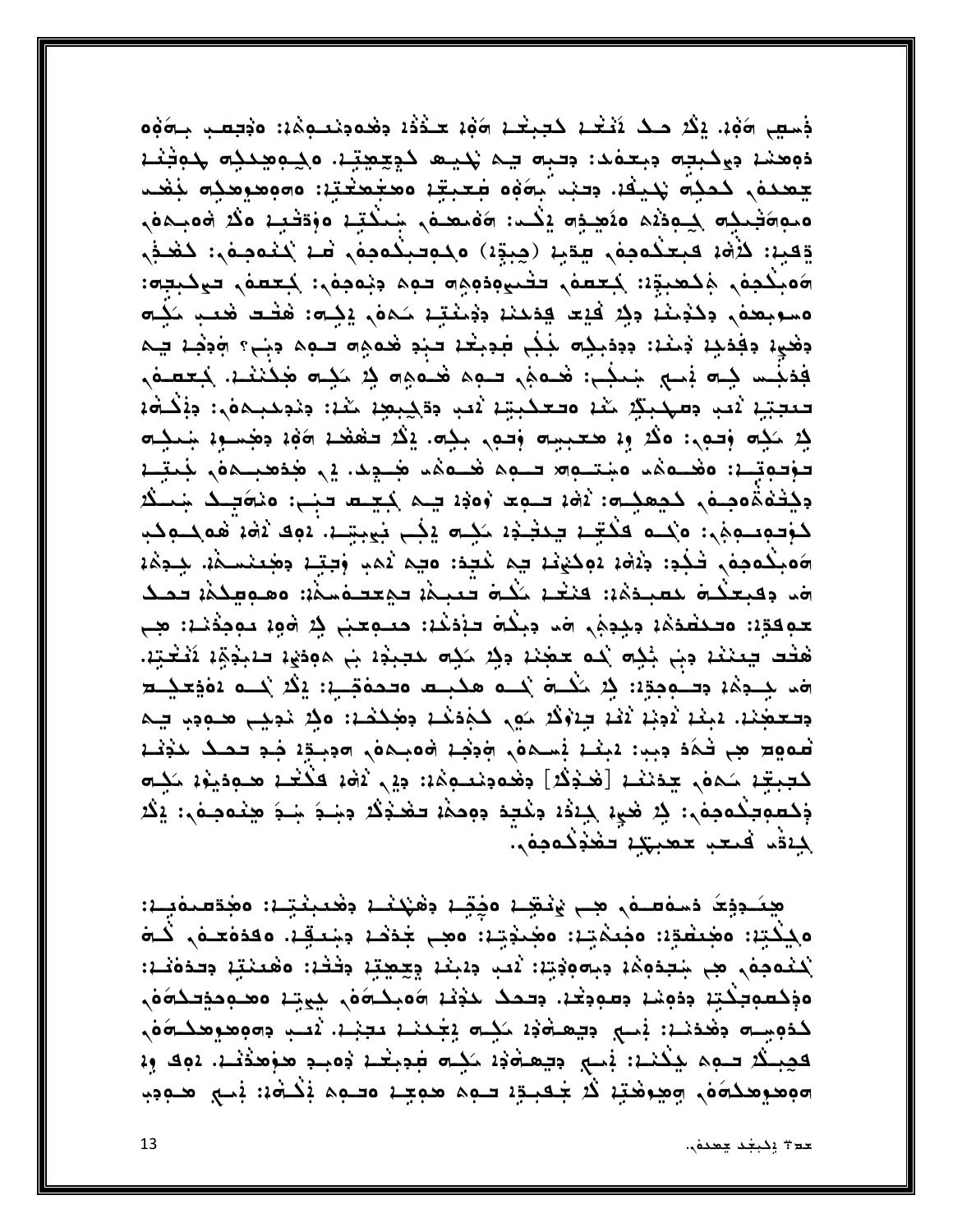دِسَكِعِفَى هِي حَمْقِهِ دِهِقِهِ هَٰذِكَتِهِ. يَعب دِصِهِكِمَهُم كَعِجِبِهِ: ٥هـمبكـ٦مَهُم كععبشة جُك وصبقة. وذكِهكوهُمْ كعكبتِية. أنسب مَثْنة وَجِهِتِه دوصبقِه ومعيشا: وجَمِيكَتِبْ فَقُودَهُنْا وَجِيدَهْا وَفَيْتَنْتَحْا، ثَبَ عَنْا وَكَفَوْفِكُ وَيُحْيِفُ: ەھقىت دېخمەد دېڭىد. بېلىمدەن كىمچىق ھى مكت ئېلى ھەدنىق: ئىلى بَعْضِيمَةٍ يَصِدِي بِكَمِعِينٍ مِنْعَمٍ حَمِيقٍ وَوَدِي الْمَصْحَمِينِ وَالْمَسَوْمِينَ بِمَجْمِعِين ٥ﻭﻭﻛﻼ ﻭﺑﻪﻭﻭﺗِﻨ: ﻩﻣﻲ ﺑﻮﻛﻘﻴﻪ ﻭﻣﺠﻨﻌﺒﻦ: ﻫﺘﺖ ﻧﻬﻴﻨ ﻫﻨﻔﻲ ﻭﻣﻴِّﻨ: ﺟﻜﺘِﻨ كَمْمْ وْحَبِيْبْ، بْبُعْمْ كَبِمُوْجِيْةْ: هَدْهُمْ: مَحِبِّيهْ مَعَكْبِيِّيا: وَهُوَهُمْ تَدْوِيْنَا دِيْكُمْ: عِدْنَـٰ كَـٰهُمْ, جَكَتِّـا. يِجْـكَنْـا بِجَبْـا لَاصِـدِهِ: جَكَتِّـا كَبْـا جُمِّـكَـدَيْا دْكْتُمْ، وَعَكْبَشْدْ هُكُوفْي مَكِمْ وَهُوْسْ صِحْبَة هِنْمَا جُو بِهْقَدْدْ مَكِمْ: ٥١هُمْعَدُوْد جِعِبْدَ هِي جَكَتِبْ. وَجُـقِيدَهُ: وَوُ: وَكُسَوْهُ: دِقْبِعَكُمَوْمِ صِدْبِـْ خِكْتُـا: هَتْـت يِهْسَكَةَفَ بَعْدَ بِعِيْدٍ وَسَهْدِيْكُمْ كَةَفَىٰ وَهُسَكَةَفَى وَجَعِيْدِهِ فَعَلَّمَ بِكَدِّ وَحَجِيْسَة معسبكة في بْك وصيفة: مِيشِكة مْكْ حَكْبِيَّة مَفْكِيفْتَكَ مَنْ مِيشَ دوك هيبغته بجوذفتا يبنيه مغه كفجروه وهعبناه وجكووبه مغا يكام وذِ خَيْهِ جَمِعُومِيهِ كَعَظْكُمْ وَصَوْدَتْنَهُ وَكَعَنْهُمْ وَكَقَوْدَتْنَهُ: دُوِكَ جُنْكَ جَدَنْنَا دِفِيدِةِا مَيْنَيْنَ سِمِعِدِدَهَ ۖ حَيْدَبِسِمِيْمَا: دِبِمَهُم صَحْحَمَةً وَحَيْنَا ۖ وَدَبِسَا ۖ دَجِلا فَيِي كَفْدِهِ مِدْمُلا دَوِكَ جُدِّهِمُوَيِلا: دِكْرُ هِيِبِكُمُوَ ۖ دِينُودِكِبِ كَفَخْدَه هكَجْدَنْتُ، وَجِكْنَا 10ْهَا هِي حَنْبِهِ: 16ْ فَنِدِ وَكَمِيْوَفْتَ فِيَخْتَنَا مَنْا فَنِهِ: 10ْوَفِا فِيهِ وَقَصِدَتِ يَكْمَحِمَ ، مَصْحَ خُدِدِيْدَمَجِمْ ، وَحَبَدَ: فِي ذَبْتَهِ وَحَبَدَتَ وَحَبَدَتَ كحدة توه: يهدة ذهْ، كومِّدْتِهْ دِهْدُهُ: دِيْهِدُومِهُ، هُسِمَهُ كَهْبَ دِهُو مُسَمّ هُيدَبُّي: هَٰكِيهِ هُوَعِبِدُِهِ تَوْمَ دِينٍ: دِهُسْبِذُبِ تَبْدِ هُنَّوِهِ. وَمُبْعَثُم، وَعَبْدَ تغنغنيوه: ومكبم يوه: وذخل موددة نه مودونها وسوونها: تحكيه لْمُنْعَجِمْ ،: عَقِيدَهُمْ حَكَّ شِعِّة صِعِبَة عَضْحَةٍ؛ وَجَعِيدٍ؛: تَعْمَدُ شَجِعَة مِنْهُ؛ خِمْعْدِمِهْ: ٥٥مِهِمْ يَجِيْخُدُ ذَمَهِ دِلَهِيدِهِ حَذِيبٌ: هَٰذِهِمْ مَكْتُ وَهِدِوَهُمْ بسيسمْ: مُكْهُ كَفْعَبْكُمُوهُ: ? ٨ هُنْجُسْ بْنَعْ هَعْبِيْنْ : وَوَفْ بَغْضِهِ فِيمْ شَبْسَا. هيج جُعِبُ جِمِعَيْدُهُ: 402 جَمِيم بِيم خُعِيمَ جُحْمِهِمْهُ. 20 خُعِيمَ حَبِيم: 192 po يه خدة تني. 20 لا هجميعنس تبله: po تجمعُب وجم خَلِمٌ. هَتَت ٥٥ فِي هَيْهِ وَهَٰيَهِ تَجْعِيهِ. بَيْهُ تَعْدِيَنُهُمْ وَعَيْدَ حَنْهُهُ وَبَعْدُ: فِدِ فَكُدِ مَوِي دِهِيَدِوْيَتَ فِيْمِي ذِيرِ شَوْبِمَوْيٍ. هَفْتُت تَنْهِمْ شَنْهِدْ يَهْلِكُمْ دِهْتَبِشْمْ: ەدەھ جىغىمۇم ودۆڭلەر موبنى كىچى ھەبغىر. ەكىزەر ئىد كىم وَضِيعِيدَ بِنَ يَذْرُبِي وَسُعْبِهِ وَبِعَيْدَةَ مُعْبِيْنِي مُوسَفِّي؟ ٥٥ يَنْ 196 لْمَعْدَمِينَ، دَوِكَ لَمِعْي حَيْكَةَمُّومِينَ، كَتَكِمَ تَحْكَمَتِ: ثَعِيبَ

حد + يكبغد جعدة).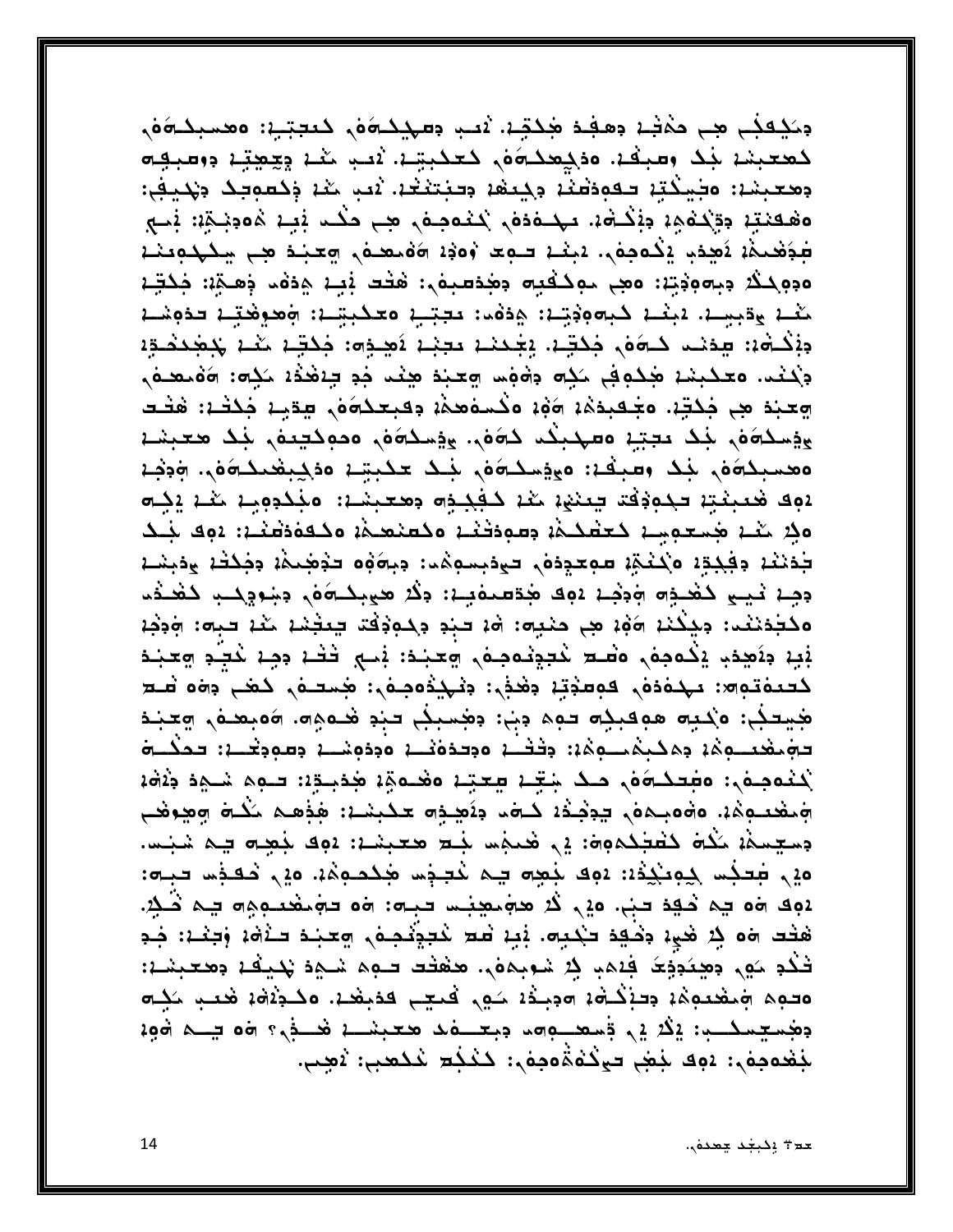تَحْذِبُهُ وَةُوَ حِيثَهُ عَجِيحَدُهُوْ, كَثِيبُ وَجِيدَةُ: حَكْبَ نُحِبِ بِآءَةٍو تَجِيدُهُ حوه فوذخيه دديننا ديبغان وحبوه سووطيله دهدحددنا شقيننان وحوه حوثنا وشنكنا مهس محمم مدوكنة ومكفنا نميكود محبوه يكنبيه دودبقه مفديغه: محمِه فكَدِهِمْه دِهِي فَقَدْ جَهِيهُمْ مَعْذِهِقَنْهُ، مَحَكَّبَ مُنْهُ نَصَحِبِ بِحَوْهِ كَبْنَتْ جَدِ نَعْدَبٍ: وَغَدِ يَكِي: وَجِعْدَهُ ۚ وَلَائِدَ مَنْتُدَ حَكِمَ حَصَبِكُ هِنِي: حبومِ سوبِنِي كَعَكْبِيِّيْ: هُعَبِ حَيْصٍ مِنْصَرِيْنِي يُقِعْصَفَهُمْ يَاسِي مِنِعْمِ؟ توم وُودُ كَعَمَدٍ بِهَوْهِ تَتَحِيدُ: دِعْمِيْدُهُوْ، شِيهِ دِنَمِيْدِهِ: دِمِينَدِذِهَ فَنِمْدِ فِيْ شَوْبِهِهُمْ: دِهِدِيدُ ْ شَهْرٍ وَقَعِيبٍ دِسِينَدْ. هَنْكُ هَ حَفِيْنَ يَعْمَدُهُ ۚ مَخِيِّدِتِه تند معمِعدِ مَنْكِم. مودِّينْمَكِم كَجِعَدِم: مَغِيِّت مَهْدٍ كَمَمْ, مَشْهِم مَهْدٍ كَمَوْمٍ. وَوَكِيْدِهِ وَكَوْمُهُ وَهُدِيْهِ دَبِيْهِ وَسَوْدَتِي ذِيهِ وَثَمِيْدِهِ: وَكَبِيتِهِ دَهْدُو َ يَمْ 190ْ نَجْدَهُدُ لَهُنْدِيهِ وَبِعْدَهُد: 20كَمِيهِ دِبْكُمْ يَهْدِ هَاوِمْ بِنَعْ تِكْفَهِ: دِنْكَةْ: وَجِمْ هُصُورْ كَثْفَةُومِهْ, حَقِيقُتُمِهِم وَهَعِيشَا: حَكِيصُوهُ: ەتجىنسىم:: تېتنە ەتھىمم:: نْصِيد ەتمىك بْخِيْنا مْكْتَجْنَع تْكْفِيت. مَعْيُدُوهُمْ مُوصِعِدُه حِمِيْنَا جِعْدَهُ, وَدُمْمِهِ: مَثَوْدُِه كَجِمْهُ هُوَيْتَا: هُمْ ٥٥ ثَيْتِهِ هِي مُعْبِتِهِ: وَدُوكُبِي كَذِهْدُ وَهُكُمُهُ. ٥ - ثَيْبِ دَهَ هُدِيَّةٍ مِهِ وَهُوَ وَ لمديقه وهجيئة بهمعوقة دجيم كفها ومفيني بهمعوفة دمودهبود بْدَحِجِـدَ: ٥تـفكبخِك بْقِعْعَفْقْدْ دِكْدُه: ٥تفَجْنَح بْقِعْعَفْقْدْ دِبْمَدْدْ دِهْنَكَـي: وَدَٰدْ: هِي مَعِيقِدْ وَهَعَهْعَتِيْرْ: وَفَيَعْدُوهُمْ يَهْدِدْ وَيُوَكِّمُونَ ذَكَّرَ ذَكَّرَ وَهُدَخْد كَتِيْتُمْ πُوبُنْدَ ذَهَدُهُ وَكِنْدَةٍ وَهُدَاهُ تَحْتِيمُهُ تَعْمَلُوا مَا فَقَدْ بِنَوْهُ مِنْهُم بمعبدة هي حذب مهي حبيحد مهي جيم وجديد مددوم، مصدده مددهي مهي دەكتە قدىجە ھەھكىكە قىم. ەققىب نەھتە دقىقكە ئھىدە ەقىقكە مَعْهِدَةٌ فَجِيعَةٌ مَعْمَدَةٌ، فَجَامَةٌ: هِي حِيجَةٌ ثَقْفَيْهُ كَيْجَدُّهُ، وَجُدِّهِ،

1442 1922 مسبكة في ذخصوصِهِ دِجْدَ ذِيحَةٍ وَعْدِ دِوْحِبِكِ حِجْدَدَ: دِجِهِوْدَ ذَهَبَه بَدْوِيدِ. ٥٤ صِدْهُ, كَمُحِكْمَ توم دِجِهِ: دِمِيْهِكِنْعْمْ سَكِتْ، ٥تَكِيْكُدِهِمْ قَدْمِيدِكِم مُحِكْد: ٥قبعدِـم عِدَيْد تَبَوَهـوم، ٥نَهِيدِم يَدِّم مُحِكْد: لمسومته والمسوم المستمرين والمنتقل والمستقرح معلوم المستنقل المتعارف والمستواة المتعاود المستقرح والمستقرح وَحْكَنْعُدْ كُلّْجَةٍ: وَيُصِدِّم مِكْحُدٌ: يُهْدُ حَكْمَ دِهِ وِهِمِهِمْ وَجِعْكَبِ ۚ فِي حَجِمَ وَفِدْ لمسوءُ : وحكَّست ومستقِرٌ لا أن أن الله عنه الله عنه ويدجَّى منهسته والله عنه الله عنه الله عنه الله لجدوهسكوي كوودكت كووعدنود منجحات ودجد مكت ند محكمد نحفين نْسِي هودِ، دِيرْهٰذَا سَكِم هَكْفَا. ابْنَا قَا دِهِمْ هَـوْدِ، وَذِهَا يَاهَدُا سَكِـمَّ لاهد إنه مجلاحة: تعجدنا تعصلنا دمه دبوق دحدههنبا مَهم لاهد إنه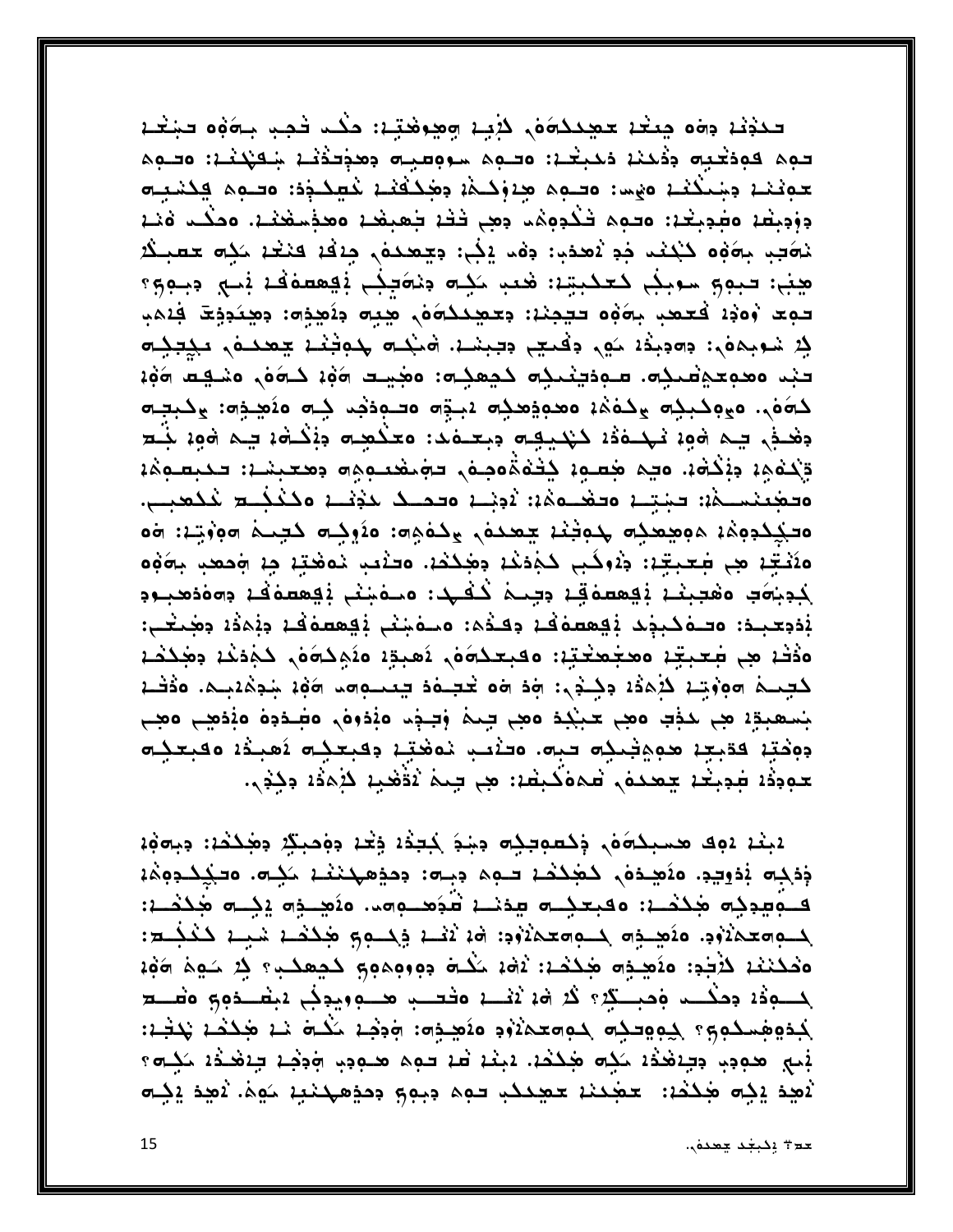لموعدة و: ودفا مَكْمَ هُكْفَا يَكْتُبُ كَنْكُم شَبّا: وَدَفّا مَكْمَ تَعْدُدُا: بْسَيْ بتعيدكوق محذها بمحكتها مذبحات ميبات محذها مفعيدات يكات لابنا يي لْمَجِـدِهُ فِيهِـدِهِ مَهْجَـدٍهُ حَـجِھُـدَ بِهِ ذَرْ حَدِيدَ وَيَا مَحِيَـدٍ مَ عَلَيْـدَةٍ فَلَي مهبكُه. مسوددبكةفي يكت كوديد دخككد محكب حدومتند شبقة هواد: كوچكەَهْ، كَبْدَ كِثْ، مَصْوِكْدِيكَةُهْ، حَقّْدَقْدْهُ، دِدِهِكْكُ مَتَصِّدَهُ، يَكِتّْ: للجفو وُوَيْد وَهُكُمْ قَدْ شِيعَ لِكَوْتُمْ حَدْمِيْهُ: هِي شَيْءَ وَوْدَ حَكْبِ حَدْقُومِيدْوِيْ: المُفْعِيدِهِ بِمُعْلِمٍ مِهْمَنَهُ وَمُسْتَخْدِهُ وَقُدْمَتُ وَالْمُعَظِّمِ وَالْمُعَامَلَ بِهِ الْ دبكدمما محجوكه وونه وهكده.

٥مَوْلَالُهُ شِـدَ نَوْهُدْ: ٥محبِيْـ فِيْمِنْـ يَعْمَدُوْ, كَتِيْـهُ ١٠٥وَيْـْ كَيْمَدُدْ وكِذْيٍ. وَجَدْيٍ وَحِيدٍ وَقِيدِكُمْ وَجِبْطَةٌ فَيْتَ كَلَمْ عَدْلَاهُ فِيحِكِمْ يَحْدَثُهُ كجعدة, وقبعكم تكبسوه: وجوتكم تكبيه: فجعكم تبوه دبيوهم تهتمسوهُ: وضد تهديسه حسومتها ومَويدة ويميد تحديد في الله عليه همەكبها. ەمىدە، ەئھدە، كېھىدە،: دەن كومتەنى، دېگە بىك جەندا: ەدھەد كُلە دِكْتِد مُدَعِدِ، ەلاَھىدە چەكلەر: دېلەدەر كِلە جَدَكْ: ەڭ تخبعبهفي به وكبد كيهكب: لأه، ومهية تعجبنا فدور: معبعبه لِإِكْتُهُ، دِجْعِيمُ، دِجْعَةٌ، دِعِـذَذْ، مَعْـوِجِـدِكِـدِ كَتْدَنْعْـ، تَعْدِجِيهِ مَكْتُدَهْنَـ، تيقنموه: مكعككنا وعكمومِه كلاب: تعككنا وشنا ككه تنمغتنوه: مكفدة وهكتيا فتتعا ويهذه: مكافه وبكام شنا فابموها هي عوديا بَجْدَيْتُهُ هُجِيهُمْ: وَكُلُّوا دِكْرَ جَكِمَ وَكِتْعَهُمْ بَيْتُهُمْ فَكُرُّ جَمِيكِكُمْ بَعْدِكُم فِكِتْنَا تَجْتَدُ مَجْسِكِفَنَا مَجْدَبْنَا. حَمِيقِهِ كَمَامَتْمَنْوَا كَجْمَعْتُ مَتَصِدِهِ: خِبَكَ فوعدُنا هُدْبِ دِجْكِجْدِيكِ عُدَمِهِ: هَٰنَنَا فَذَفَعِكَ حَقِّ حَذِّبِ وَجَهِي ذِيدِ عَمِيهِ هَدْ لَامَ تَجْعَدُ حَمِدَهُ: وَمَ بَيْنَ وَهِدِهَتِهِ فَجَعَلَـوَهُ, نَصْبِدَهُ عَبْ <del>ي</del>عدده,: ەيعددە, لا موقيده شۇ مېغىغا وقتو غۇموھم. ئېغا ھئوؤچ موجود معاملاً بمجمد من كيوم من بعد الله عليه من الله عليه بن الله عليه: مَهِمَدِدِةً فِي خَبِيْنِدَة: فِي مِعْدِمَ جِهْدِدَهُ وَحَدِمِدِينَ فِي فَسِيْدِ وَحَدِمِ كسهبية: 292 لاَ كِنْسَهْ، يَنْ فُسِيْنَا يِكْتُومِ مَقْوَدَنَا دِمْتِدِكْتُومِ: 20 مهبمة تأكده وم حقده و: هيب كيد وفيكوم؟ هي معيشة همينيوم وِدَوِي: هُعَبِ سَكِم هِي حَجَبْتُغُدُ هُجَمَةٍ وَهُدِينٍ وَهِنِيدٍ هَجَمِهِمِوَيَّةٍ وَحَكْمَ شَكْت جَمْعَتِهِهِمِهِ: صَدْ جَدِمِهِ جَمَعَ بِحَوْمٌ حَمِعَهُمْ جَعْمِهِمْ؟ حِمْحِ طَكْرَ جَمْعِصِهِمْمَة دووهكمو ومحوك المحاج بالتوج حسده هجما كعودكنه حبخه سعبغه كوما هْتُـد ودِكْكَـة سَوْحِكومِ هِـمِ سِعَـدُ، كَتِخْتَـ، وكُـُ ودِككـومِ هِـمِ ةُه شِعَـدُ،

حد + يكبغد جعدة).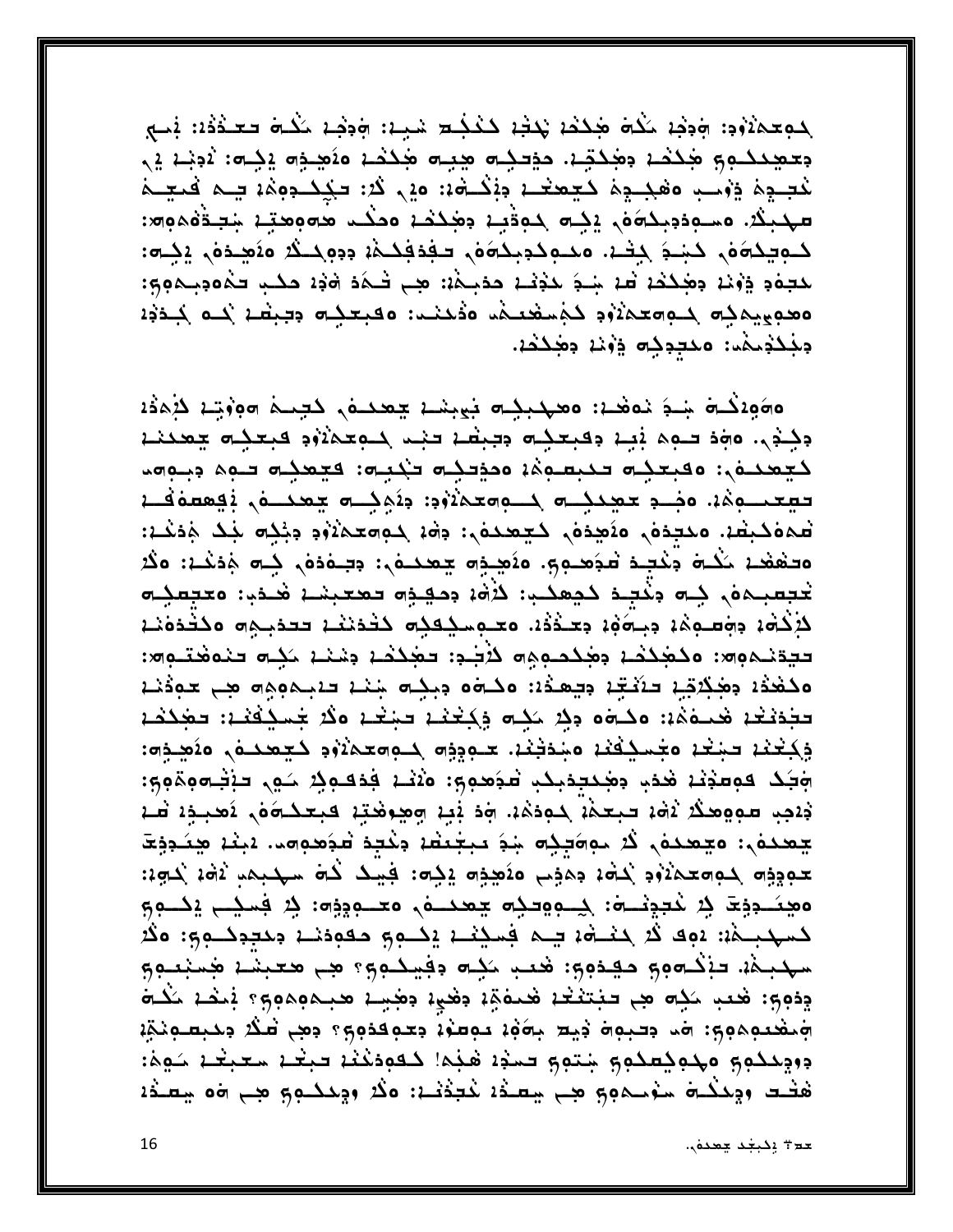ەخبېغە : دېگە ھككى كتنىد دېگ غكھد: دھے شىگە دېيسىدە ھكتېد ٥ﻫﺘَ؋ٳ ۮؚؚڒڣؾڿۏ؞ٜ؋ڬؾڡڋۦۮڝڡۮٟۄۦڒۥۮۭڹٳڂ۪ٮۄۦڬۄ؋ڋۿۄ؋؞ڹؽڒ؋ۄۄۄۄڹ يَقْدِيهِ حَكِمِـمَ حووجِمَة وحقِكَـومِ: مِيْقَدِيهِ قَدِيمِهِ حَمَّدَهُـة وَفَيْهَكُـومِ هِيهِ: 20 رُمُ تَدْمِدِهُ: دَفْعِيْدُومِ وَتَوْبَى هُمْدَ تِيهِ هُوَمِـهُ بَعِينِهُ. 24 نُقْمَ قَبْ جبب بخْدة كيجنة وكفخفخة تبوء جبوي: وصْحم يجمحك نوفظ مِع شعشة بِيَعْمَةَ. فَمَا يَكْبُ فَمِمْ عَقْبُهُمْ وَهُمْ فَهَا يَكْبُدُ فَمَا يَكْبُدُ فَمِنْ وَقَوْمَتُومَ نا جَعَفْنَا: مَد يَكِ حوم حيكموو نا هنصدًا: مَد يَكِ حوم جَعبوموو نَا جُعبَدُهُ: فما يَكب حوم سَدْحِوِي مَا جُعبَدُهُ: فما يَكب حوم هُدهُمْ وَيُعجوِي: فما يْكَبْ جْنَدْ هُدْكْتْبِمُومْ وَيُحْكِبْطْنَاهْ. وَكُبْ وَكُدْ وْسَدْهْ كَمِعْكَبْ يْهِ كُرْ هوعَهِندو؟ هٰذكتبهو؟. هَتَت جُنم كَهُ جَبَعْد: إِلَى نَتَـٰتُدْ كُنْ هُـهِدْ جَتوهم وَتِغْتَبِيْنَ كَشُوءُهُ تُومَ دِجِودَ [مَجْتَكْتَبِمْهَ]، مِنْ هَتَتْ دِيوَى الله تَدْمِينَ دِبْعَوْت هده وجععهْ: ݣُحْت.

1بنْدْ جْدِ بْبِدْ حَمِيحَكِم كِمِمْدَهْرْدِ: فَجِمْحُمْ فَسْبَحُوا مَمْمِيْصِمْ دِفْيْعَا حِوِمِحِينَـٰ، حَمْنَتِـوِمُ،. وهِـ هَد هُنِـم حَـوِدْبِدْ = حِمْـْ، حَجْدَبِـدَوِمُ،: حَدِّجْــمْ، جيھدە، جِنقْفْ جَدِ سَعِفْعَدْهُ يَجِّهُ جَدْ حَدِيدِهِ سَعِمْ بَكْلُومِهِ جَبْحِبْدَدْ. هُدُوجِه كَجَمِيهِ مَعْمُومِنِيَّة هَتَمْ وَدَوِقْبِيْتَة جَمْعَةٍ فِي مَدْمَةٍ وَجَمِيْتِهِ حـوبوه لجـد هغه وطبحغد ونحوب هوء لجفـد: وجعفِـه هُوب لجـد لكعِـه: مَتَعْجَمُهُمْ مَتِحِبْهُ تَكْتَدْمِهُمْ وَمَيْوَهُمْ بِتَعْمَلُ لِمُتَعِمِّدِ وَبِي وَوْمُ كِلَّةٍ: فَج جُعدومِيد وجِنفَخْدُ: فِيت جَمْعِي هُدَمْدُ مِن هُفْت وَسَوِي حَوِي: خِهِت كَبِ مَدْ هدند هب هلت ميمكن من بعدها و متبل هو الله من الله عنه الله عنه دِوِهِدِهْتِهِ دِهْدِهِدْهِ: لَاسِ دِخْكَ دِنْبِهِ يَدِهْدُهُ بِوَوْهِ. هَجُدَهُ بِهِ وَوْهِ وَيَاهْدُهُ هُمْ هِجِيْدْ جَذِبِ نَوْهُتِهْ. وَلَا يُوجِّد هُجَة هِجُدْهُ: دَوِك لَا حُدِوجِهْ: دِيَكِنْتِجِيد جىد شجةْتجمومى وحنوفد ومكمد فبعده مكدبت جعدة فحكم فكحد. هِي هَتْد فَبِعَدِهِ نَعْبَدُ، شَـذِم هَٰذَهُ، هِي ذِيْحَة دِهَدِهِيْتِهِ: دِيهَندُهُ، ذِيْحَة دِيَتَيْتِهِ نَبِيْهِ: وَفِيعِيْهِ جَدَيْتُهُ يَعْمَدُهُ, شَيَعَ هَٰذُكُمْ. هِي هُثْتُ تَنْوَهُمْ وهككة وشكة لمشدوم وجعده لأهدد مسوولكموه فله محكمه وصلاوته بتعيديه حومتمثنو بعبتيه لمكبث يعدده بيعيه مب هصه منهيمه كَجْدَعْدْ دِهْكِكْمْ: دِحْتِـەْدِ شَهْدْ مُهْدْ يَـِمْ هُوَبِكِـهِ فِدْهِمْ دِسْوِيكِـهِ وَجُعْدِي خمحه.

حد # بِكِبْعد جِهْدُهُ..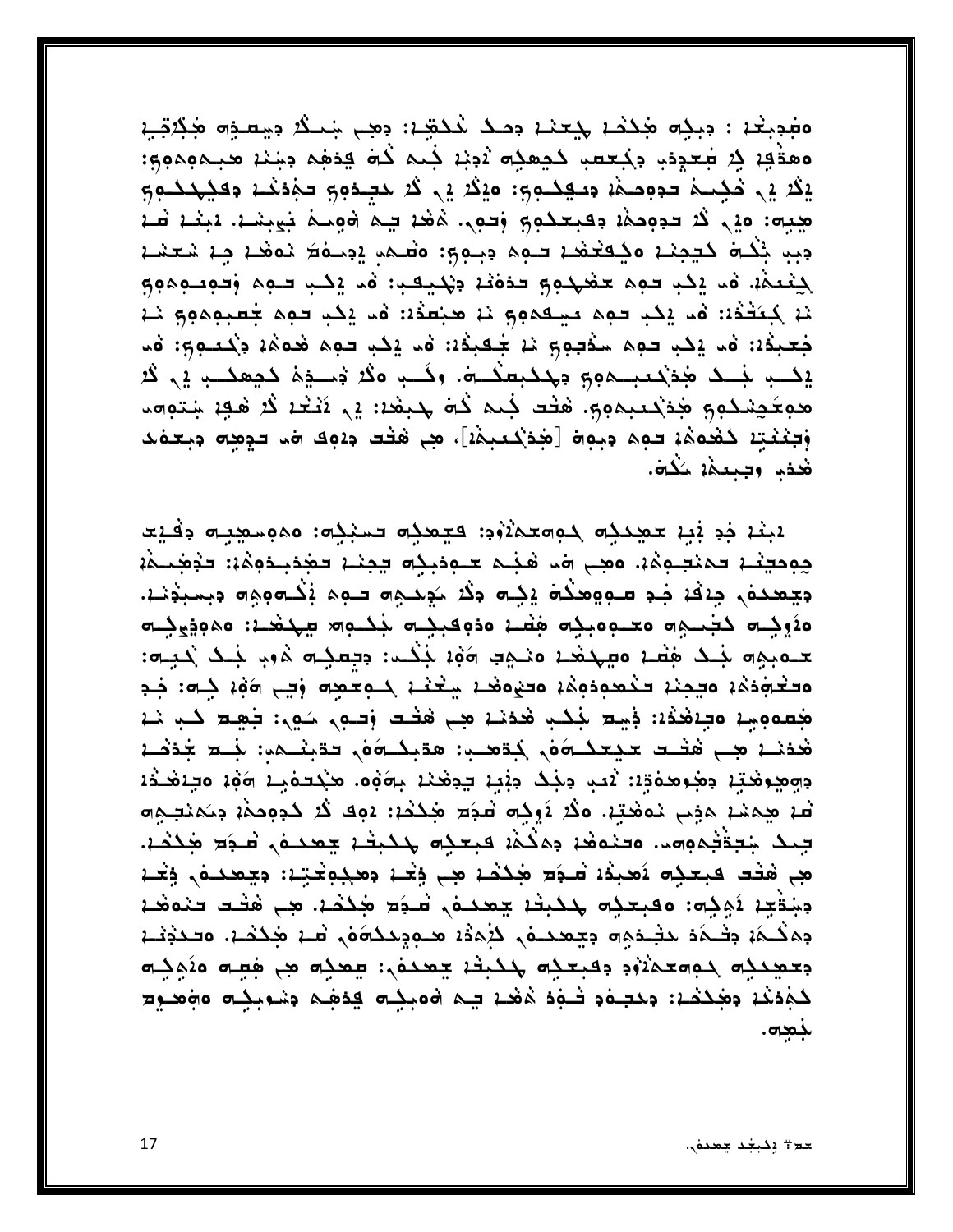Bọng (Alia) محددة جعدة فكودوهم. وحددتن ومحددة: هجوجه لَجْكَ فِيهِم مُحَمِّدٍ. وَيُعِدِّم مَحْكَمُ مَا يَحْمَدُهُ : يَحْمَدُهُ , مَحْبَوِب لَكُلَّة ثَقْهُ بيومة وحوسوبكوم بنكبر نفذ مكت سوحب كجعكوم ونفذ مكت وبصفد جعب الله عليه الله عليهم والله عليه الله عليه عليه الله عليه عبد الله عليه لموقيب: 20هجَر 1964 حمِم دِبومِ: دِجْدَ نَيْتُهُ مَكِنْ هُشْكُدُوْ وَجَاءَتُنْهُ. وَجَدِيْمُ مُع هنِعدِمِ بِنِهِ وَقِي اللَّهِ اللَّهُ عَلَيْهِمِ وَاللَّهِ هَذِهِ اللَّهِ عَلَيْهِ مَعْدَدِهِ مَ نجب بندَ وِجِعِبَ دِجِرْ مُحِدٍ: 2000هـوم بِيَوْنَا ذَهْدِهِمِ وَمِنْدَبٍ: 2000هَ وَمُحِدَّدُ جقوصوحب قد هوي يمكومون، ومنحو هيئودية مجوجه لجك فديوه لجك بمفند هُدَ جَلَكُمْ: ٥١ُجِدَة كَجَلَكُمْ: هُدَبِ جَلَكُمْ: هُعِبِ حَكِم آهُ، دِهِ مِعْكَبْ حَكِم كقومذنا وهككا وهيب كك أاها ومعود وككي لوق وكموبك فومذنا جعوقهمو وأهفاء والمعاري والمحافظ والمستوقف المسابر والمستوات والمستوى هُذِهِجُوبُهُ نَارُ هُدَي جُدُحُهُ: وقبعدُب حَنوفُهُ فِي جُدُمُومِونَ وقبعدُب سعبدُه بع حُمِدهِموم بِكَنْدُهِمْ هَنِيمًا مَكْتَ هُجَة بَكْتُهُ، مَعْمَدِهِ: ١٠ جُنْبُه دِكِجَةٍ. يَبْنَعُ حَوِمَ سِعَدُ يَجِوبُ فِي سِعَدُ دِيْكُوبِ جِمْ وَوِجِ هَجِيعًا. وحَوِمَ ينطفوو: 20بطوه دنكفة دفعفها في مجمعي. ٥٥ بكِ ذِكْتُهُ، دَعْتُ حَيْمِي مَعْدُونَ ەقىم كەۋھكوي: ەقىم ڭىيەكوي ھىككى وھىكتى بىك تىمپقىن مېكى ھىككت 0مواصِّدِه حَدْبَة بِهِ مَالَهُ مِنْ مَالِكُمْ مِنْ مَنْكُمْ وَالْمَحْتَمْ: وَيُدْ بِكُمْ وَالْمَادُد ٥وقوم ووَيْحَدُوهِ وَهِجْحَدِهِهِمِ وَجَ: قَطْ هَدِهِ وَهُدَ قَطِعَ هَجْحَدَ وَهُمَ مَعْدَوَةٍ وَقَد [بيونة] هي هُلدموهو؟ أُنهِدْ إِلِيهِ هَلْدُمْ: هِي هَلْتِ لَا لِيومِعِنْدُومَ هِي يُحيقون مُجِدِمْ، وقبعكُم قَصبحِمْ، مِنْبِ بِكُوْ، مَيْنَ جِبِهِ جَمِعِيدِ جَبَيْنَا بَعْدِينَا بَعْ جعدهُ, ٥٤هذِه م جَدَد: شعدِه دَدِدوم هٰذَب جَدَدْ. دَهْوِ: وَدَهَفْ: ذِدْ نحيف جحبف دفكم: شعك هندوة كجكحوهو محوطفة: ديكب تَثَعَـد جعجنه وحملك لمذنه فكفهه كوي جعجبوهُه مخميصوهُ فسه يُحيقب هَٰذُهُ فِي ذِكْدِ دِهَى هَٰجِي جَنْدُ خِتوجٍ عَذْتِيجٍ ٥٥ نَجِدَتُنِ: ٥٥ - جَتِينَدُ جودو وجويد وحك جه دوك حودوم. دفعفود كوه دووب يك محكيونه ەڭكەنچە: ەەخمىكى كەمكى: ەجْكىسى يەدەڭما. شەكب ھىدى ھككىد: دەۋە وقوهد ب وفيعد بووكودة يكو.

تَبِنْدَ حَكَوْنَدَ دِبْنِدَ نَصِدِهِ جَعَدَهُ ۚ: هِي حَدْ لِبِخْتِهِ سَـهِدَدِيدَةُ مَنْ هَجْهِ جَتِ ەجْكېپْدېز وْكەھدە ەلاھىدې: دْلاھْە دِھْجْدْدُە ݣْد حْھِھىگْدْ كِلّْ دِطْحِكْحْلّْ جْبْكَ لْكِتِهِ: تَقْصِهِ مَكْمَ خَيْمِهِمْ: هَنِيْهِ بَصِيْم دَوِكَ كَيْتَنِيْهِم. كِـوِوْتَنِيْم بَيْنِهُمْ <del>ي</del>عدد من منهج علي الله عليه من الله عليه عليه عليه عليه من الله عليه عليه عليه عليه الله عليه عليه ا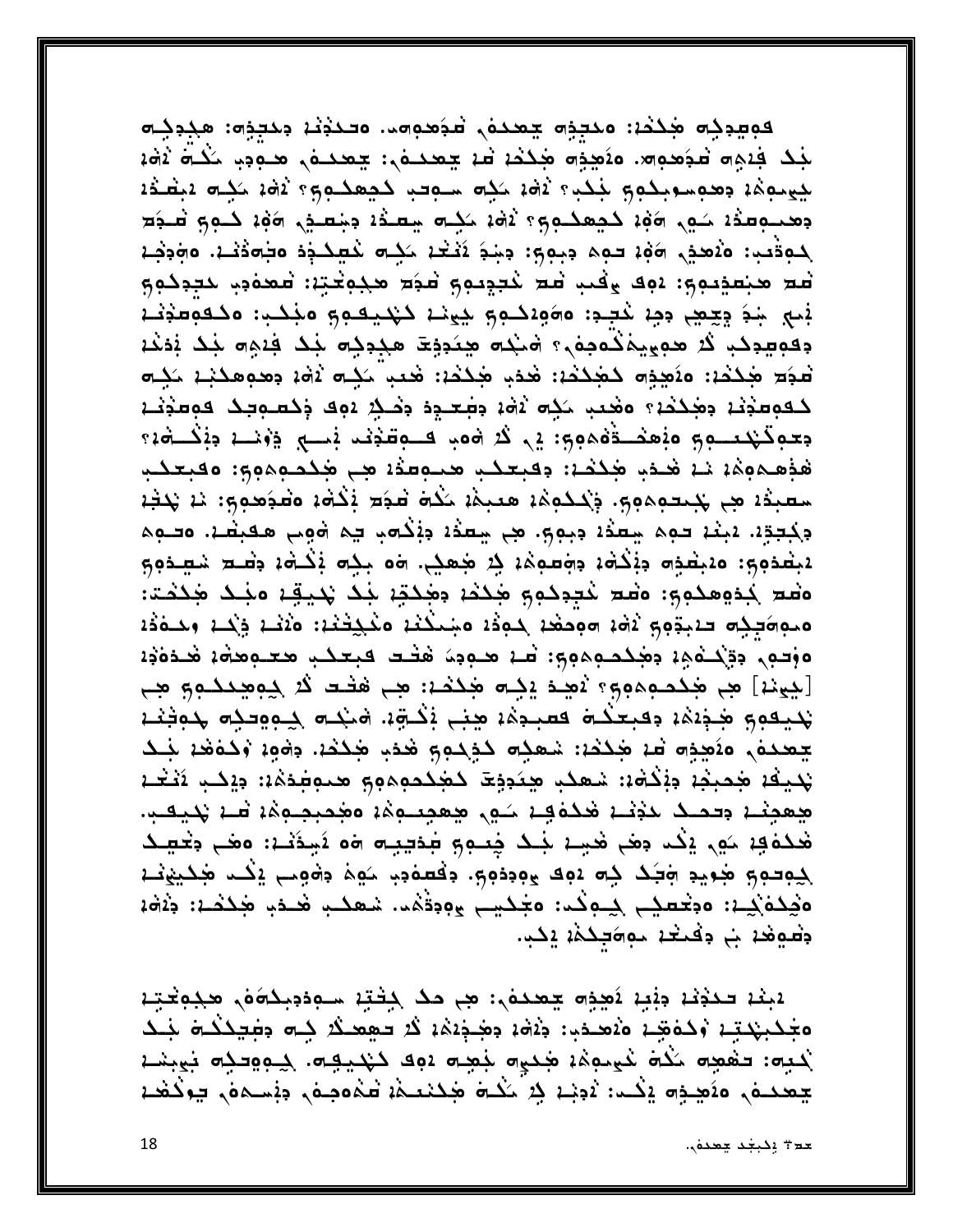مَمَنْ وَجِكْتُهُ مَمْنَ وَجِزْكَتُهُ كَمِعْمِيَةٌ: وَكُتُوبُهُ حَمْقَ تَجْتُدُ كَوْتُوبَةٌ: 2بِنْدْ 2وَكَ إِجْرِ تَعْبِخْهُ وَسِعْتَهِمْ وَوَحْدُهُمْ وَهُدُوجَةٍ لِلْحَامَ لِلْاَهْتَجْيِ. فعفوب فنغد مكة لمكتحمة هذهنه هوم يحقد هنيء في نصبر بمجدد: نسبى هِهِجِبْنَ مَهْسَ حَمِّدَ هِيَ حَكْمَتْ يَحْيَقِيْتْ يُعْجِبُ عِجْمَةٍ مِجْمِعْتِيْتِ: هِي هَخْتَ وَكِر مَمَنْ هِي حَتَمَتِهِ مِمْعَدِيمَةٍ مِعْكَمَةٍ مِعْكَمِّةٍ: مِثْلِي مَنْتِي هِي يَٰكُونَ. يُصِد يَدِه يعده بنمبغد تعنفون مهد إلى حقه الله عليه: لِهِ مَكْتَبَ وَالْحِيدِ هُذِهُ، فَيْدَ حُكْبِتْ: يَكُدْ دَوِكَ هُدَدَوِهُ، تَدْمِهُ شَيْءَ وَمَقْتَلُوهُ، وَسَوَكَفْتِي: لْبِغْدْ فِيهِمْ عَنْدُوْهِ وَسُوِكْفُفٍ: وَوَفْ شِتَبَعِ هُوَبِنُوْدَ شَوْمَا كَيْهَقْدْ: وَكُلّْ يُسْجِب هٰتَفٍ. 2 بَعْدَ دِمَاصَــد هُـذِهُدَ فِي حَوْد هَفْتــوِفِي: هَفْتَــد ٦٥مِحَهِـ فِي مَحْــه لْمَحْتَمْعْنَدْ: دِجْكِتِيْتُ تَسْتَكْثَرُ حَبْسَفَتَنْهُجُي: يَكُرُ ٥٥مِحْضِي جُكِلُو صِبِ يَكْشُهُ: ٥٥ وحفقت قميا حوم مجميعة والمقود كيل وفي فقلال المخرف في الله ودوجا كجعجتِهِ: ٥ذُكْرِ جُعْبُـس جب جعجِتِـه. ٥خُعِيبْـس كحـوكيوِّهِ: ٥ذُكْرُ جُكيبوْس كجو خجة 1.

جَعِيدِ لِمَحْدِ مَا يَتْحَدَمُ: وَهَٰذَا دِبِهِمْ شَهْرٍ: تَعْبَدُهُم الْمَوْمِ لَا يَجْعَدُهُمُومٌ فِدِ 1964 كَلْمَة فِبْعَكُمْ جِدْمَة: تَعْبَصُبْ دِجْعَيْهِمْ فِمِمْ شِعِدْهُمُومٍ: يَكْدُ دِمْحَقِيمَ يْكِبْ كِفِقْتْ فِتْفِقْتْ هِيْبُوبْ هِجْدِكِمْ يَتْحَكْفُ مِنْهِذِهِ: فِقْصِيْحْ هَٰذِ هَٰذَكُمْ هددب دحفهم كمه لجد وكها تمعد يكه هككنا فكتجة قبة كمة: ٥دوقعة لْمَعْدَةِ: كَيْـ: وَيُسْمَوْنِ يَشْنَـ: مَـهُنْ تَـذِهْمُومُ:: وَيَبِيدُ وَلَقْدِهِ وَبِيدِ حَجَمَعُمِهُمِ مِنْهِ. يَبْنُهُ هَيْ بِهِ كَعْمِصِدْتِ بِّئَمْ مَهْدِيْهِمِ وَجَعْدِ مَجْتَحَدُ بِّئَمْ ەندىھە جېنىن مۇجى نىشىن مەگب كېمموم. كەھەدگە چىھىم مەھبەت: تجمِعْضِ وَيُحْمَمِ مِنْدَ دِهْكِجْمِمِهِ: مَتَّجَى مَحْكَ هَدَكَى دِجِمِ ۚ شَدْ نَدْ هَكَخَدَ: مِي هَتَت وَجُنه فِي هِيجِي تَنْقَدُ بَدَيْدُ وَجَبِعْدِيْدِ. وَفِعِيدِ هَدَي هَكَتْدُ فِي آلَاهُ، يم هُومَهُ فَهُمَ: • مَعْطَدِحْهُوَم. هِي هُفْتَ لَامْهِ حَدْثَهُ يَاهْدُهُ حَوِي: • حَيْدِيقَتِ جَدِيبِي: ٥ كَجْبَهُمْ توم جَمْعَيْهِ مِنْ حَمِيدَةٌ: ثَيْبِ دِفِعِيْهِ عِدْمِهِمِهِمْ وَدَفَعَمْهُ يَعْتَبُهُمْ يَهْدُدِ مِن فَيْدَدِ. مِن هَفْت وَفْعِدِ حَكْمَ فَمِن دِفْيَت عَكَبِتْ ا لِيَكْدِي هِي فَكِدَي. وَفِرْ تَحْصَلِي كَتَبْعَيْهِ مِعْهَمِيْنَا: وَهُدَيْتِ فَقَدْتِهِا وَهُدَيْ. ثَعِيدَ يَكِم هَكَمَا: فِيهِ فِي فِسِكِي كَهَٰذٍيْهُا: وَفَدْوَقِيدِهِ مِنْهُ ذَهَبٍ وَهَجَيْدٍ كَشِتْوِي. جِمِهِ حِمِدِم جِمِدِمَ وَمَحِدِهِ: حَدِهِ وَوَجْهُ وَصَدْ وَفِعِدْكَتِ مُحِدَمِهِمْ وَمِعْ وَمِعْيَد كَجْتَبِ: ثَيْبِ وَمَ يَمْ وَوِءٍ بِكَبِ كِعَنْكُمْ: كِنْ ذَيْبِ وَهِدِفْعَـٰهِ وَلِكَ بَدَنْكَ. ثَهِـدَ يَكِم هَكَمَا: مودِهِمْ بْنِي دِفْعِي يَكُومِ وَذِهْ حَجَمَةٍ. هَتَت فِي حَكْمَ حَقْعَبِ تيهككوي: هِي هَتْت بْمَمْ شِدَ نَتْتُمْ تُوْمِيْنَ مَكْتِيْكِذِهْ بِهِمْ: بْنِي دِيْفِكْ ذَتْمْ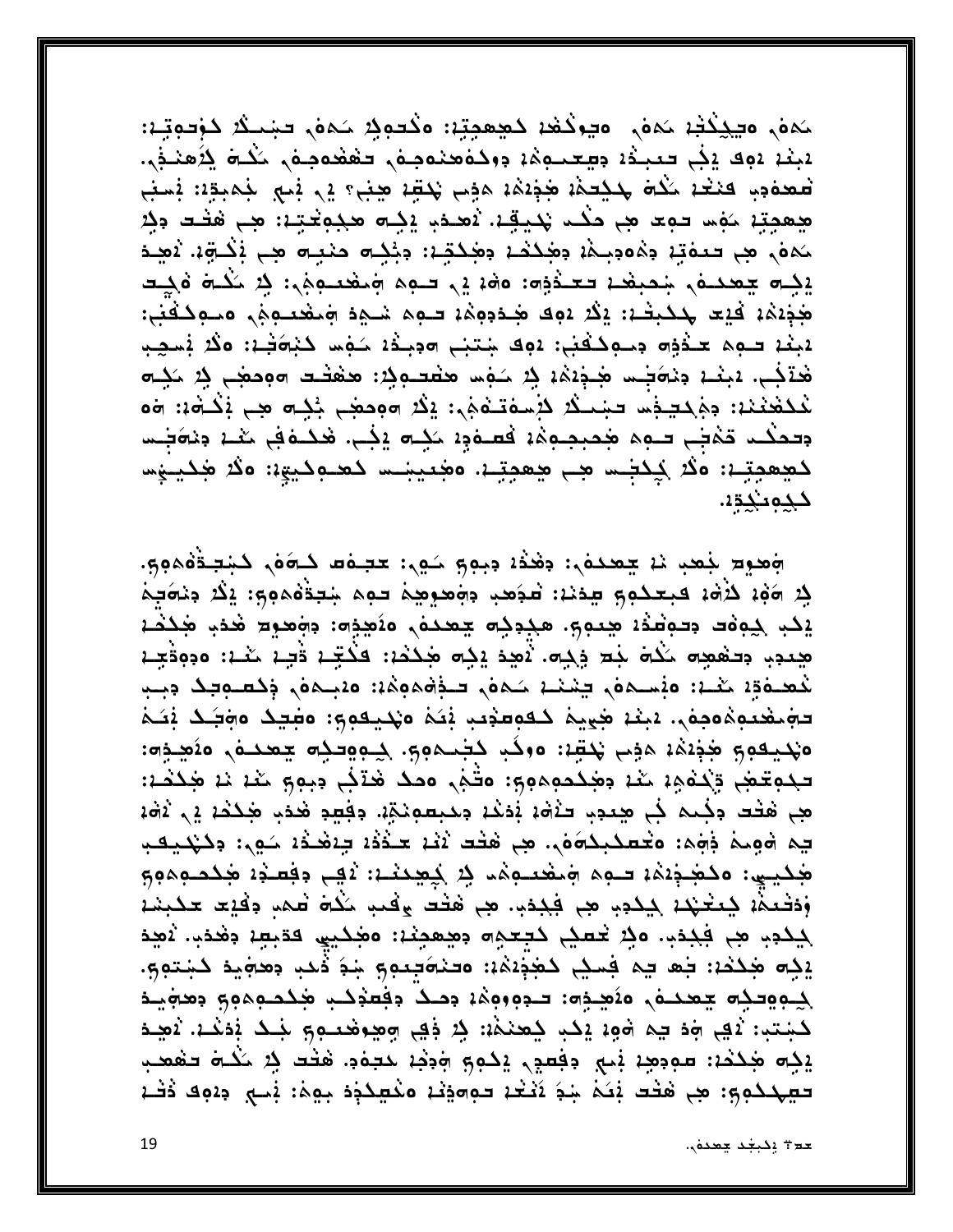لْكَتِهِ مِنْ شَوَقْعَتْهُمْ يَصِدْمِ. يُوَجِّعْ مَعْجَبِ ذَوْجَتِ مَجْمِيدَ أَنْ مَنْ مَنْ مَنْ ْحَكِيمْ فَقِعْتُوهُمْ: إِكْرُ فَكَكُوهُمْ حَقَّوْدِهُ وَرُسِي: مَعْجُدُو كَعَنْوَهُ مَعْجَلَا: جِمِهِدِم يعددُم، ذِخْنَدْ هُيِخْنَدْ دِهْدِهِ مِنْصِدِهِ: لَاهْدُ سَدِّهِ ذَهَبٍ دِهِجْيِدَ كَبْتِبِ وَصِوْمِهِمْ يَكْبُ هُدْبِ هَٰذُكُمْ؟ وَوَفِّهُ يَدْبِي وَلَاقَهُ وَصِحْفُهُ بِنُوْجِرُكُمْ دَ اللَّهُ وَجَدَب: وَجَدَّ مِنْ مَاجَاتِ اللَّهُ عَلَيْهِ الْمَسْتَمْرِ مِنْ اللَّهُ وَجَدًّا وَاللّ يَدِّم هَذَهُ: ذِرْ هَجَيْدُهِ مَ ذَهْبُ ذَهَبٌ \* نَصِدَ يَذِلُّم جَعَدَهُ ; تَذَكَّمَتِ جَعَنْنَـ } مَهِي ٥٥ دِكْمِدْهِهْدُهِ هُكُحْمِهُمْ وَجْعَةٍ حَبَّ دُخْدٍ دِهِنْعَ وَجْمَعٍ ذَاهَةٌ ثَهِيدً يَكِم هَكَمَا: شَعَ جَعَيْدِهِ بِمَجْدِمٍ كَكْتِيكَ ذِي 10\$4 فِي 10\$ فَيَعْدَ حَوِي يبونا إكبر: ومِكنا سَاوِمَ وَكَسَامِهِكَ فِيهِموْمِينَ هَفْلِكَ لَاهُ، بَوْمَنُومُ، مَكْنَةَ: دِدْمَعِب ذِصوحِكَ فَوَصَدِّعْ دِبْ بِكُثْرَةٍ.

جِمِهِدِمِ يَعْدُمُ سَعْبَةُ مَنَصِدِّهِ: شَعْكُرْ كِمَ كَيَعْدُمُ، ذِكِمَ مِنْدَ بَكْمَ جَنْهُ وَجُدْدِهُ، وَشَجِّدٍ بِكُوِّهُ نَبِيدَيْنِ، وَهَجْدِ كَجِعْدُهُ وَكُلِّمَةٍ وَالْحِدَةِ، حَكِم جَبَيْدُ جَمِيْدِ [هِدَوْكَمَا]: بِي كَعَمِدُهُ حِصَدٌ نَمْعُهُ فَصِيرًا مَعْدِدُ عَبْدُتُكُمْ مَعْلِ هِم جَمَعَ، وَحَبْد لَمَحْدِهُ، ذَكَرَهُ، فِي الْمَعْدِمِ وَالْمَعْدِمِ وَالْمَعْدِ وَاللَّهُ عَلَيْ وَالْمَحْ دفصيد ومكب كتصب تتودد نصوب في هجيجي لانشه وبي وصوهنيه كوه وَجُنه كِم مِعِوْهَا: 211 شَنْدُ كَهْنُوَهُ: يُصِدْ يُكِم هَكُمْ: يُنْ فَنُوْدُ عَنْهُ وَذَا وضَعفَهُ: حَكِم فِي هَجِعِهُ يَكِم: جَمْ 192 كَيْكُمُومِ كُلِّ هَجْجِهُ. هَفْتُ هُ: 192 ثقه هبمه ككه حكفه بموفقة وهسبكة في كوسبقه: سعفت كم هبمومِه جسودُهُ بُسبِ هيمومِ جَبْنُسومِ . تَعْذِيْبُ جَعْمِيْنِي بَيِّيْ بَيْنِيْتِ جَعْنَاهُ ، لدوكِتِدِه منَهِيةٍ شَهَدُب فَيَدْمِ بَعْدَمَ: دِفْكُمْ: ٥٥ يم كِتكِيدَ بَي فَيْمَ. همكَ وكِعِجِد مَغْيْمَ فِي حَكِم بَكْمَةٍ: هِي هَتَت وَمَنْعُةٍ بَكْمَةٍ تَهْدِ مَكْلِم ھے نچمنچیّة ہوک ھے ھے 146. ھفت تحنیہ بِر کینچے: 402 قُر تھنے ب لَاجِدَنْدْ، نَاهِدْ يْذِهِ هَٰذُهْ: تَأْمَدُ هُمْ فَبِعَدُومٍ هُوَعَكِيْدْ وَبُحَدٌّدْ: وَلَاهِدُومٍ وَذِرْ هٰذِهِ بَكْسَهُمٍ. نُصِدَ يَكِسَ جَعِيبُهُ جَعِيدَهُ،: كُلُّ جَكِيدَ هُدَبٍ هَكُمُهُ: نُصِدَ يَكِسَّ هَٰذُهُ: إِلَى مَذِهِ هَذِهُ: بَعْدُد: ٥٥ دِنْسِمَهُ, يَعْدُدُ مَمْهُ, إِذِهِ هَـٰبَسْدُ؟ لَاهِدَ يَدِّم جَعَدَهُ : تَجْوَوُوهُمْ عَبْدَهِ جَعَدَتَ مَسْبِدِهِ مَهْمَدِهِ: يَبْعُدُ فِي هَوْمُ دِيْكُوْ، هِجِمِيْتِ مَسْبِيْتِ مِيْهِيْتِ، يُصِدْ يِيْتِ هَٰذُكُ، هُنِتِ حَيْتِ جِعْدَهُ ذَ هكِ الْمَاعَةِ : وَالْمَسْمَعِ بِالْمُحْمَدُ الْمَحْمَدُ وَفِي الْمَسْمَى الْمَسْتَمَرِ الْمَسْمَدِي ەجْدَىْتْدْ. ݣْمِيدْ يْكِم مْكْحْدْ: دْدْجِب مْوْدْكِلْ يْكْلْمْ بْكْشْدْ يْكِلّْ عْطْحْلْهْ، مْعْلّ هْفْت دِحْهِمْكُرْ كِلَّهُ فَجْدَةٌ دَحْبَتْنَكْ مِن يَحْكُمُ نَنْهُ وَجِمْعَ الْمَحْسَمَةُ وَجَمِيح لمَجْدَنْــد: 20ْعَــدِ ثَفَـٰتِــدَ دَلَّا مَعْبِــدَــهُ) دِسْــودِ لَأَنْحَــهُ، شِــم، حَــوه دِنْهُ،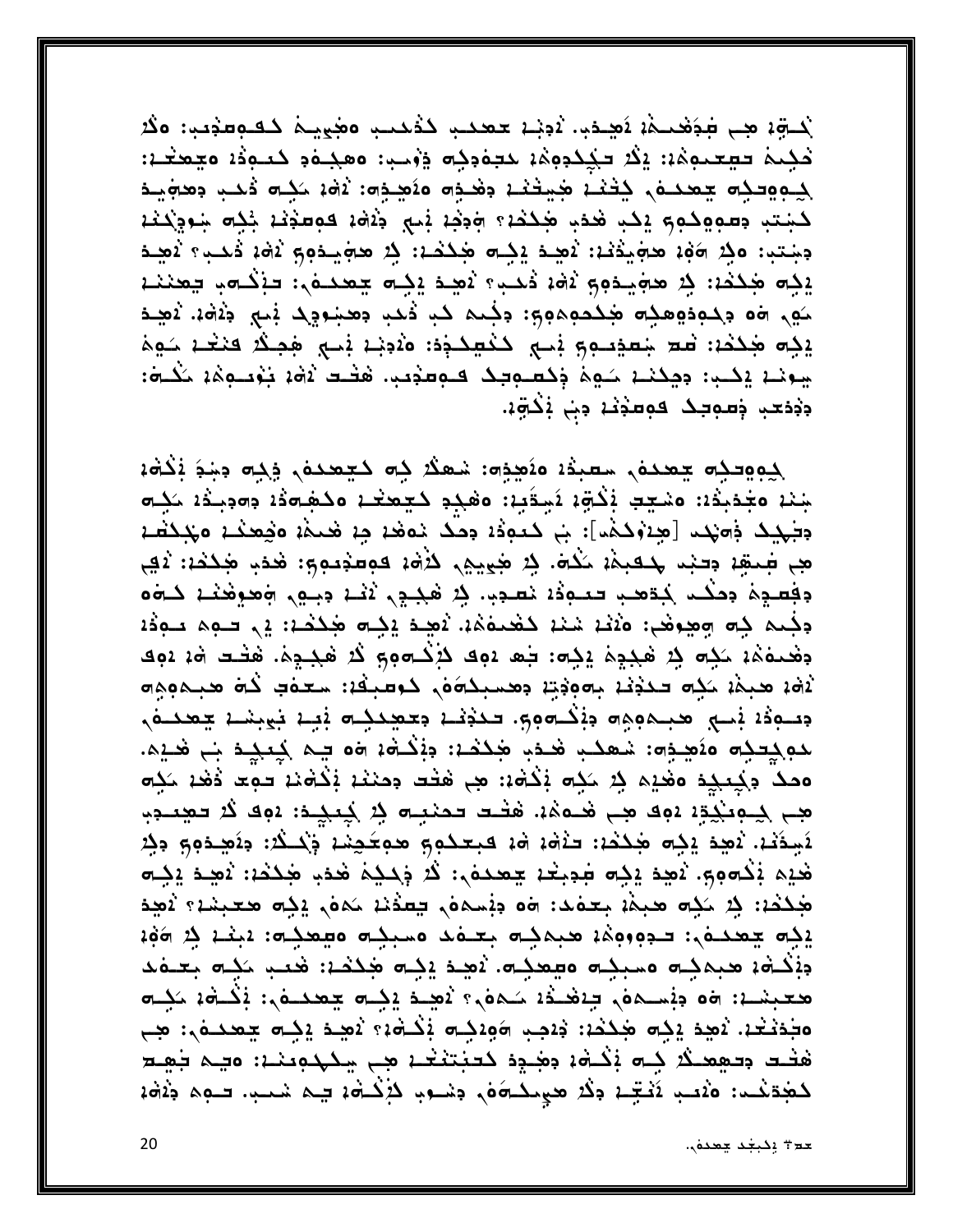حصِبُه مِنْنَا دِحِبْتِنْتَا: هويُعِبُه مَنْجِدِبُهِ يَنْجُمْ} كَحَبْتَنْتَا: ٥دُوهِهْلِه كَجْدَعْد: ٥هدودُه كِه هِي يَكْكُونَنْدْ دِيْمُقِيْدْ. ٥دُويْكُوَهْ، بِهُوَدِيْدْ دَيْوَهْ وكبتكت سونة: ولا توه ولا كَيْت سونة: ووتبعد وَهُ، وهسبك وَهْ، فَكَ وصبقة. مدوديده كيبه دهيد: دووك شيئ: دنهَ جدوجَهدهُ: مَجْسَدُ وَمَسْوَسَهُمْ ومنعذا كمكد حبتنغا مسبك معمده معمده كعجنا مصوبدا كده دْيْهِ، مَجْعِيد كَمِحِيّةٍ. مَنْهُد يُحْمَدُ جَمَعْدُ: دِيْدِيْدِ دِفْعَمْوِدْ حَوْمَ يَكْبِ دِهْكِـوِي يْدِّه مِسْمِعْجِبِهِ تَحْفِيْهُ مِهْمَ فَبِعَدِهِ وَسَبِقْهُ: مِجْتَنِسِي شَهْ بِهُوَفِيْهُ: ٥٥ وقبعده ومبقة في 106 كـودةدفو: إِكْرَ وَقَامِدَ هَذِيدَ. نُصِدَ إِنِيهِ مَحِكْدَ: وَدْ آدِنِهِ وَجِدْ حَمِيحَكِي: سَمِمَ ذِيْقَةٍ مِنْ يُصَدِّبِ سِوَةٍه دِكْرُكُوهُ، دِحَدِّهِكِنْبِهِ وجعدهم بموجية أعيده محبحة جعده المعدب هدب هذكنه داهد حَدِّهِهَدَبَةٍ ثَامَةٍ: هَدَّهَـمَاهَـدِ ذَهَبَ لَاحَدِهِ: ثَعب حَدِّكَـكُمِمَةٍ حِعدُنَةٍ بِمَوْهِ خَك لاغم يبغد وحقهكنبد.

لْاهِدْ يْذِهِ هَٰذُمْ: يْهِ كَعَوْدُ هِي هَٰذَت هُحَدَهُ، حَذِه ذِرْ حَوْمَ يَعْجَدُهُ: فَع هدەد كېمىغا دېر شىما، كەھەك مدېغا چمىدە، ەئھدە دادې كېمغا يه هجدي مد ددد خديد حمومحموم: إلا مد نمغد مد خهد مومعوم: ەمِنى كَتِبْ يېكىنا تىخمەمە: ەتچتىنا دېلەت: تىندىنى مِنا ئىدىشا: ەتىندىنا مِنا فَتَحْدَ حَدْبِكُنْ؟ وصِحَدِيْتَ دَاجِبِ يَمْ هَجْدِي حَامَو ذَلاقِي لِهِ هَدِيمَ: يَبْعُدُ حَدِيدُه ٥ڣذفعـۿ: ٥وَهِوَهِهُ: فِيم ذِيءَ وِمِكْمُ: ثَقْ: ثَلَامٌ: ثِدْهِبِ بِيم شِعِبْتِ وَهْـيْمَ: جُدِ 192 هُ٥ ذِرْ مَدِّـهِ شَنْعٌ؟ تَـهِمْ دِبْيَـةٍ دِقْنَعْـةٍ بِـهَٰهِ٥ هِمِعِيقِـةٍ حَذِّتَـهِ جُكْحُهُ: يَبْعُمُ وَتَهْدِمِيهُ هَوْهُ كَجُدْعَتِهِ هَاجَدَ فِيهَةٌ: يَصِدِهِ هَـ جِعَدِيهُ: حجف كمفى كوموهيته ونوجفي محجفو لايب وهد فعويلوي وهجفو كعودُ، وكَجِعجْ، دِبْكَةٍ: وسعب دِكْرُ هُجِهَا. دَبِنْدَ نَبِيجْتَ نَصِّدِهِ: حَصِّدَكُومَ هٰذَا هٰذُمْ هِي وَجْمِهِ. وَيُهَي حَكْمَ جُدِّهَنِي تَعْبُوُهُ فِيهِ قَصَدِي هِي قَوْمِتَهُمْ فَيَ دَهْبِكَحْمِهِمِهِمْ. يُهْدِيْ يُحِجِيْ يَضِدِّهِ مِجْكَمْ: يُدِيْدِ جِعْجَمَى حَنْفَهُ فِدْهِمْ بِلَاة وَهَبَدِهِ كَتَوَدَّدَ وَكَيْعَيْدَ: يَمْ فَتَيْمَ فِي نَا هِي سِكِنْدَ. وَفِي فَتَيْمَ هوفنا كغومْا: إِكْرَ يم شَيْمٌ، كِوْوَدِدُه جُوثِنْا يَعْدَمُ، وَتَصِدُوه: فَعِدَ يفتب ككت يهنك إكب بعد فكفه هي مك شتني. وفي 10% بومكمة مُعَمِّدُ سَيْءَ ثَمَّةَ جَلَمَ: إِنَّدَ حَبْدِهِمْ: هِي حَيْثَ خِدْءَ. جَمِعْ: حَمَّه جَنْجِس جَدَ جَنْهَ: جَم =جمِم بَكَـهُ: فَـيْـد هوهكَنِـ: جَم هـوكينِي: كَــو جِمـم بَعبـِيْ: جَم جومنكة، دميك حوم حدَّدُ: يَبْنُ حوح وَوَدٍ جُوخْ، كَمَو دِحوم نَكْمَ، فَلِح مهبكُ: دِيْدِه مووِدِه مَعْهُ جَتِه دَٰقِهِ بَقْدِبٍ.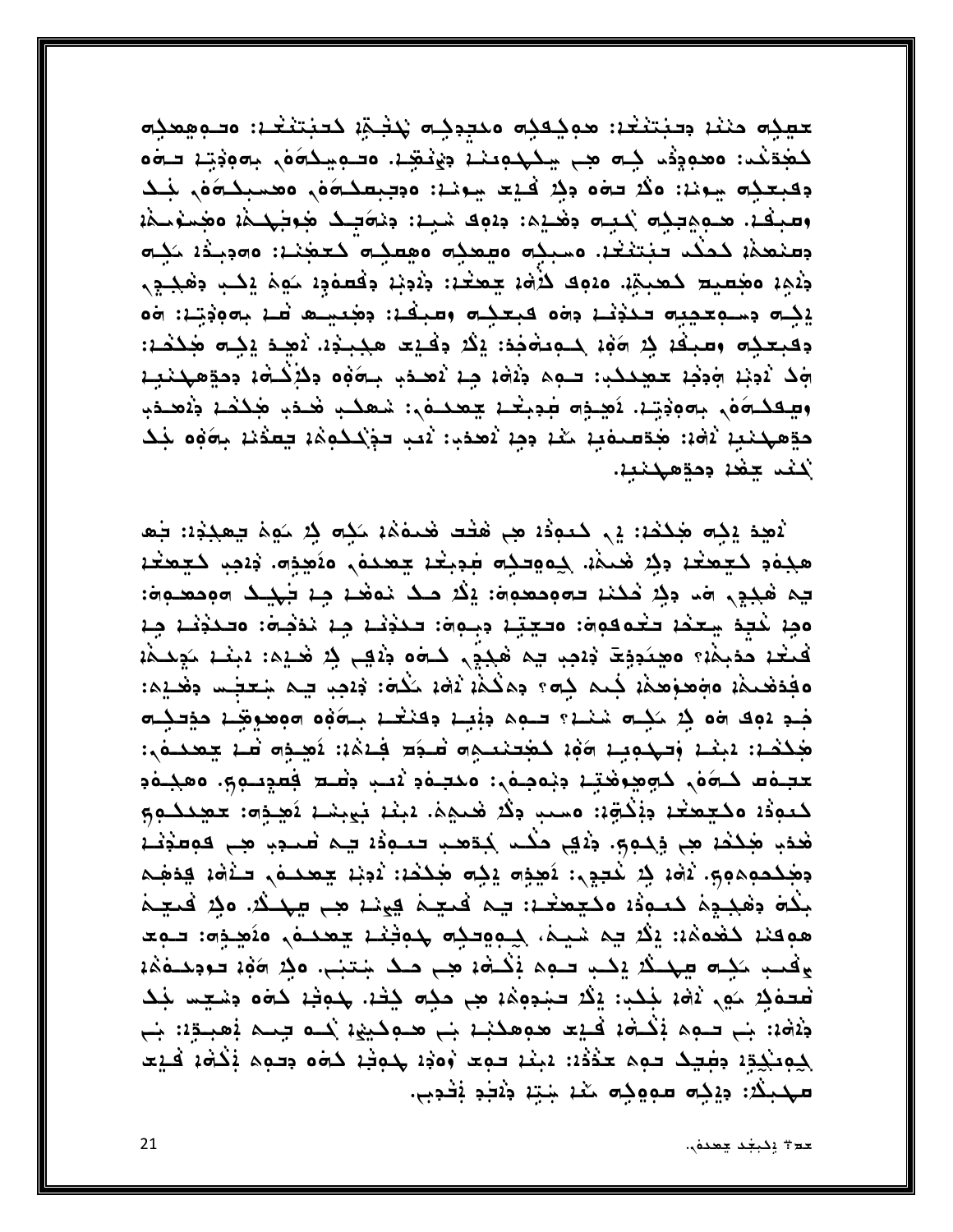لَاهِدِهِ هَٰذُكُمْ: ﴿ هُوَلَاكُمْ نَهُمْ شَدِّ نُصِدُخُوهُمْ نَا جِعْدَهُ، وَحِدْنَا سَوْمُ تَذْوَسُومِ: وَذَكَرَ يَنْ قَنْتَبِ مَهْنِيٌّةٍ بِفَعْنُومٍ. بَعْدَهُمْ قَسْعِيْهِ بَعْدُ مِهْدَبُومٍ: ەبْك سِهِكْ دِبْكَةٍ دِٯدِبةٍ، مَمْ، دِچْكِسِہِ. هِي هَتَـٰت دِتــِيحِتْـ، ذِنْتَـٰ، دِحَكُـهَ بَدَعْدِ جِعِنْنَدِ سَيْ. إِنْ يُهْدِ هُومَهُ بِيَنْدِ بِذَكِ وَكُرْ هِٰجِيَـٰمومِ. وِيُكْـُومِ وَوَهْـمِب جُومَ وَوَءَ فِي فَهِدِي: مَعِيَدِدِيدَ فِي كَعِيبٍ فَسَعِدٍ جَدِ حَدٍّ هَبِ جَدِيمٍ جَدَمِهِ ثَهُ، جِغْد: مَءِنْدِ، هَدَكَبِ كَبِي هِي وَهَدِمِ بِنَ وَهِ هِي وَهْدِ وَوَفْتُوهِ، فِي فَكِي. هِي لَا نُعِجِمَ قِسِعِدِ نَجْدُ يُحْدِمِ حَمِمَ صِحْدِهِدِ: بِهِ عَجْمَةٍ قِسِعِدٍ نَجْدُ لْمُعْجَةِ دِنَسِتَيِبٍ. كِمِهِدِيهِ كِثْغُمْ يَعْمَدُهُ, مِنْصِدِهِ: تَعْمُدُهُ، هُدَمُهُ: بَعْبِدِْنَا مَكِنَّ هَيْ بَكْرَ فَشِيعَ جَلَّكَ لَكِيتَ مِنْكُمْ كَنْكُمْ بِهَشِينَةٍ بِهُشْمَعْتَهُ مَوَرَّب 1023 مجم هَتْت لَانْدْ دِيهْشْمْدْ شِي بْكُلْ كَعْبِ مِذْكُلْ كَثْمَةٍ دِيْسَفْعَشْهِ: تَعْمَدُ ذَلَق وجبعة كور فحوكفيت هفف 102 وجوكفني هكوفية ككام: وهنووي ككام موهقني في شكفته حكِم نُعيِّد مَكْتِب مَيْدِم شَهِدُه؟ بَبِ هـودِ يم نُمَاسِكَ لَاَفْعَا فَذِكَ يُحِيهِ؟ هِي هَفْت بَعْدُ جَيّا وَكِيهِتَمِي الْمِكْتُومِ هُوَهَا: هَنَّفْتِ جُكْمُ: إِلَى يَوْسِمِ جَكْمَ: عَمْقَكُمْ هِنِي تَعْكُمُكُمْ: تَعْدُونَ هُدَفَقَةٍ وَدُوبِ كومَ حبِّ : لاَهِـدَ يَكِـم هَكَـدَ: لَاقِبَ بَعَـدَ لَادِيْـهِ حَهْمِكُـوِمَةٍ لِهِ ذَهْلِهِـمَ لَيْـك لْمَعْمِئِ: آبِنْنَا فَعَمْتِنَا دِعْمِكَفْتُمِّي فِيْجِدْنَا مَنْنَا فَيْهِ هُدْمَهِمْ. وَفِيخَتْهُا مَنْن وْوْمِهِ. كِمِهِدِمِ بَعِينِهَا يَعْمَدُهُ، مَنَصِدِهِ يَدِهِ: شَهْكُدُ كَامَهُ، وَشِعْبِ فَنَهِمْ جَيِّبْ: ٥٥٥م، حوقِّدْ هِي جَيِّدْ وهوجِدِّدْ مَعْدْ صَحْبٍ: لَادِيْدْ جَمَعْنَدْ مَعِجْدُ هَجْكَهْ: بَصِحتِهِ مَعْهُ حَدْثَهُ هِي بَكْشَمَ: وَصِبْدِ هُدهُمَا فَيْعَا مَجِمْنَهُ مَسْوَفْ وَكَشِهَا هَنْد مَقْدَمَنْد. هِي هَقْد دِحَكَمِيمٍ هَنْمِعَدْ مَعْجُمْدَة. كَيْسَدِّهِ دِنْكَاهُ، شَنْدْ كِهِ بَلْدِدِ، وَلِا مِعْمِلِكِي. يُصِدِّم مُحِكْدُ: تَعْمَدِدِ، تَعْمَدِدِهِ وَمِنْ مَنْ مَعْهُمْ لِحِينَة بْكَبٍ: ەڃم مُسوِّبِي حـوفوق جَموهُنَـْ تَمْعِنْفَـْ: ەتّْفِحْـْ يـم بُبَيْنَـة مَعِموم مِعْدَةٌ وَأَدْنِهُ فِي كُرْ نُحْجِجْ كَبِ بَغْدُهُ فَجَعَ حَوَقْبٍ: وَكُرْ هَجْجِمْ كَجِعْتُهُ بْكُوم مِعْدِينَهُ: صَوْدِهِهُ حَكَيْتُهُ حَمْيَهُهُ فِي كَلِيحَ سَمْبِتْهُ حَلْوَهُومِ ك لِيوِ وَاللَّهِ مِنْكُمْ لَا يَعْدِمُ مِنْهُمْ وَاللَّهُ مَعْدُمٌ فَيْشِي. هَنْدَ فِي تغمدوج بلكة بنتبا وإلى تغمدوج للكة إدلمة نمغدا وإلى ذوبا للها صودهد معصفكةف هيب وأهدوه ويك هموجيت محبوفوه وبمكت منمشنة مغصبغند: مدٍ نصَدِك عوقدُ مصبدُ وذِ ثَمِنٍ كَعَمَهُ حَمِهِ كَحَمِقُومِ مِنْ خعددد.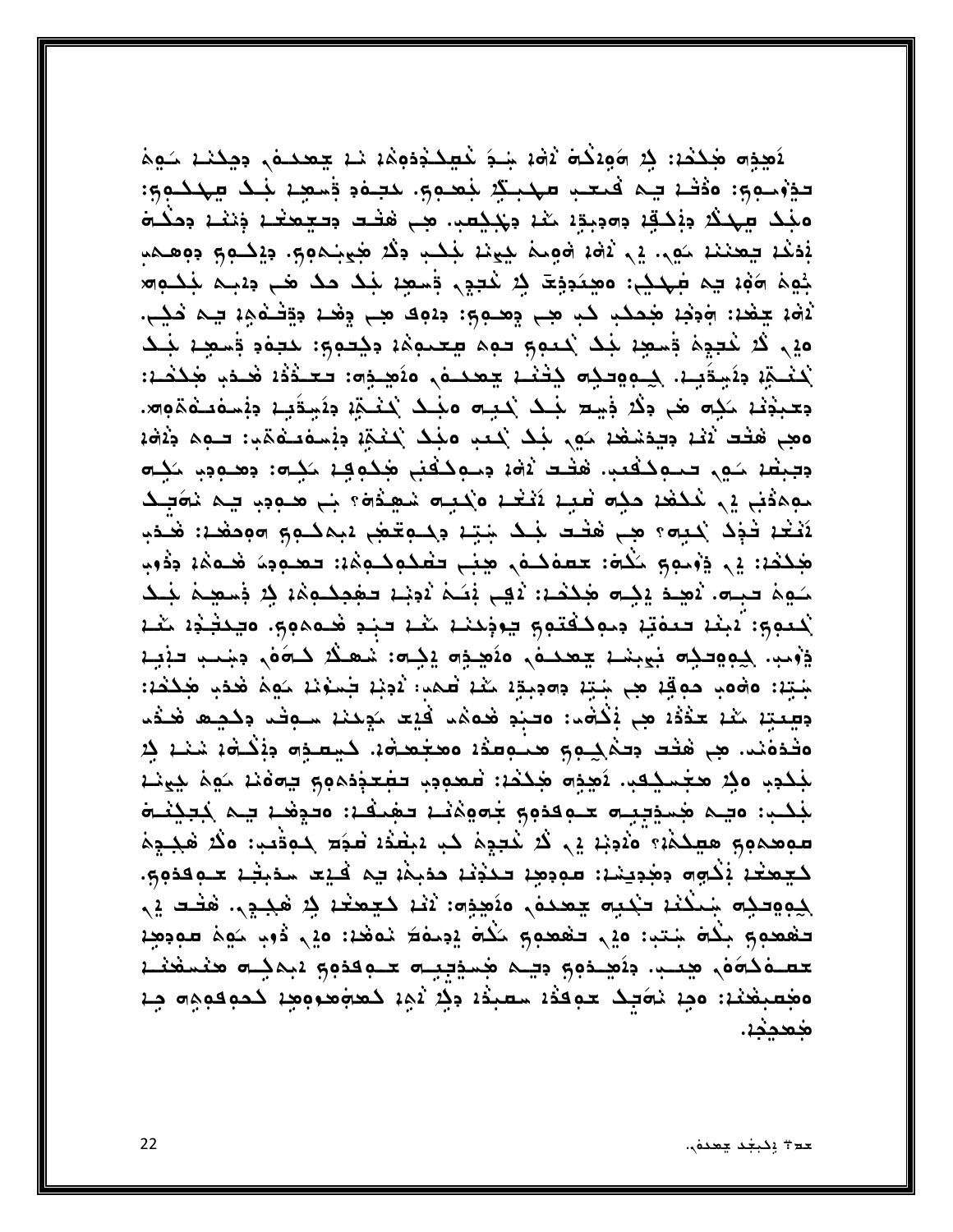هٰنكت فعددك مجكد: دِفْيَت نَعبدُ، مِكْ خِفدُ، هٰنت نَصِدِه دِحتِمْدِ نَسْوَدَ نُدِدِ ذُكِبِ تَجْبِيهِ مَعْصِكِ بِكَبِ. 2000كُتْ دِجْدِ بِيَخْمَـهِ جِبَهُمْ تَجِيَكُمْ: مَقْتَلِهِبْ بِهَوْهِ فِيهِ تَجْدَيْدُ وَهَكُمْ: جَمِهَعْمَآهُ وَجَدْدَ هَوْهُ تَجْتُبُ فِي حَفْرٌ. هِي هَتْت دَٰثَـْ جَامَعِهِمْ هَهُمْ كَعَكُمِـه مِجْمَعَـهُ مِجِبَـٰمْ: سَـهِعَجِفِه مَسْوَمَحِيه معددكه عدَهوم العيصري حبه لمحوفي يعدها: في كِم فِنمِه مِيه هلَهِيْوَاء: وَجُمِيمَ كَبِ حَكْفَظٍ فِيدٍ هَي وَمِهِيوَا فَإِكْتُهُمْ هَكْفَظٍ جُوَيِّدُهُ: فَيهِمَ هُوَدِيمٌ وَيَعْتَدُهُ وَسَوْعِهِ هَٰذُكُمْ تَحْتَوُدُ: وَذِهِ هُوَيِ ذَبِّ حَذْهُدُ جَبِّ هَذِهِ محيدة تذكمه متعتبيبه بتفد هدب متغد بخذا لموهته وبدلجه لنعمة لموذه: ودُفَّة هُدَيدَهُ: وهُعوها 10\$، وفحد 6\$، جهدة شِعلَكْمَة وثَهِـدَ ٥٥;; قد كد هوجد مووهكِ يكد: 2, جهدف, جمافه همكوكد موعد هي حد: مَضِ هَيْت ١٩٥٠ كَبِ بَسِمٍ يَحْيِسُ: نَهْدُ حَفِصِيْتِ هِيَتِ: خَلَّفَ حَفْظِ صَمِّد `وَهُذِهِ بَكْشَهُ لِيمَ كَذِلِكَ هِيدٍ. بَي هُدِدٍ لِيمَ غُلِيدٍ لَهِيبٍ دِدِهِ لِيكِبِ لَهِيبِ الْ هَدْوَدَ نَكْبِهِ صَهْدِ هَاءَ مِنْهُمْ وَجِدِّهِ بَعْدَةٌ وَالْمُدَةُ وَالْمَدِّينَ مَا مَعْهُمْ وَالْمَدُّم تهيدة بعدة وديدب تبدئ يجمدهُ مُعَفِّد يم في الله على الله عليه من الله عليه ومهذب حبه. بْكُلُو، وَجُدْبِدُ، بِهُوْ، يَكْبُ فَجْكَبِ هِي حَدْوَاهُ حَبْدِ هُقَـٰهُمْبِ وَبُنْــ، بَبْعَدِيَّةٍ: ذَيْدِحَاهُ مُعَصَّدَ بِنِيمَ جُدِيدَةٍ حَتَّجَاجَةٍ دِينِجِيدٍ. وَتَكْلِمُ دِوَمَةٍ محفكوكوهُ، أوجِه كجُمِهِ: محوكِمكِه كَجَمَهِهِ: مَكْتِمِكُمْ كِوَكِرْ حَوَضِهِ دِمُوْدٍ: وَكَمِنْهُمْ حَمْدِيْهِ حَدِمِيْهِ حَدِيْدَ دِمْجِيْدٌ شِجِدَّهُمْوَاهِمْ. هَتُت يُحْصِبُ جِبْ نيچد 104 كُـة دِمِكْمُ، دِمَنْتِـمِهِ: 202 مُكْمِنْدِتِـ، دِتْتِـمْدَ مُحِكْمَـ، 20كُـ نُنـب بِيَسْوَنْهُ بِهَوْهِ يَذِهِ: هِي ثَبَبِ بِيَحْتِيْهُهُ بِهَوْهِ وَيَعْذَبُنَهُ بِذَلِكِتِبِ هَوْهِ تبِيهِ. ِّهِ: يَهْدُ هِي هُدُخْدُ كُرْ فَبِعَثُمْ لِمُعْبِثَةٍ. عَمِيقِهِ يَذِه هُدُخْدَ لِحِمِقْتِ عَنَصِيَةٍ هودب حَكْمَ نَهُ، حَبْدُمُهُ، وصوهِهِدْدُ يَكُوبُ؟ ثَقْدَ شَعْدَ حَقٍّ وَحِكْمَةٍ حَبَّصَكَب: هڤلِيا فَعِقِب مَنْهَ مَهْتُمْ مَمْبِقْدْ مَهِمْ فَقَاوِياً هُعَيِّدٍ مَنْهُمْ مَنْ الْمَحْمُومِ؟ بجموي ب حدة توي: وهُمْ كَعَبْغْدْ سُومُ؟ جُو حوم وَلَاهُمْ حَنْعُوي حِمْهُوْدْ سَكِم: لْمِمْدُومِ لَا تَجِمْهُ وَلَا وِهِ تَتَوَيْهُ. تَحْذِبُهُ دِفِيهِ حِمْدَتْ ذِم لِدُومَحْمَلَاهُ مِن x4بِتِدْ (عودةٍ2) دِهْكُدُهُ: جِووِدَجُه مَنَهِذِهِ: تَدِوووهُمْ قَعْبِهُدْ مَوْلَ: هَهْتُت لمسافر منكد منها وهده من المنابس والمستوى المستورين من الله عليه من الله عليه من الله عليه من الله عليه وسلم ع وَهِوَهُمْ جَدِهُمْ ذَهُ مَا بِهِ مَعْ مَدْوَدٍ ﴾ [الله عمر 2014م ] مَسْتَمْدُ مِنْ وَجَمْعَةِ بَيْتِقْهُمُوهِ مِنْصِدَةٍ ۚ ذِلا يَكْتُسُ هِي مَجِمْحُمْ وَجُمْدَةٍ وَجُمْحَتِهِ: وَهُمْ مَكْمُهُ نَعْفَتِهِ: هِي دِيجِعْدَهُ، ذِيْرُ دِيْجِيْدُ لَاهِدُه ذِيْهِدُ: ذِي سَدِّم يَهْنُمْ لِمُوَمِّعَةُ وَدِ كَجْدَعْدْ دِهْكِفْ: حَجِمَه هِي لَادِيْدْ يْدِحْمَهُ مْمَعْدْ: هَفْت حَهِدَبُبِ دِجْكَ هِمْدْ مصحفة بحه جبهه نهب وفه.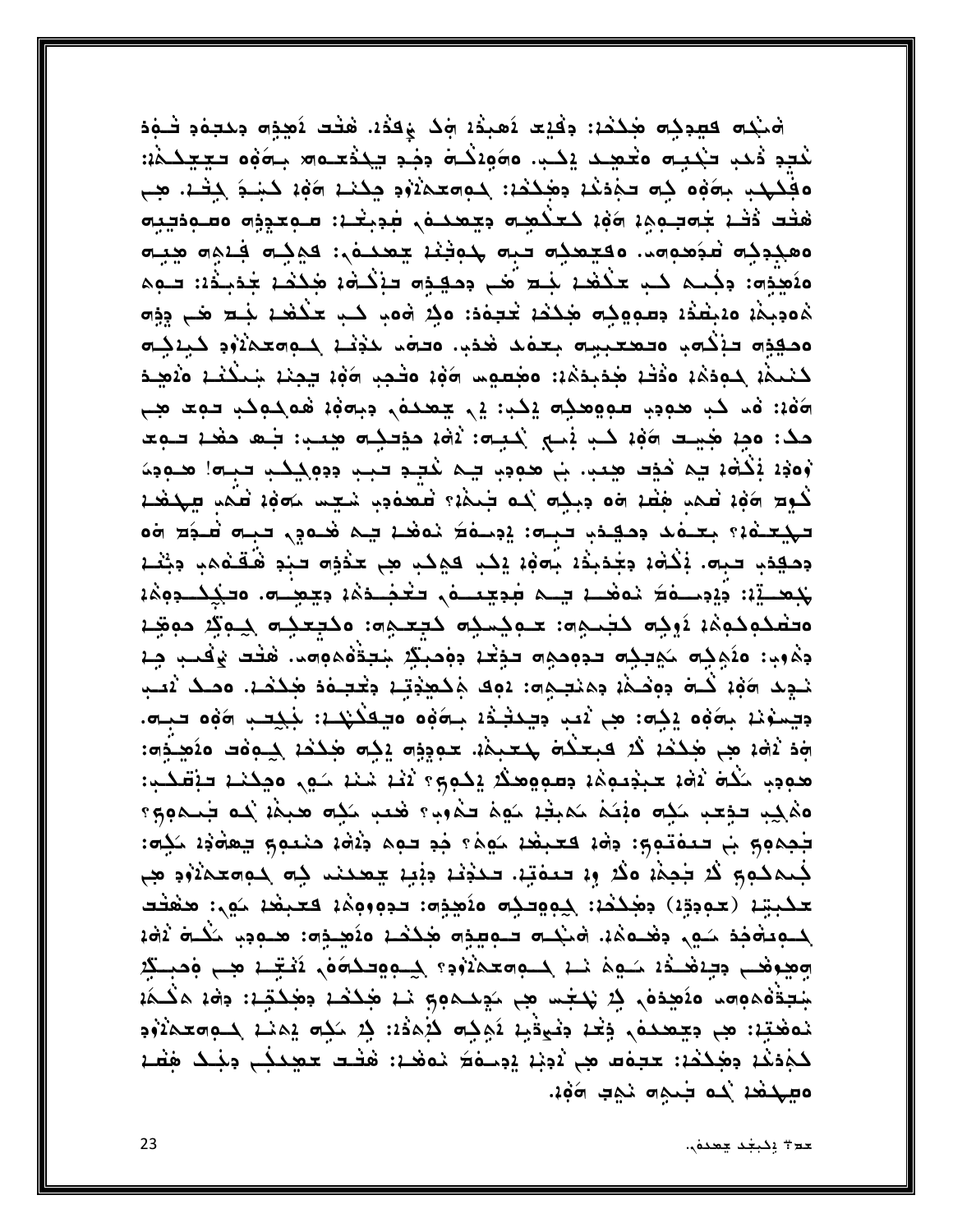هِجْدٍ بَيْدٍ جَعِيْدٍ جَعِيْدَ، جَامٍ هَٰذُهُ: فَوَصِدِدُ ۖ وَخُتِيدٍ حَقِيدٍ مَحْدٍ وَضَلِهِ لْمُجَمَّدُونَ وَهِيتَ يَجِدُ حَوِمَ ذَرْقَةٍ وَيُحِمَّ: وَهَدُودٍ يَكُنُّ هَفْتَ وَشِعِلَةٍ. يَبِغُك تحذفنا دحتوه كومتمن وبتوت محكما مسوبكت مقطوم يكدا فسفه يبمكوو ودوم بغد حبغد جخود كوه كغكدومب كعوودك كووحدود مَنَهِيهِ: وَجَدِمَ لَا يُصِدْ هَدْبِ هَٰذَهُ: هِبْ هَذَا دِلِهِ وَهُمْ يُسْجِبِ ذِحْقَةٍ ذَخِمَ كَبِ: إِكْرَ 209 فَكْتِيْخْدُوْهِمْ: جَمِّيْتِ مِنْتَكِرْ فَبِقِيْدَ مَنْهَنْدَ شَهْرٍ. وَنَقَصِّحِ للمنفع ينجد وجم محكم: وَعجب كجبع مَهِمْ جِمِكِ حمِقِهِ فِي حِبْدِتِهِ: وَكِنْ مَكْمَ حَذِيْهِ دِجِنْعَةٍ 2000 وِلا حَـوِدِهِمْ إِحْبِ دِحَـوِدَهُنِدَ مَـوِي حَقْحَقَةٍ. ثَمِيْدَ يَكِم كِمُوسِعِمَيْهُو: تَنْوَوُومُهُ كَيْمِيْشُوْمُ شَوْمٍ رَضِكَ مَعْهُمْ. مِنْ هَتْبَ حَيْدِكْبِ لحنافه مدخم ببعند: مفحك ودُه لحجوكب دُخْم لمسودة، يُصِد يكِلّ مُحْكَم: وَجِدْتُهُمْ لِمُؤْمِنَةٍ لَمَنْهُ وَجِدْتُ مِثْلُكَ فَقْدَ وَصِيحَتْهُمْ يُحْتِجُعُ وَجَدِيدٍ لِمُحَوَجِّدَة مَكْمَ هِجِكُمِمِمِ : دِكْتِـِيمْ حَمِّعْةِ ۚ دَهِيدَ حَمِهِ مَعْدَوْدِ: وَلَا تَعْدَبُ هَذَهُ لَا حَمِدَهُمْ كُلُّهَ كِنْسَهِب: وَجُنبِهِ كُلُّهَ فَهِعِيمَةٍ: وَكِلُّوهُمْ كُلُّهَ هُجِكْلُوهِ بِهِ جَنبِهِ كُلُّه قوشكْ. وصِهْكُ صَهْيَكُبْ فَوْسِبْ. وَذْفَهُ هُذِيدُهُ حَكِم: لَاهِدْ يَكِم هُكُمُهُ: فَقَعَب للجوكوم فحكومي أنعد يكبه كومعملاود حاكمة هذه وصك: وهي هفت <del>ى</del> مېغىلاب تىنېبە. ەھئىبېق نمى ئېلە ھىنىنى: ەھىبېبى كېسە دَمِهِ فِصْحُوجٌ ۚ زَيْنَ مِنْ مُحْمَدِهُ وَ: ذَوْمَهُ دَوْمَ مَعْصُومَةٍ وَهِـ وَمَعْمَدِهِ وَمَا م ٥مِنْدُ يُدِيْدُ. يُعِيدُ يَذِي هَذَهُ: ٥مَنْ هُدِبِ مَهْدَدُومٍ؟ يُعِيدُ يَذِيهِ حَمِمَتَهُوْدِ: لَبُعَبِ مَهْلِكِينَ هِي هَتَت هَجُدِكَبِ كَـتِهَتَعَدَ. ثَهِدَ يَكِمَ هَكَنْدَ تَجْدَثُمْ كَـهِدْدَ: يْدِ 1464 حجّاجها وهجدكَـــمِ جَمِعْتَـــــمَّ يُصِــدُ حَـــمِهِ مَثْنُودِ: كُثْرِ مَثْبَةٍ مَثْبَة تجْعِمِهُمْ هِجُدِكَتٍ: هِي هُتُت هَجُدِهُمْ دِشِيكُ هِجُدِكَتٍ: تَنْهُمْ وَلَاهُمْ وَاللَّهُ لَائِنَا لَجِنْدُ وَآةَ، فَعَنِقْنَ سَوِي: وَقَدْ فَبِعَنْتِ هُوَعَيْشَنَا جَوَيْتُهُ: قَدْ نَشِيهِ ذَكْرَهُ، بَدْنَعَبِ: وَكُرْ وِمْ كَجِهْكُومٌ قَفِي دِكْتِجَةٍ: فَإِكْتُوبِ دِوِكِكِبٍ: حَجْعَكَبِ حَنْدَوْهِ مدجوكب ووصوى محبوق مجكدة وويكب وهجوكب كجمعت تفنفناه בَكْنْدْ، مْبْعْدْ جْمْ حَجْدَكُمْ فْلِيْدْ وْجِعْفْتِيْهْ: ھَكْبِكِـٓ، مِجْدَتْـْمْ مْثَجْـةِ، لْهُ، حَكْمَ حَكْمَ فَجْعِدِهِمْ مَا هَجْدْ مُحِكْدٌ؟ لَمْدْ بِم خَدِيدٍ حَمْدَ دُوجِهِمْ كَمِحْدِد لُمُــهِ جَمَعْهُ وَجَمِيْتِهِ وَجُمُــهِ وَ وَفِي وَفَقَادَ مِنْهُمْ فَقَادَةً وَجَمْعَةً وَجَمْعَةً وجعلوا في فحصة المحلول مُوفقية والله على الله عملان والله على الله على الله على الله على الله على ال جُكْفُمْ يَكْتُمْ وَجْعِيْهُ يْكْبِ، وْيِ كُكِيْهُ وَجْعِيِيْهُ وَمِعْيٍ كَفْحُوَفْهَا: هَتْـَد حَذْكُـ هُ: عَيْنَنْـ : حِمَعْنَـ: هَذِكْـ: مَعْنِكَـب هَعْـهِ وَجِهْكُب: دِحَـٰهِـد وَهَٰذِ: هِــ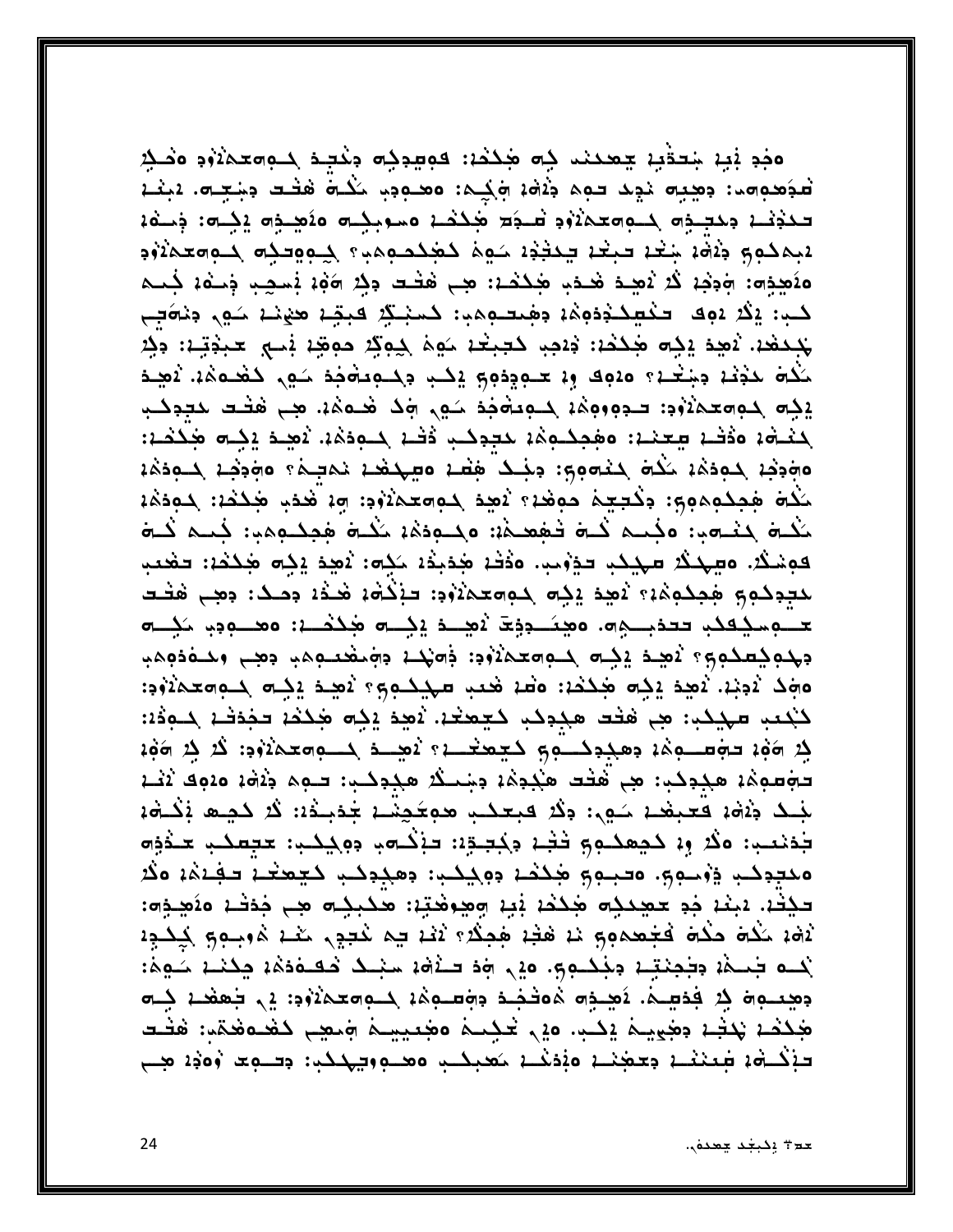وقيسكب ووجوم محجوكب فوعدوموا محدودة في غجول حقودنه بي هؤجهه م نذهب.

لْمَصِـدْ بِكِــهِ هَكْسُـهْ: كِــمِ فَسكِــنْ كَــمِهِمحَمْلَاتُودِ: كــمِم 10ذنبِــمْ تَحْدَبِــدِّه دِهَ وَدَكْتُ كُمْ جَادِ خَدْبِ وَجُحْيَفِ وَذَ يُدِيْدِ. فَيَمْ ذَاقَةَ هَذِهُ وَعَلَّمَ حَبَيْدَ و لجُعوم وفِدَعودٍ سَوى حبومٍ: وَقَدْ حَدِّجَةَ حَسَبَكَ وَيَدِبِ شِدِّيَةٍ وَعَنْعَـٰهُ مَثْـَهُ هِدَيْدَ مَدْهَهُدَيْدَ: مَنْسَجِب كَبْرُ هَذِكْهِمْ هِي شِيْدَ مَعِي شِعِدْتِهِمْدَ وَهَدْهُ وَمَكْت ففند. كومعمالأود هجدكِم ملهجه: شبه هكفه كتفند دوسومبوم كنكب بْكِتْهُ وَكِتِيْهِ، مُبْعُمْ نُوْمُ وَنَصِدُومٍ يَكْبُ: تَدْوَوُوهُمْ حَتِّبْوُكْبِ وَكُرْ يَجْكُسِ وَوْمْ هِم يعدوهُ، بِ سِبدوهُ، وهُنْوَى وحكْتِ بْدَعْدِ: وجُكِت بْكَاهَ، وعَنْدُهُ: تَدَوَيْهِ بِعْضِيْنَ وَيَدْعُنَ وَجِمَدٌ بِثَنْتَ تَجْبَى وَبَيْضٍ لَجِدْتِهِ شَدْءَ بِهِ فَكُمْتَ وَالْحَقِيْ وَالْمَجْ كَجْمَدِهِمْ حَجْمَةٍ وَمَاءٌ: كَنْصُمْ لَاَعْتُمْ وَقَوْعَكُمْ هِيَ شِعْدُوهُمْ وَهُدُوهُ وَعَجَبْت هِبْدَعْـٰ: ݣُرْ بْشَمْ هْـدْبِ هِٰدْهْـٰ: هَكُرْ هِٰدْجِـْ: هَدُوَّنِـْ: مِيْدَبِّـْ: مَعْنَا هُوَهِـوِي ٥ﻫﻴﻮﺩﺩ ﺟﻤ 2ﻫﻴﺪﻱ ﻧـﺪ ﻫﻴﺪﺟﻴﺪ ﻩﺟﻤﻮﻗﺒﻴﺪ؟ ﻫﻐـﺪ ﺩﻭﻙ ﻛﺪ ﻫﻴﺠﺮﺗﺠﻮﻫﺮ ﻭﻧٜﻛُـﻬﻨ ﻳﻲ كِذِيب وَنَسَاجِبِ كَبِ ذَهَبٍ وَقُدْتِي هِي سَوِيتِهِ وَنِكْسَبٍ: لِا شَيْءٍ وَهُنِيكِهِ كَسَبْكَدٍ بَدْمِدِنِ: وَتَعِيبِ كَتَدَهُنْ وَهَكِدٍ كِيدَنْهِيْ: يُصِدْ يِكِم مَكْتَدْ: مْدْ هَٰذِهِ هِجِكْهُ ٥ﻛْבּצּסֹצۡנ׃ ﺗْﺳَﻌﺪْﻣَﺩِﺏ ﻛْﺘِﺪْﻧَﺪْﻳِﻧِ ﺳِﻌَﺒْﺪْﻳَ ﺑَﻮﻥ ﻳَﻳَﺮْﺩْ ﻳَﺪِﺕ ﭼَﻮﺗّْﺘَﻨَ ﻛِﺴَﻮﻣَﺘَﺪْﺗُﻭْﻭ: حَدّْدُ لِمُعْمَدِبِ مَهِمْ ذِلْاصِحْہِ: مُحِدِّدِ، جَبِ دِوِحِكُلا؟ لَاصِحْهِ إِجِلِهِ مُحِكْمَةٍ: لَاصِفَة تَذْذُرُ: لَاصِدْ دِكِم فِي بِنْدُ كِمِمْكُمْرُو: فِي سِهْكِـدُ دَعِمْ كَتَدْمِـمْ وَدَبِـم تبوه بَعْدَ مِنْتِه مَذْكِـَـدَةٌ: مَكْرَ حُـيّةنَـدِة شِقِيّة وجُـد تَبْت بَعْدَ مَكْرَ وِهِ فِدَهْدِهُ: ٥ مِهِمَتِهِ مَعْهُ قَدْ سِكْعَهِمْ بَبِ هُكُدْهُ، وَحَبَّتَهُمْ. وَمَبْكِتِهِ هَكَدُهُ كومدكه حجدثه كود: وكيغه مصبكة مدمكهم معبه.

ەخە مخەسىكى سەۋە كە سىۋەك كىھە دەھم، دىلەنى، (كمين) دىكىبە وهده ه:: نَصِدَه حِمِهَعَهْنَوْدِ تَشْكُرُ ذَهْدَ كَمْوَمِدَةٍ دِصَكْكُمْ وَكُنْسِبِ دِدِيجِيتِهِ وَوْه يَكِه: هُمَكَبِعَيْهِ كَبٍّ: مَكْبِكَهُمْ. تَبْهِمْ هِبِيبِ هَقِيفْ بِسِيِّتِكِهُمْ. تَبْهِمْ مِبِهِ. وصديقِهِ كَبْحَ هِي وَحِبِيْنِ وَيَهِيدِهِ: يَهدفُ صَدْ هَذَهُ: وَكِبْهِ مَدَيْرُودِ بِنَغْدُهُ مَدِه: دِيمِ كَبِ هَعْوَهِمْ: دِهْجِيْتُهُ كَهْكَمْمِمْمِهِ. مَلَوِكِه هُم وَجِيدٌ. ملَهِيهِ عَجَدٍ هَذَهُ بَنِي وَهِي لِمُوامِدِهَ وَوَجِدِيهِ. فَذَرَهُا وَهَذَهُا مَعْيَدِيهِ لِأَرْهُمْ وَمَدْوَهِمْ سِجِيلِهِ شِجِهِمْ لِمُحِجَمْ: مِنْ هَتُت جِسِيِّتِهِم جَوَّوِيهِ جَوْمِيهِ: okomeću akat: odpateo,: ode atem Apradije odprćam odatu: فْضَمْ فَجْفِيْنَا مَنْهِمْ فَقْدَبِ فَقِدْمَا: فَقُدْبَدْهُ 1900\$ 1960 فَقَامَ الْقَوْمُ فِقْتِهَا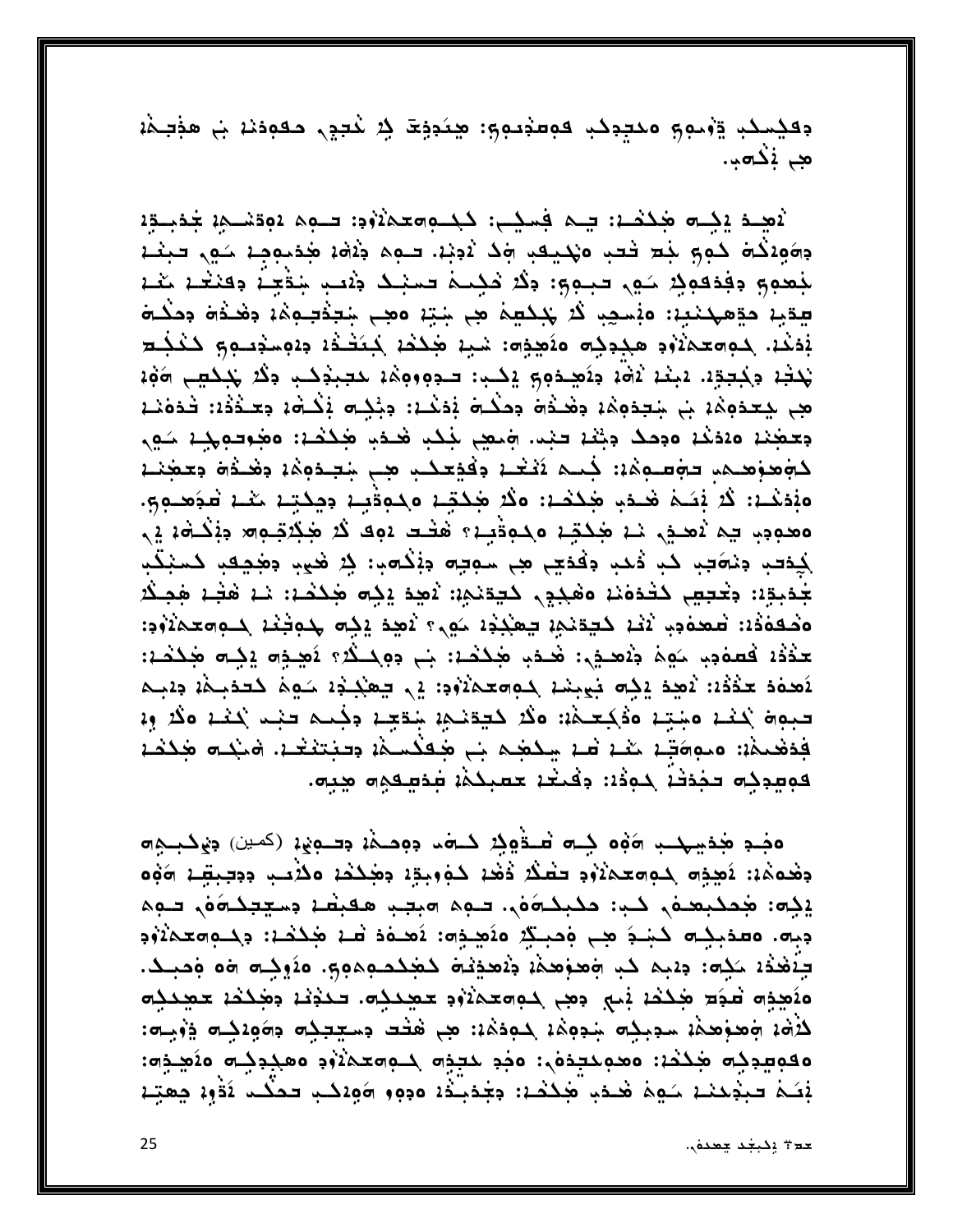دَهْكَتْمِهِمْوِمْ: 1400هـِ جَدْبَدُهُ بِمُعْمِي مَهْ بَدْجَةٍ وَكَبَعِيْهِ مَكْثَرِ بِمَعْدِهِ وَكَ 192 لَبِد تَعوِّمِ هِي مُحَمَّدُ: يَدْهِب حِصِي بِهِدْمِ هَذَهُ لَا يَحْدَثُهُ شَهِمَ مَدْ هَٰذَهُ، يَكْتُبُ، 2000 هَٰذُدُوهُومٍ هِي تُعدِّد شِيْهِ هَوِدِذُهُ فِدِ نُصَدُّهُ: هَذَهُ وَهِدْ مَهِي جَمْعِهِ حَـهِمْ فِكَمَعْتِهُ مَقْبِهِهُ وَفَكِيتِهُ مَعْهُ هِعْمِهِ بَعْدِ فَجْلِهِ وَجَدَّ فَتِي: ٥توه دِ١٥هُ، هَذِهُ مِهْدِ مَهْدٍ تَجِيبُ جَعْدِهِ وَجَدٍ حَوْمٍ وَبَيْدٍ سَنْوَا فَحَدِهِمْ، يهذَنْهُ مَهِي هِعوى: وَفَعَنُهُ مُؤْمِنُهُ عَوْمِهِم وَفَعَنْهُمْ فَعَظِيمًا فَحَـوِهِمْ. ثَهِـدَ يَدِ جَدَمْ: محودِب حَدِّم دِيهِدَٰنَدْ، حَوِيْ؟ يُصِدْ يَدِم حَصِومِحِينَهُو: دِفْعَذِ، هذِ الْمَعْدِمِهِمِ وَيُوسِ حَدَهُ فِي حَدِيدُ وَجَدْ وَجَدِ وَاللَّهِ حَدْوِهِ فَيُصِدِّرُ وَيُصِدِّد ٥ﻟﻤﻪﻣﺘﻤﻨﺰﻭﻭ ﺗِﻤ ﻓَﻴﺘ ﺳﻬﻠﺒﻠﺪ: ﻛُﺮ ﺗـﻮﻡ ﻭﻛﻤﻠﻠﻬﻠﻪ ﻧَڎْﻭْ; ﻭﺟْﻟﺤـﻮﻣْ;: ﻳﻪﻛ لَا تَقِيدِهِ وَهَٰذِكُمْ لَاسِدُهُ، فَبِعَذِه مَعِيَّدِيْنَ، وَتَبْدِهِ مَوْلِدِهِ كَلْمِيَةَ فَذ هِي نَعْدَهُمْ كَفْدَهُ: وَكُرْ هِي هُتُت وَدَوْهِهُنَّذَ لَكِيَّ فَنَعْدُ لَكِيَّ سَهْدِكُ: ٥ﻗﻮﻣﻴﻮﻛِﻪ ﺟﻜﻜﺪ ﻭﻳﻢ ﺧﻴﻮﻛِﻪ ﺯﯗﺑﻪ ﻳﻰ ﻳﻢ ﻓﺠﻮ ﻛﻴﻌﺘﺪ: ﻩﯕﺮ ﺣﻮﻳﻴﻢﻛِﻪ دخيد دنگوه.

هْتُد هُمِسْعِيدٍ هَٰذٍ بِمُحِبِعْدٍ: وَيُدِيْدُ يُهُمْ بِدِخْدَ فَكَبِهْدَ حَكِلَّهُ فَلِيهِ وَبِبِ بكوومعم أبونه والمستقوم والمتفاوي والمستمر المعالم المتحمل المعالم أوجب فنغد كور مهبلا. في هٰذِ هُمم، كَسْوَيْدْ وَجَدِكْ بِيدَ صَفَوْدَة وَوَجَحَدْ،: لابنْهُ إِلَى أَمْنَهُ لَا حَدِيبَهُمْ لَحْمَلَ لَا تَكْتُلْهُ فَالْحَدَةُ وَالْمَسْتَقِيمَةَ فَقَالَتَ فَلَا ف فَعَبَدِ شِمْلًا يُعْبِدِ وَفَجِعَلَهُ مَنْ يَقْبِدِ: بَيْمَ شِيْخِيْدِ يُعْبِدِ وَهُوَدَلِهُ مَنْ وَفَيْ وَفَ نود مد أنتع: وحوم معينا فنغا مَور مهيدُ: تجعمه حفظ شميغا: تعنودة فيندد لجعينده لمجوكت ومنودة لمدنيه تمددني ومحمينا وف وجدعكم وجمجكم: تحجيد جوجدعكم وعكبوجه: تحجيب جميحين وكه ذويت وكف ه وجدهُمُ: جِدْمِكَ ٥مَ جَدَيْتُمْ جِدْجِدَ هِي تُعْجَدَ بَنْجَتْهُ: هَفِدْهِيهِ هِي تُعْجَدِ ٥مَ هَجُم: بَسْجِبِ هِي شِعْدُهُ وَهُدُهُهُ فِيمْ هُعَجُعَجُلِهِ فَوَجَدَهُمُ، ثَاهُهُ شِحْبِهُدَا: جَسفْعِيمَة سَعِيمِهِمْ: حِسِعَيْمَةِ مَكْتَ كَكْتِيكَ دُومَةٍ وَهُسَامِوِهِمْ: مَوْمِينَ وَوَيْ: هْتُت دِدْتْ، مَنْ، هَتْتِهْ دِيمَدْنَا، مَنْا كَمِهْكُرْ: كَأْسِب دِسَنْهْ، دِهِمَــهْ، ەِبْدِدْكِــا وَفِيهِ مَوْلٍ كِلَّةٍ مُنْهُ: وَفَعْدِوْبِعَوْهِ هَكُبِمْ مَكْرَةٌ: يَبْعُهُ وَنَبِيدُ مَنْ يَثْغُر ودوم ومغدوة: ومعينا فنغا مَوى مهينة. نا كففا غيكوة محوود مَسْعَدِهُمْ جَعِبِدَهُمْ مَوْسِعِيهِ ۚ مَا ذَهَبُهُ غَطِيحُودُ: هوودَ شَكْبُه مُوَصَحِبُهِ شَهْ يُحْيِفْ : وَبِكْتُوْ: يَدْ كَعْفِي فِيَوْتَدْ: هـودَ يَدْهُوَهُ: حَجِيعَكِلَّهِ كَجَدِهِ ٥ بمعبشة: نم كَفْشِمْ وَكُرْ تَحْكِيم سَبْكِيم. يَكُرْ وُوَكِيم مَقْدِيكِيم: مَتَجْكَمِيم ھوھكىكە سېڭ فتا دڭ ئىكھە: ەقسېكە قەمۇبە قا دەب دىمېقى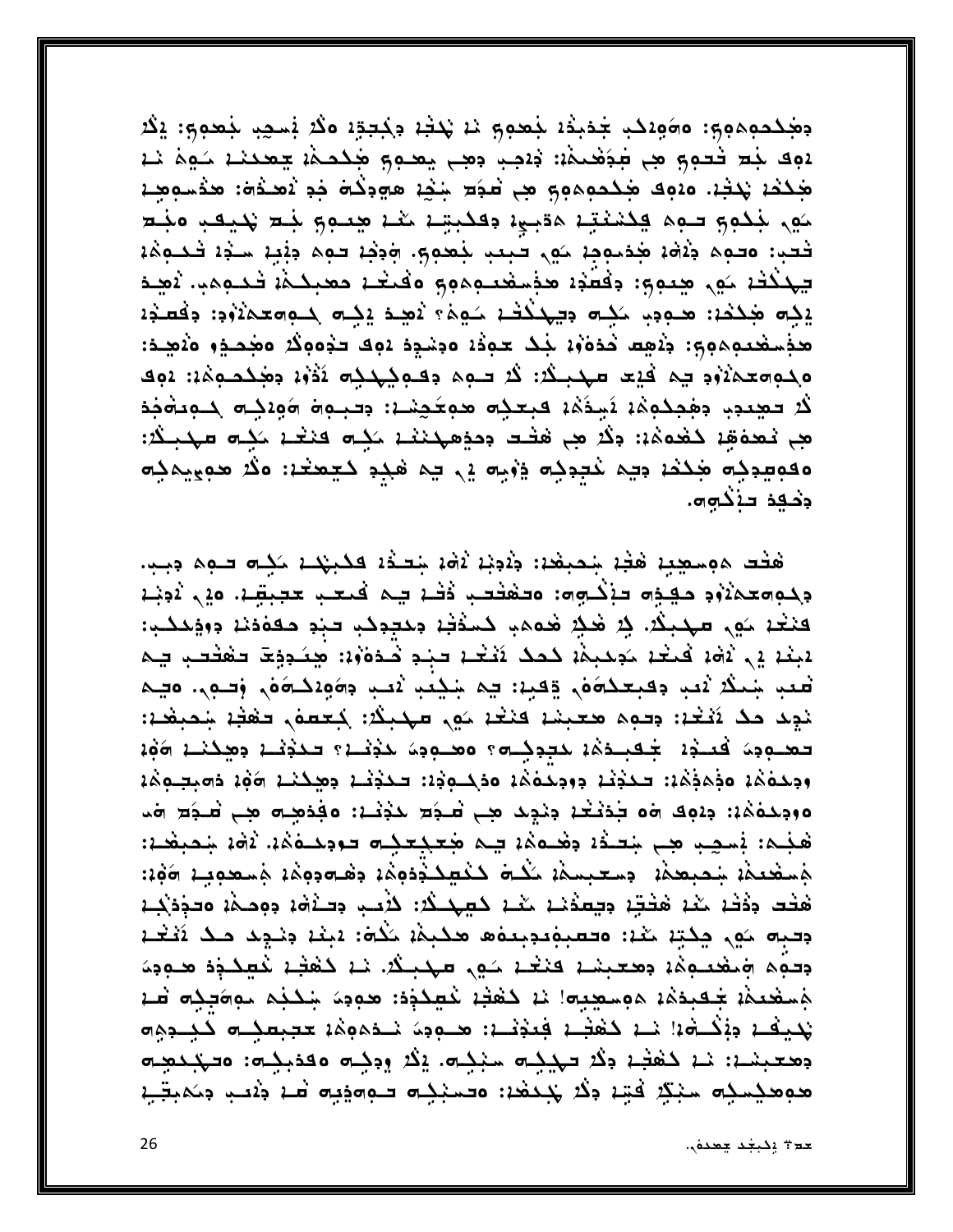مَعْدَ بِدَهِ سِعِجْدَ! مَدْ ذَهْبَدَ وَحَمِي حَجْمِعَهُدَ: وَسَمِحْيَةٍ حَسَمَعَتِهِ وَوَحِمِتِهِ! مَد جَدَوْدَهُ: دِوِدِكِ جَدَوْدَكِ ﴾ دوميدا نه كعمومِعند دِكْرُ حَمَمَتِهِ: دِوَجِدَكُوَهُ، تتفقوهم أَحْد هُجُدُهُ: (وَوَحِجْهُ وَشَعْبُهُمْ). يَا خَصْبُوهُمْنَا وَلَا جُحْدَفَتِيْةٍ: مدويدكة فعودنتهمه ملكتفتنق بمد تدبيقا: نم كعدوومنه محدوفنه وهوم وهدِّه: يَهْدَ (حَصلِي) تَسْوَةُهُ وَوَجْعَةٌ: وَيَهْدُ يَوْمِنْكُمْ وَهُدَاهُ اللَّهُ وَالْقَاشَةُ وَالْ لمعمومخضة حدة فيا وإجداده: محدود معبد محمد وذكر موي كميل الله المنا كعەومنى مىوەبكە يېە ومغىومە: مىنبە گە مەەبكە يېە. تەنبە يْتَعْمِهِ وَفَجِعَكُمْهُمْ سَعِيْهِا بَيْنَ هُوَ دَخْرَهُ وَجِهَ فَعَفْتِهَا ۚ يَا كَتَفْسُ وَكُلَّ هويده: نا كَتَتْمَتّْنَ دِكْرُ فَبَعْكُمُو بِكَبِيَّةُ! وَكِعَكُمْ يَكِمُّ سِنْدُوهُا دِوْدَنِيَّةٌ: مَسْنَدْوِهُمْ دِهُوكْكِم وَوَحِمْكُمْ يَكِم سِنْدَوِهُمْ دِبْتِهُومِهَا وَسِنْدَوِهُمْ دِهِ وَكُكْر دْكْبِــِم. آهُ، حَكِــم فَبِكْهُهُفْــ، وفَبِكْهُهُفْــ، جَعَــدْدُهُ: وَقَـــ، فَعَجِمَـــمْ، دِعَبْكُهُ فَــوِجِهِ مَتَّـبِ كُثْمَةٍ فِكَشَعْــةٍ دِكْوَكِيْتْــةٍ وَكَشَيْــةٍ وَهُوَجِهِ قَـــة تمعنتـومد. ولا يَكْـــهُ مَنْ كَجْمَعْنَـــمْ، دِمِعِبْوَضِـــ فَبِعَنْـــهُ مَـــوعَكِمِمْ، <u> فېكھە قوم ہو: يَكْرُ مُوَكَ مُوْھِمْ; دِقِكِنْتِ:</u>

لبند حددتد معصدكِه هكمد نجد وهوهته هي كومعملانوه: حوم وهذا سوبكِم. وداكيخِم: ودُفْسُ هِنْت أَنْتَبِ وَيُحْمَدْبِ كِلَّ أَوْمَ شِعْدُهُ وَجِهْدُكُ فِيمَ *ۿ*فعِين وَصِم نُعِيدِ هِي سَبْكَ دِمَةِهِكْنَبِيْنَ وَنُعِيدِ وَوَسَبَّى كَلِمُ وَمَعَمَلَاتُوهِ فَبِينَ بغفنه هوسعيت ومجلحه نبه نشقيه هوسعيت بتدبلت سننت وهثه جُحبِقْدْ: كَسَبْكِهِ دِهْكِدْ، فَحِكْدْ. فَـوِسِدِكِهِ هَٰكِدْءْ: وَهَـوِمِدْهُوَمْ حَدْوَوِكْدَ نجمي وفيه وأوه فيحبسه لمواصلاة ودفعت فمست فحالي فمستحد والمحافية وفقيه وهككه. هَهُد وهُسبِكِي وِجِي، وكَدَوْنَدْ وَسَوَدَتِيهِ كَوْوَجَدْهُ وَكَثِيرَةَ كَتُعِينَكَ مكبلاً وهْـπووهْ: تومكـπ جَـدُ يَوْمُصـوπ، معكوكـπ لأَكَـدُه: وَكَسَوتِكَ هُدِيسْهُ: هُدْدِهِيا سَهِي إِحْوِي هُتَبِسْهْ، قَتْ هُدِيدَةَ كُبْ جُدَفْ وَجُحْفَظِي هِي جُدِرِبِكُمِ وَجِيبَةٍ. وَقَدِّ جُعَجِيبَةٌ كَذِ حَبَّدٍ وَحَمِيقٍ وَحَبَّدُ وَجَعِيدًا جَعَدَهُ ﴾ دِقَيْهَدِهِ دَخْوَوْدِ: وَصَع مَجْعَدِهِ دَهْبَنْنَدَ دِيدَتهِمٍ. جَعْبِتِهِ (جَدَبِيهِ) وةومع حدة فككبية: منصفضة كفحقة لادب وعصبكحة مكبكة لمك هَدَفِيْهِ: ٥ذَهَبِدَهُمْ يَكْتِدُهُ كَيْكِيفُومِ ثَقِبَ دِيْدُهُ هَٰذِيشَةٌ. دِكْرُ ٦٥مَ وَقِيدٌ ٥ثَقكب مِبِ فِيمَحْصِمِهُ بِعِيقَةُ ۚ وَذَٰفَتُ وَجَعَفَتُ وَوَدَوِيَنِي بِعَامِدٍ ۚ وَذَٰفَ وَفِقِيمٍ وَذِ وَهَٰذُهُ، وَسِعِدُ، يَذِه خُدِّدُهُ، مِن قَوْمَة دِحَكَت هَٰذِتِهِ دِمَكِيمَٰتِهِ، عَذِيمَةٌ، تعجَّن مَنْدَنْد: نُدِبْ وَتَحْكَ حَذِيْهِ وَكَزْجَدٍ بْتَدِيبٍ: نُصِبٍ. وَذِي هِبِ وَحُدَوْيَ جْدِ فَجْمِوْفِـِّ فَمِينْـد: كَـوِجِعْدِ ۖ تَنْعَبُ دِجِكْتِـدْ بِـ٦٥\$ هُغْـدْ ٥٥َهِـدِ٦٥: شَـذِس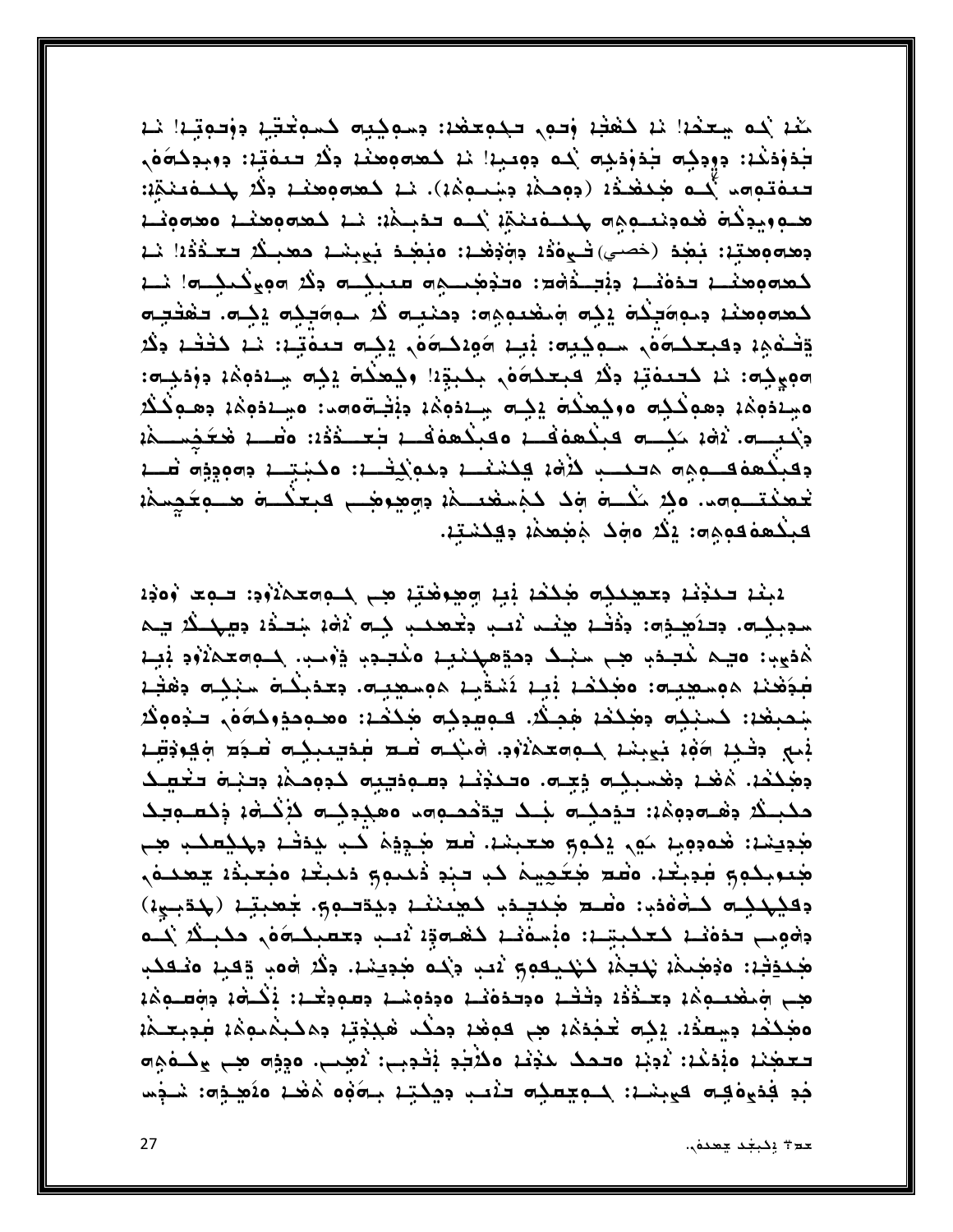إدحافظ نمفحه بكثره نماجنه دخته فمجتمع دمووفكات وفيخصا معجبت تهديبها وقبعده معكمينا: يم فيسب مجكرتيا وموودية. يم شوا ميم تحدِه حمدِه ذِجه وَفَجْع دَوِمْنَهُ هُدَءَ يَعْمَدُوْنَ هُدَهُ حَبْصَةٌ: وَجِدْ كَجِسْ وَجِدَ ەمىيە دۆكە: دېمىيەنە تەدىبېۋە: دېمبە: ەكتدەبىر دېمبەنيوك هَدَكُواتِهِ وَالْمُحْمَوِدِهِ هُدِوِدِهِ كَجِعَدِهِ. وَذَينِها الْمَوْمُ كَجِعَدْبِ فَجْدَ شَخْمَ فَسَخْد وهُدوند ومِدِ: وَنَـهِـدُ 196 جَـدُ عَنْدَـبِ تَـنِـدِ هِٰـدُهِ: وَشَـهِـتَ 196 كـبِ تَـنِـدِ مهنمله ووحيا ونجعه 206 كب فبد هُـ200، فِـدِ بَيـدِ نَصِيدُ، كِـ20: هـوهكله فتحام كهنفه: ودخل فبعكام موهفن حفاء ومذه يحجمه. باووْه نمغد ويععد فذهن وغده وخمد وفهدوا والمكم دهد حديقى فوهودا

لْهُ، كَلِم هوومِعْدْ حدَوْنْدْ دِجْعَيْدِكْ هوومِحْدْ: دِحْكُمْ بِْبِدْ يِكِمْ فَبِعْدِكُمْ لَا يَج هدوهند. ٥٥ مجددك يكهم كذذنفت: ١٥٤٥ كغجفة ٥٥ هككن كغخت مَقْدِهِ: هَٰذَاهُمْ هَٰذُكُمْ كَفْدِهِ مَغْذِمٍ. ٦٥ وَلَا وَجِدَبُهِ هِبْ يُدَخْدُوهِ؟ وَلَا يُوْمُ حيحكِ مسكِنِه معالَمَ بِمُنْفَذٍ: نَدْ يَكْمِمُ هَ مَوْمَدَة هَذِهِ سَعْبَدُهُ مِهَوَدَكُمْمٍ تدَهْنَا وَهِوَدًا كَوْتَبِيْنِكَ هَجَوْهَنَا: وَشَوِهُ بِذَكَّرٍ شِبْعَنَا هَجَوَهَا: لَذِّمْ بَوْدَنا موبدة كوم وفي يمان لجد محبدينك فتعلم سعبدة: وشوم لجد محمومنه جَدَبِهِدَ ذِينَة مَجْدَهُ، دِمِعْتِهُ. بَع سِعْدِهِيمَ، ٥٩ مَ مِحْدِمِهُمْ: دِبَكَ لمعوى أذوننبم سويكوى مونيه ويعموى بذ سنق وجكموه فذهنبم فبعده يدند يعصوى: دستسلام وبالموهد دهدماه وحمده: وكموى فنغد ككه مواكب يبغد حوي يأفي هي حيدته وهي حنتي: نسع المعرهي جدبنه. يمكم ونخد كيه مواكبه جوجمة بمك وجميده وحدوبه جمع المنابي هَـπومِهِ مِبْعَدَـن: يِكْـمِ كِنْعَـنْ مَكِـس مِهْتَـنْ كَـعِهْـنْ مِكْرٌ فَـفِسْ كَـدَكِــم لْمَكْتَحِبِ: بَيْنِ وَضِعْضِهِ وَهُدَيْدْ. لَاهْدْ شَكْتُ شِدْهِ وَجَعِيشِدْ كِـ200\$ لَاهْدْ ككاه طخف (تحملوه) دەدەھ دىكىف كەككىد دەشقنىد. ئەن ككى ھىمدد جُدَبِذَ، دِبْدَعْ، دِصْدِيسْہ: دِحبٰدِ چھحمہ دِہِمَوْ، بِقِھِمەَقْدْ ەھْمەدْ، دِصْدِيسْد فبعكه مبذه كنبته.

يبنا لموفنا يعمده فموكبقا: تتذنا وفيهله من فجع محكما: مصودييه حومعمأأود معجوجه: معجدجه هيه أيب وهوهبة دهي جيحك تتبعد تند: نَهِنِه كَمِنْ وَيَعْمَدُ فِي شِبْتُوْهُهُ وَمِنْ وَيُسْوَيْهُمُوَ مِنْ يُصِبّ بِيَهْنَتَ تَعْوَذْنَا بِمِنْهَا هَـوِيْنَهُا: وَكَيْهَا فَعِبِيَّا وَهُجُهَنَّا هِي صَكَّ دِوَهُمْ وَدِوْهُمْ دِجْهُمْ نُعْبِدِ ْ بِآوَوْهُ: هِي شَـذِهِ ذِيْهِ آوَةٍ يَتْعَمِّصُ كَجْدَهُمْ }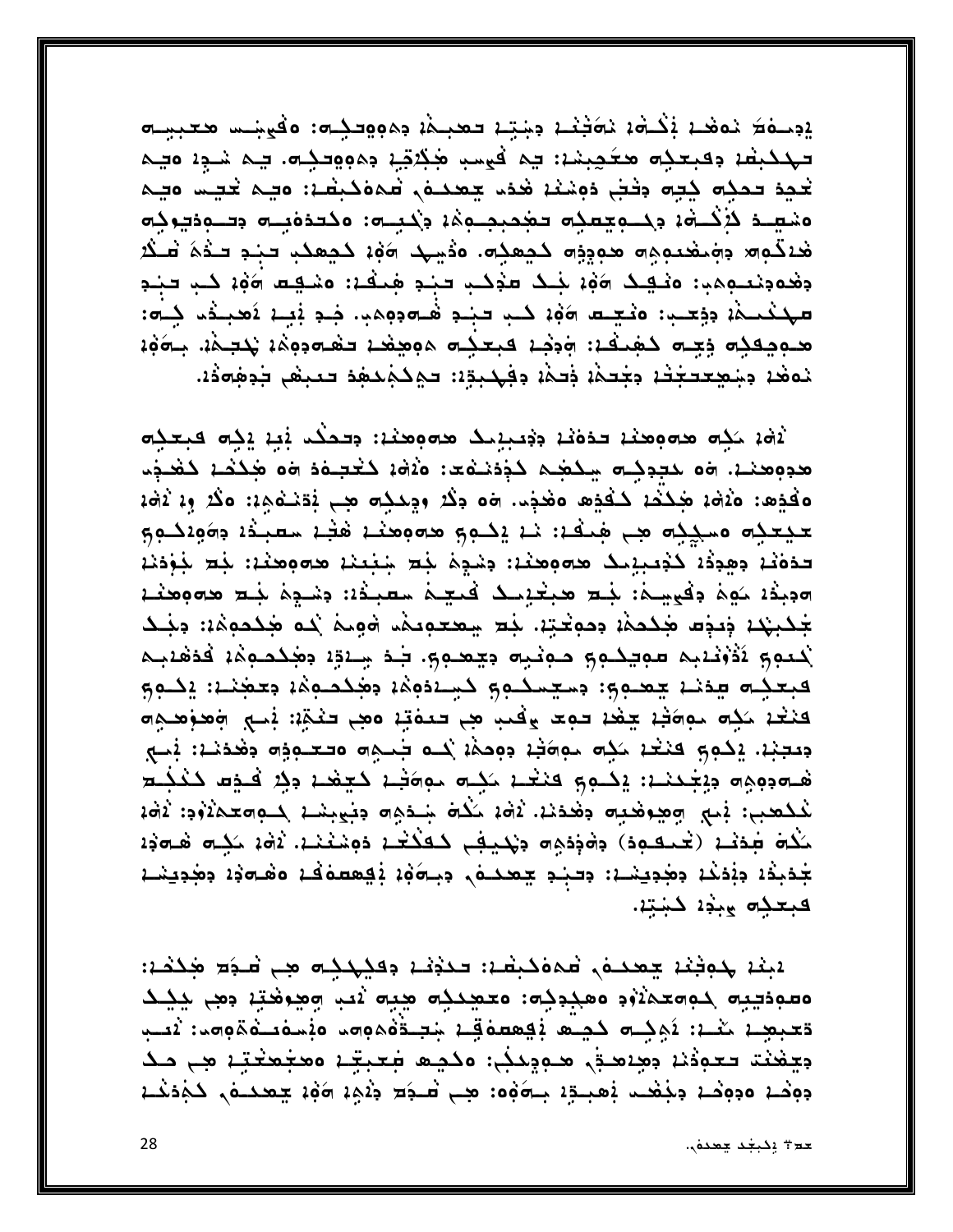وهككه. لاب حبيبك محكودله محبوهها مفودها: كَفَكْتُمْ وَوَحِدَهُمْ وَلَكُمْ وَمَنْهُمْ وَلَكُمْهُمْ 144 - مُؤْمِنِ مُؤْمِنِهِ مَعْ مُحْسِنِينَ مَعْظِمُونَ مِنْ مِنْ مِنْ مُحْمِدِّةٍ. مَسْدَوْنَهُمْ وسوبكة في يَجْه: سوبِكَةَ في ذَكْرُ: وسوبِكَةَ في كَخْفْ وَيُقِعِصِهُ قِيْ. مِن هَفْت فَظْ هُدِهِ مَدْهُمْ بِآوَهِ مِنْسُوبِ آوَهُمْ كِلَّةَ: هِي مَعْكِكَاوَهُ، مِكْتِيْرَاهِ كَيْهَدُهُ. ثَاوَةٌ دِدْبِدِهِ حَكْفَةٍ بَنْدُ: وَيَحْبَضْنِهِ حَكْدٌ. وَحَوِدْبِدِهِ جِنْفَذَةٍ إِنَّدٌ: هَوِدٍ نَهْدِي ككهكذذوة ومصفى وككد كموحفى ومجب فكوح ومجوهته وببن فسمفى يَكْشَعْتِهِ مَوْضِخْكُومِهُ: هَتْت عَجِّعْكُومِهُ, وَوَعَكُومِهُ, نَعِيبَتِهِ تَحْبِعُهِ بَيْنَةٍ لموق، هودب هُدِمِدٍّ، كَسَبْكُومِهُ: ٥٥ دِلْم عَقِيْدَ حَقِيلِهِ دِومِكْنَّةِ هَـوِدِ، هَيْ حَمِمَ سَدْدُهِ حَمْدٍ: ٥٥ دَهِي كِكْدِهُ هِي يُدَخْدُ فَيَعْدِيهِ دَيْهَدُ: كُمَّ حَهْدَةَ مَكِهِ هَنْدُوجِكِهِ؟ هَٰذَت هُ: دَهِي عَجَدَ يُهِكُمْجِمَى كَجَدَهُ: وَهَٰذِكُمْ: ٥٥جِنُحُمْجِمَى يُجْدَدُهُ مِنْ مِنْ مَسْوِيلُهُ مِنْ مُسْتَمْرِهِ مِنْ مُشْتَدَةً وَجِدَةَ وَمُتَوَسِّينَ وَجَدَّةً فذِعلَاهِجِمَ، فَسَبْلُهُمِنَ، دَهِدُ نُدِيْدَ يُسَهْدَيْنَ وَهُنْمَ يُشْتِدَ وَلَكِيَدَةٍ: ةُمَعَنَى بَعِنْكَتِنا تَوْبِتِبْوَجِنُونَ تَحَكِنَ كَثَوْجِنُونَ هَتَنتَ وَهُ عَبِيٌّ يُوَجِّنا فبعكسون وودوة فموموه وكبتر: موذعة وجب مجعمومة فمبسة ككره لْمُجَمَّى. ثَمِّعْتُمْ، وَهُمِنْتُ يَكْبُبُ مُحْكِبِيِّةٍ وَهُنَّوْدِيْنَ ثَمِّعْتُمْ، وَغُمِيَّةِسَ كَمِيْتُ هِعمومُ: دِبْكَةُ: هَتُت حَكِبِكُ بُده عَجَبْ: مِهِمَتِي مَيْ: 1بَيْن 192، دِكْتَـكُـُ كَمْعْدْ حَبِصِيْهْ يَكْتُ، وَحَبِّصْدْ يَكِتُّ هُدَيْدْ وَهَجْعَةٍ كَتَهْجَدْ، وَحَبَّصَيْهُ يَكْتُ 1921هـ: وكُتلكُ كَيْتِيا: وَفَسِوْةٍ مَعْلَمْ نُصِبِ وَلَاوِكْبِ تَجْبُواهَ: لَاهِ مَسْهَى وَقْبَسَت لموكفتيه: تُعبِّدُ عَكَمَكُ فِسِكِبٍ. ثَوْهَدُهُ، وَبِينِتِ لِمُتَعِجِّدٍ وَتُعْجِمُتُ مَثَوَّةٌ جَدَنْــ: هُوَكَــس =ـِنْقَاءَ يَوْدَسْــة وَدُمَجْــس كُلْقَة دُهَقَــة. كُنْ بُبِـحَجْــس =بِيَعْجَـح ەتىكبەرمۇم: ئۇ كىتېس تېسەتتەنى، ەيبوھىب: ئۇ سىمە كىتېتىنى، تېشىۋە لموعضنته: إِلَا نَوْهِمْ لِمَعْظِمِ لَهُمِنَةٍ وَهَذِلاَقِيهِ: وَلَعْمِينَهُمْ وَهِٰذِلاَقِيا وَهَذَٰفِهِ: تَّ فِي ذِلا جَمْنِكِنْ فِي الْمَجْمِعِينَ وَجَدْمَا مَنْ مَنْ الْمَجْمَعِينَ فَي الْمَسْتَوْمِينَ و فَتَجْسَدَ سِجِبِكِيْ : إِنْ يَاهُمْ وَهُجَعِيْجُسَدِ كِمَادَ حَجْجَاءِ وَهِعَمَةٍ وَجَعَجَةٍ مِنْ و جعكبتِهِ: ٥دَجْهَةٍ جَمْكَعَبِيَّةٍ. ٥١وِفْ كَجْعْ بَعِبَةٍ فِدْهِسْ كِلَّةٍ سَبْكِي ٥دِسْوَس لْمُجْعَمَٰ، دِسْوَتْعَيْنِ: دِهِنْد دِعْهَدِيْدِ مُنْهُ: وَهِنْدُ عَمِيدٍ، مَثْل: وَهِنْد دَكِنِهِمْ كَنْدْ، وَهِنْدَ هِجْتِهْ كَمْ كُوسْبِكْهْ: وَهِنْدَ فَبِعِهْ كُمْ عَوِيتِهْ فَقُوفُهُمْ وَهِجَفْهُ: ٥ مِيْعْدِ كَنْهُمْ كِمِعْكِدِّهُ حَجِّفْهُ ٥ يُ٥٥: ٥ مِمْ حَجِّهُ بِهُ٥ ٥ كِمِعْكِدِّهُ: تَفْتِّهُ دِكْلا سُكِس 1964 إِنْكَ خَلَقْتُكُمْ: 20 رَاهُ: جَعْفُدْ حَكِم دِجَاهُ: وَجَعِيدُ: وَجَعَنْهُ: 1 وفيت مومحمد حمودومة: بغضر جدومة موس ححومهد ونكخمة وودبوا مغا: لُم مَجْكُدِمِمْ: دِمِعْنَا دِفْعِكُمْ مِوْدِمْ: شَجْرِ فَعِيشَا مِنْ مِحْمِدِيْمِ مِنْ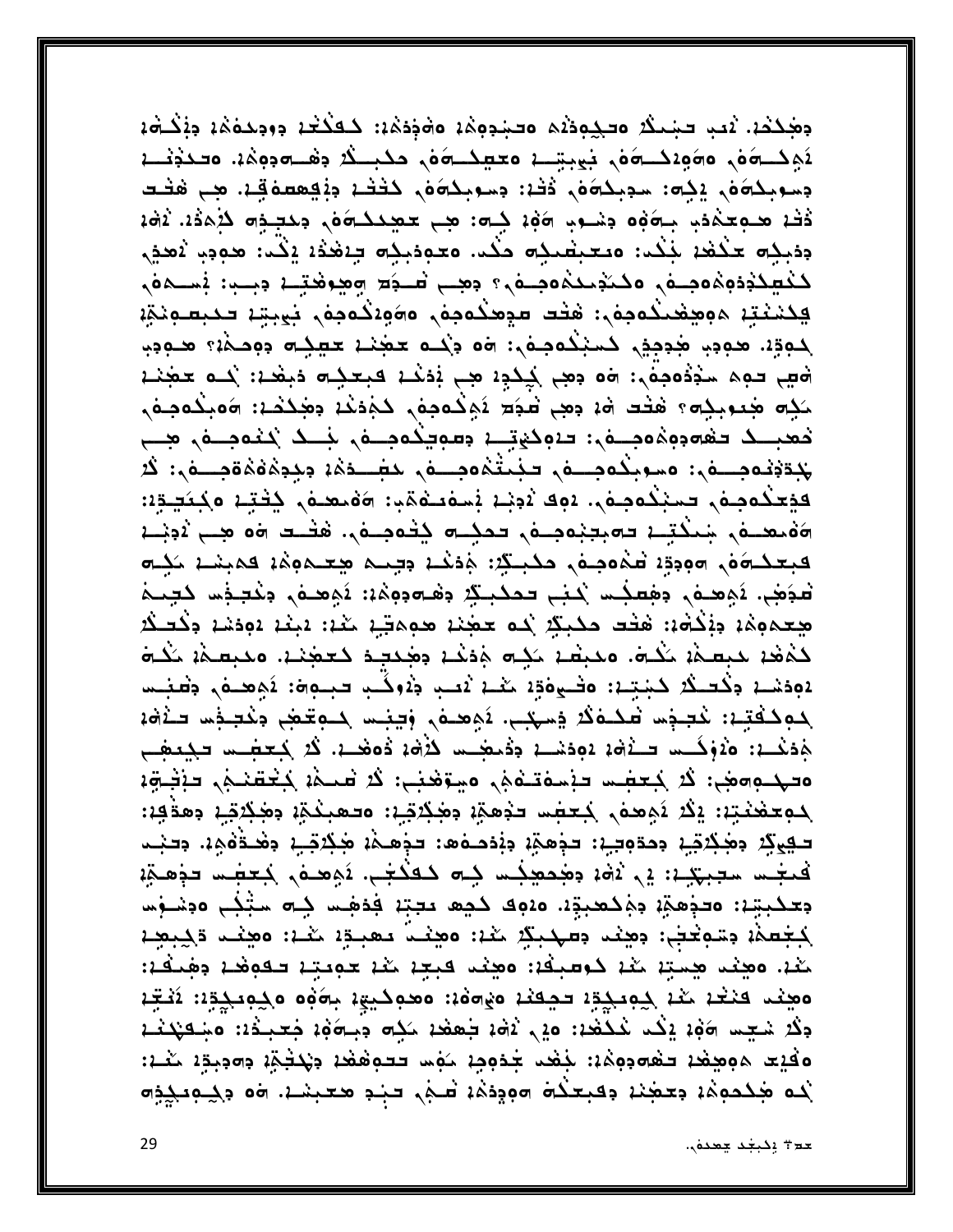وفبعده كودخد: توم دَاهْ، هٰي، دِهِيدْ لأَنب دِفَنْعْدْ مَعْد كِمِدْتِهِ: بْسِي جَعَدِهِ جَعَدَ بِنَاءٍ حَمِيْنَهُ وَمَا حَفْظٍ مَعِيْدَةٍ. فِي نَهُ، وَجَعِيْذِها صَمِمَ شَيْءٌ چھے: یہ نەبكے شكر ەیہ وینی كے ذاق فكتے. ەقوم خعبـد Eáropar carin: oron cail Erica: céts ortois octois de contres.

1422 جُدٍ بَيْدٍ هِي جَمِينِهِ حِصحتهُ لِأَسْفَدَهُمُوسٍ فَنَعْظٍ بِمُؤْمٍ مُوَضِّعٍةٍ: هِم نَجْعَهُم حَتِّدَة شِدَ نَتْخَذَ كَجِعْكُد مَنَهِذِه يَكْد: سَدِيعَهُم مَدْ جُدِيْتِهِ: هِي هَتْد دِكِمِهِكُمْنَوْدِ بَعِينِهْا حَمِيجِهِ تَعْمُوهُ، مَعْقِيْهِ مَكْبِكُرْ. فَبَعْكَمَهُمْ هدوكِيةِ مِكْد هُودِيْتِهِ تَعْمِدِدِ وَعَقِيدَ اللَّهُ مَا وَصِيدَةَ فِي اللَّهِ عَنْدَ لَاصِدِ دِهَوِدَكَهُوْ. دَبِنْدَ حَدْثَتْهُ دِبْيَة حَجِّدَكُهُوْ. سَدِبِكَهُوْ. شِـدِهِمْهُ ذَكْرَ كَـمِدْمُهُ. ەسمىك چمىدە كىمەۋە موكەۋە لاڭرە: مەھ ۋەمب وقىغكى مېيۋە كجِم سعيدُ مؤمِّد مَعِيدًا وَمَنْ مَعَامَةٍ مِنْ اللَّهِ عَلَى اللَّهِ مَا مَعْنَهُ مَا مَعَامًا مِنْ مَع جِيمَ بَعِيقِهِ: يَوْهِمَ جَجَبْسا كَعْدَيْهِ: يَوْهِمُ، وَهِذِسا كَيْݣُومْ، فَدَفْعَهُ: يَوْهِدُمْ، وجعفس كمعبس مجمعس دومذهد كيمه يكند: حوم سومه كوذه جىججيە يېخ نېشە: ەھىودە كيدند جىكىمكى ھى مىنىد كەسەھ وهعبنسة: 2010، وجديمية من بددة لمعهد ذه (عقدة) وجعندوهوا ەكتدەند بتوديوك ھدكومہ بجمند بختومہ كشىوغ بكيت متودبك جعده حيكمة لاهتفائه بالمستحد مكبنه متجبه المحافين مسعبد مكس شِيكِيهِ فَدَمَنِي: وَسِنْدَ سَكِنَ ٥٠مِجْعَدِهِ فَدَمَعَيْ وَكَعَنِيمٌ جَنِيمٍ حَقِيمٌ. هكتعبكر معتومين مهما: مكتوفى مبجب، مبجب حكفيها مكومًا: ثَمَّة بِمَشْدُمْهِ 664 كَسْتَعِيمِ، 2016هـ صِدَهْنَـة كَذِرْسِ. 2016مَـة وَمَوْنَدْة 246 كَـهِكْسْمَـبِ: 1994هـ معبسة كهكشعب. 1620 دفسهة 164 كعـدُدُب: 1994هـ مودَفْـة كَجْمَعْتِبِهِمْ، وَآَوَةٍ وَقَدْبَهُمْ وَوْءٍ كَسِعَقْدٍ تَخْتَبُ: 2046هـ مَمْتِهِ تَجْعَفْتُ: هُنْهُ، دِدْهِ فَبِيْهِ ذِرْبِهِ كَجْدُدُ هِيمِ: هُ، هُدْهِ حَجِدْبِ هُدُودُمُوهِ كَيْحُدُم هِمْبِ. مِي ثَمِيَةِ ثَمْدِهِي 104 يَذِيهِ ثَمْتِهِ ثَمْ وَهْدُبِ: 206 شَمَّ شَمَّةٍ مِنْهُمْ فِيهِ ثَمْتِهِ فهبلب فيملح عوده وفده فوودنند وصع فموبلب تبه فبعلة سوبِهْ، دودَسْد دِينِيْد وَقْعَ هُجِهِيْكَبْ. 1966هـ هَجْدِيْدْ، لِإِقْلَابِ لَكُنْ حَجِيْلِكُ لحبط: ٥صودِوْوِكِه: ٥ڡوجهدِكِه كَيْقْدَبْ دَاوِدْشَة وحَبِقُوهُة. مَا ذَكَ قَنْصَدُوبَ فنغد مود موحيفة وكأحب هنجية مخدموك مورى ومغصوه معصك يْنِبْ وَصِبْهِمْ نُبِهِمْ: وَجُعْصِبُوا حَبْوِدُوا وَثَمْنُهُمْ وَجْدِ ثُمِيدَ يَنْبُ حَبْحِوَهُ: وَجُبِهَكُمْ فِي الْمَحْمَدِ بِهِيَدِيْتِ كُمْفَ فَيْدَةٍ وَجِبَ: مُعِيدَ فِي الْمَحْمَدِ وَجَدَنَكَ وَجَدَنَك جَبْحِمْ: جَعَدْمِـجْ وَيْ 19 وَيْ فِـدْهَةْ فِي الْمَعْصَبِ تَجْدَبُ مِنْ بِذَلْبٍ: حَبَّـةَدَ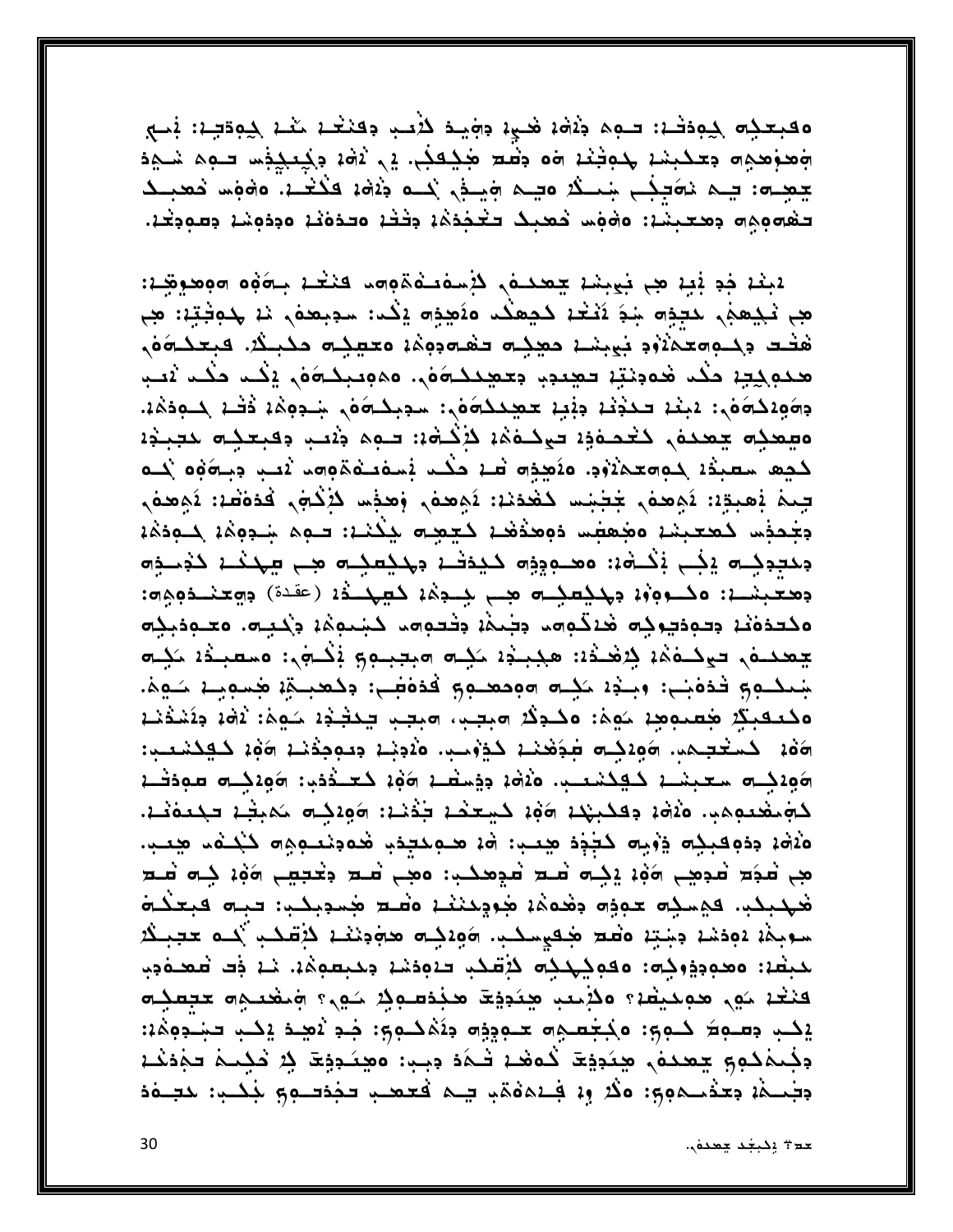تَسْدِهِمْ: كَجِعِكْبِ كَتَبْمَةُ: وَ٥وَدِمِ ثُمْ يُحْبِ: وَقْدَ هُنْدَسَمَةُ: ٥وَوِدَمِ قَبْ يُحْبِ. دِكْعِنِيْتِ تَعْتَوَاهِجُمْ دِينْتِذْتِـوِيْمَ دِيْسَنْدِدِهُ تَتَبْمَدُهُ دِيوَاهَدُهُ: هَتْـت دِهِ فَـاهُ ف لْمَحْتَفَـ : مِحْبِصَـهِنَّةٍ بِنَـٰحٍ يَسْتُوَدِ \* هُوَسٍ فَيُحِبُّونِ \* وَقَامَ عَدْهِ مَنْ يَوْجُب هجوب لكُلُّ حبصوةُ، وجُهدِيهِ وهلودٍ لَكُلُّ جُدَهَدُهُ، وَهَجِي إِجْلَامٍ؟ جُدِهِهِ جُكْمَ تَحْدُثُمْ دِهُودِهِ كَبِي كَتِيهِكُمْ! جُدِهِهِ حَكْمَ دِسْمَةٍ هُجُمْ دِجِهِمَ هُدَيِّهِبْ لَـٰبِ لَهُـٰهُمُ! تَـٰهِـد وُهُدُ دِفْدَهِــ هِــ لِمَسْـهِنْهِۚ دِسْـهِدَدِــدِ نَثْـد كَتْخِيفْ وَمَعْبَسْهُ مُحْدِّدٍ: وَهِـ جِوَدَّتِهُ وَمَحْبَدُونَ كَمَدَوْمِعْتُهُ وَبِعْدَهُ دَ 

ەدەمبە ەمىمەدىبە يىھىغا دەملەشمە: ھىغى بىلەد: مەكىب مىبىلا دِهْمُودُهُ، هِي هُتُت حَكِيمٌ، حَكْمَ يَكْوِي: دِتَحَكِم كِتب حَكِتكَب: بَيَـٰمَ مِـْ، لمعصم كعددنته لمحته موم نديما وحدكم كعب صحح مجيعيوم نه يَسِيِبْنَا دِيْتَا تَذِكُمْ سَهِمَ: دِسْمَةِ شِيحَةٍ مَعْيِسِيدِهِ وَاللَّهُ عَلَيْهِ مَعْهِ كَبِ مهجحكب هعوج لاهُ، مكبكُنْ مهجحكِ هِعوج لْاهْ، فَحُومُ،: وَجَحْدٍ وَشَوِعِيهِ لمفتقة وشيجى: وَجَكَب وَهُبِيسِي بَعْدَ هُكُمْسُوهِمْ وَوَمِي وَوَمَ حَسِسَوْوِمِ. جَبَكَــدِ وَهِيَــوَوْيَدَ كُنْـ شِـيـبِ بُـــو وَلَاحُهُ لَمَـكَـفَــدٍ. جَبَكَــدٍ وَهِيَــوِوْيَدَ كُنْـ شَوِيب <del>ى</del>لىنغې دىكيېب بېتكب دى شومې چوڭ 1986 دىمىيو كىلا: 1940-توي وهكبتنا مكنا ومهجوم فوجا وكجبق مكنا وهعصعهوم وحضعكنتن فنغل مُكُلُّ هَلْمُعْيَدَةُ: وَسَوَجْتَلُومَ دَدِيتِكُمْ مُعْلَمْ: وَيُحِيفُونَ دَهْلُوكُمْ مُكِلِّمَ ٥,دِ٩بكِڎ٤ تحك بْمَةْڤمِ٤: وَبَكَب دِكْ شِي هَشْوِي وَتَقِيدَ جَدٍ فَنَعْدَ مِهِ فَكِتِـ٤: هُنْتِ وَلَابِنْدْ حَبِيبًا وَجُلْدْ نُنْبِ يَوْنَدُهُ هِي حَدْثُهُ. وَبَكَبِ وَكُنْ شَوِيبٍ كَهُدَخَنْهُم خُعِفَةِ ۚ فِي فَنَعْدُ مَعْدُ جِعِيقِهِ مِن قِيْدَ وَكَفَقِيدَ. وَفَكِب وَكُرْ شِيبٍ مَشْوِسٍ لْخَفْسْ هِيفْتِيْ دِدِهِكْلَا: دِهْ، دِفْعِكْمَهُمْ هُدِعْجِيِّيْدْ يْدِحْمَةُ نَفْقْدْ حَتِّجَةْ يْكَب هْتَنْتِهُ وَصَٰهَدُونَ. وَكُدْ هُوبِجِي خُسْوَنَهُ هُوجُومٌ بِ ذَارَةٌ وَجَنْدُ: وَخُجِجْي خَوَجَنْد وهبعوهُ: (ونوهُدْ ووبهْ) وَجَكْدٍ وَكُرْ شِي وَشَوِي كَهْدِكْ، هَرُهْدُ؛ وهُسَنْتِهُ دوسبقه: دِجْهِسودٍ مَنْهُ حَكِيفُومٍ شِدِيعَة: ٥١٤هِمِبْ بِهَـدْ وَيُحَدُمُهِمْ وَجَكَب هْـذب دِكْتُـد هـوحمِيكِمْ: هُـەدِنْـىـومِي تَـهْـودِومْ: وَتَكـب هَـدَب تَـكِـتَـتْـدَومُ: وديب حويحة ومكسة مجويسة: وفوسح حوم محبَّدة للحكس يحيقنون وددوسود وذوه وحكمهم ووجعكه هفت لاف فبعكب بعدنا فمحم جعب للجيء بمكب فسفتمته ويحيقهم ولنفرء ومتوفيه ولأفته للما فحنبى لوحية وَهَكُد: جُو فَيْهَٰذِ ۚ مَهِ ﴾ وَهَذِ فَهِمْ وَيُد: وَهُنِي شِيْبٍ يَقْفُد: لَاقِبِ وَجُمْلِمْ فَيْت بَدَهُ جَسفَعَمَة ولَا وِلا بِنَدِ حَبِعِمَةٍ وَجَسفَعِمَةٍ: جُنمَ فَيْتِ وَقَدْ وَهُوَ وَهُدَيِنِ وَقَدْ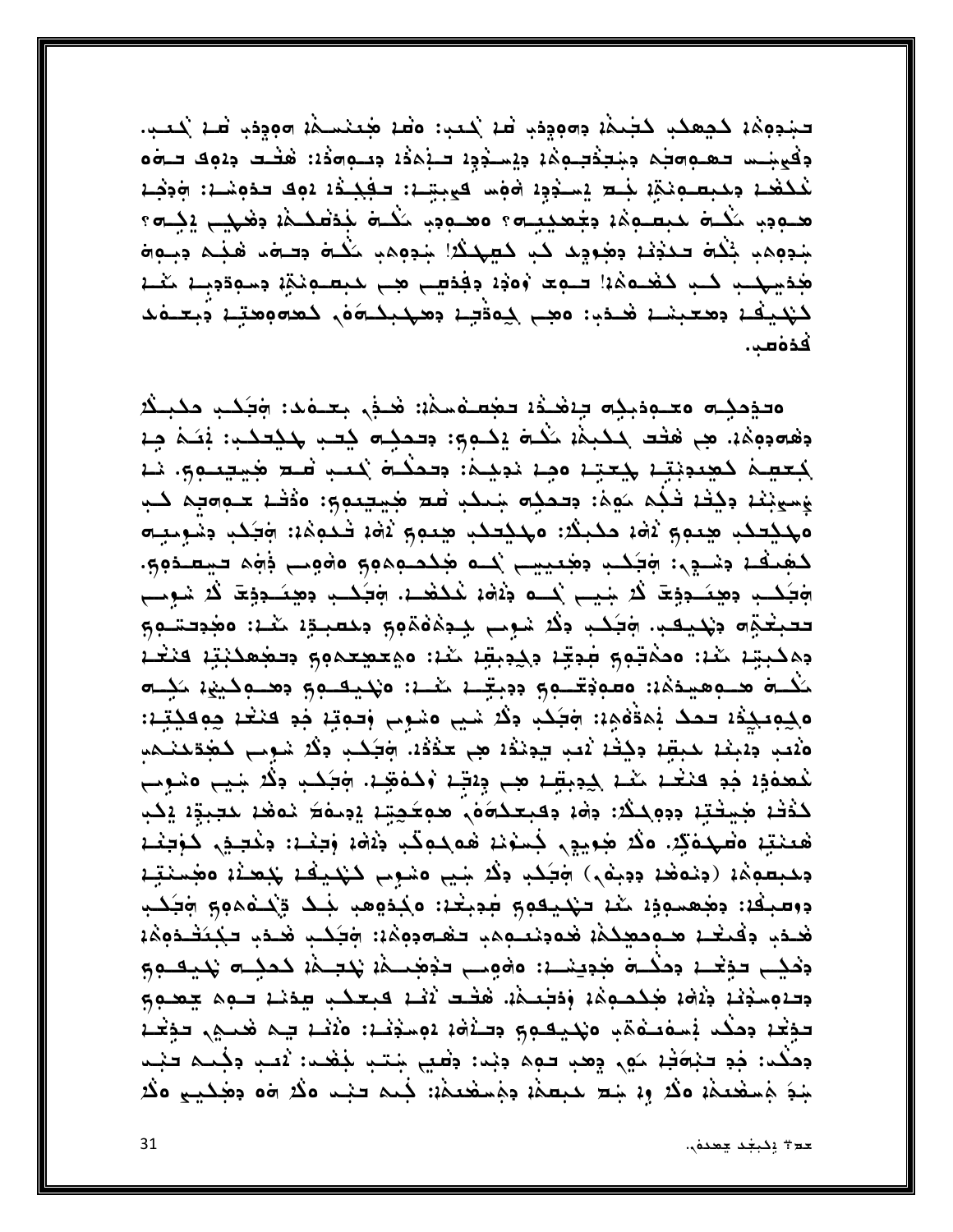وفي وفيعا معوكيها: كُنم في فوك من ولا ولا بن وكبشان وبنكم شنده الموجدوم كدوتيوي كككفا: ويكوي يعققه كُمّ كَعب وَبَكب فحد، وفحيه وجا دِنْيِهِ شِيِّهِ: وَكَيْبَ كَوَدْقِهِ وَهُكَيْبَ كِيْحَتَبِ مَكِنَّةٍ: وَوَكْمُوْتِيْ وَوَقَضَيْهِ كَوْمَ جعوو يكنه مودعويه ككو يكبن وةطكنتيه دفقكت فبوو جم خفعين 1961ء 1922ء جيند جونون جبوي جم مجعيس نـ2 معينـ1 مجعنـ2 ججوانب: لمبعونقة وجعب حبوق يم فتعب عبقة: نه بعده ذهب وفودهني: خعنجة دوهقة وجُبتم حبوق يم حُكم، نه نەَبْعُه وَكِثْه كَمِنْوَوْنَكُمْ.

لابند نجمعه قد معجَّمتد: وجُهِه بِهَوْهِ وَجِبَعْدَ بِهَوْهِ `حِم نَعْمِيةِد. للمكتكمة بحكوده وسنكت وغوبغد: تسقولهنوه وجوكنفة. وقنعد بِهَٰفِهِ هَدْعِجِيَّةٍ تَهْدَهُمْ وَهَجْسَمْهُ دِيْدِوِهِ كَعَهَدْهُ: قَدْ حَفْدُ حَذِيْهِ هَجِدَهِ. مكتصب بمؤه حفدي فهم دكبتكم تتمسك في دبحة فبي نحفه: متصبكه هَهُ، كَجْهَدِهُ، دِهِدَدُ. مَدِمِحْمِيكِ وَحَدَمُهُ، حَيْمَةٌ مَنْ الْحَامُ، وَحِدِمِهِ مَنْ وَحِدَ حكم مَنَعِدَهُ : يُعِب، مَدِمِ كَجِيعَ بْسَهْدَهُمْ وَسَدَ: مَسْوَدَجُم كِلَّة: مَعِب شَمَدَ جِدودُهِ دِم آهِدِم إِنْكَ: سُجِيعَتْمِ حَقْدَمٍ بِسَفْعَةَبٍ. هِيَجِدِيَّةَ آهِدِمِ إِنْكَتْ سوبعدة ، ه مَعْمَدة ، كِثْتِهِ مَجْدَهِدة ، وَيُعْمَدِهُ، مِن هَتْـد مَهْدِكِـم وَتِثْـه دِكْفَدْفْتِي: وَيُسِبِّي سَوِدِهِدْ تَدْوَهُدْ دِشِعِيه دِهْلَةٍ، كَنْعْلَمْ سَهْدِيكِ. وَدُبّْسُ ٥وهوهكِ بغض هي حمقةٍ.

ەھى فەَد دېكىگە ھى ھككىمەھ ئېدە يىگ سوھە ، ئەھمە جىنى كغدند. ووهده كَزْكُمْ، فدَهْتُد. وقودِهَنِه كَذِكِم كَامِمْتَدْوُو هِي هُدْهُد: مجم ديدد وعمدك كمهيكة بضوضت ككثة وبه فغضدها: فند سنبه ضع قُدِهَدُه كَكِدِ: وقومَهُ هِي حَوَكَبُنْدُ دِيكِمُونَدْ. وهي يَبْدُ دِدْسَةٍ: e patelo: od يتخد دسوند دهنكند: معاونه كعام وهوجه وهيب فيهدجه: ٥صحبهبجه حفححجة وددةبه بعدة مس وهعوة فبعده لمديدة: مستبسله كفوضة وم ومهبلة كفويتة تزهده وتووده. نَوْمَدهُ لْمَعِنْدِ دِومِدْيِهِ حَبْدِوِيْ: وشَعِيْدِ فِي بِهِ حَقِيدِهِ دِمَعِينَا: وفِيدُ؛ وَوَمَا وفدوه وذكفه ومه نحصك سكبمه ونحكفه نحجوها حوففد وذفه ومعوسوبكه يْنِي حِبْذُوْدِ. وَعْبَدِ هَٰذِي لَا يَذْوُدِ وَوَجِيمِيهِمْ وَفِيْدِهِ: فِي 106 هِي بِمَوْدِيْدِ: إِلَّا هِـ قِيْلَهُمُوهِ مِعْبِيِّهِ فَنَعْهُ مَثِّلَهُ مِعْبَشَةٌ لَمَاهُ شِخْوَةٍ: مَعْمَلُهُمْ رَ تعكــةÀ:: 20فَوْ: جَــدُ 2بِــٰقِمَٰد مودِّينِــهُ، كَتِــمْ فِعْبِــٰدٍ: مَحْفَـُـتِ هَٰدَتِــْ: دِهِ حَمِيحِهُمْ وِي لَاَغْتُمْ بِلِا وَفَهْدِ مِنْهُمْ حَمْدِيدًا وَفَهْدٍ مِنْ حَمْدِهِ مِنْ وَذُوف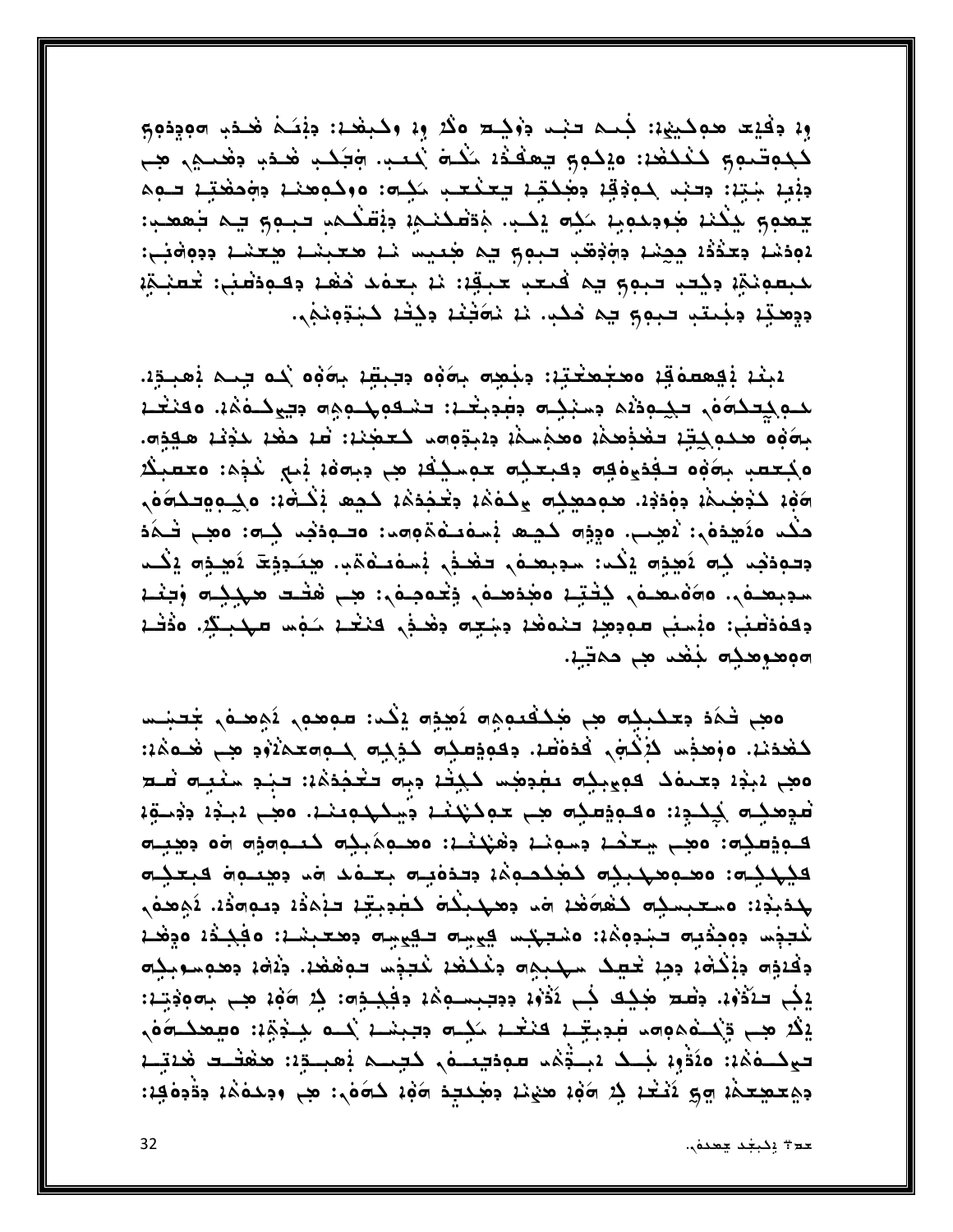وَدَخِلِهِ سِجِهِكِ وَمَنْ يَهِنْسِهِ حَقِيمَتِهِ: وَوَجِدُهُمْ حَدِوجِدُنَـهِ. وَلَاصِلَاهِ عَدِيغَـة جعدهُ، `َاهُ، ٱذْوُ، دِفْكِذِه دِهْدُهِ: هُمَكُوكُ: دِجَهُوْ، إِنِّي خِبْتُدُ: ﴿ دَهَ نَمْعُكُمْ الْ وطعكس كككنبه: حكوْنْدْ وْنْمِدْ جْلَا خِيتْهِدْ وَعَجْدْهْ جَاءَ شِيكْهْ وَهَكْهُوَيُوهُمْ فَجِبَتِهِ: مَجْدٍذَ كَتُمْ، كَفَكِبَةٌ،: مَيْكُ حَنِيْتِهِ هِي حَافِظَةٍ. مَكْتِـكَ مَجْهِعَكِي لَبِهِـهِ كَعَهْنَـة: مَهْتَهِـعَ فَبِ تَسْوُسُهِهِ عَمْهِهُنَــهُة: مَعْدُدِبُبِ تَسْتَبِهِهِ: ەھبىدىكى تەكدىۋە: دېھنىز كىكىد ئىكھىلى: ئېيلى. قطبو قىلەق مىد محبجة دخصه مضمضه نعبب

ەھتىجۈچ مىمۇبلەق بولىققا دەلى فىلا: چە ھەقۇمى ئەھلە دحدوجكة دسته دفيفي: محمدودت محمدوقية محمدحف منتة محمددة تحكيمة بك بقكمه. وقد جكبتحكم جبمة تعكعهوم: وقد متوجيعكم إِنَّد مَسْعَدَهُ، تَتَجَبَّنُدُهُم، إِنَّدَ هَنَّدَ يَجْنُدُهُ هَوْهِ فَدِ تَقْبِدِ، خِلْفُ يَقْتَضَت دَهِبَكِي هَـذِي دِسَنَةَ، مَعْهَدَ دِجْعَـهِمِ: دِسِـهِ دَهِدَ نِسِنِي دِطِعِـُمِس جَعْـدَ: مَهْدَهُ ﴾ فَيَا اللَّهُ إِلَى اللَّهُ وَهُدَهُ ﴾ وَاللَّهُ عَظِمَ وَاللَّهُ وَاللَّهُ وَاللَّهُ وَا بَصْحَدَةٍ وَيُسْوَيْهُ مِعْ مِعْ مِعْ مَعْ مِعْ مِعْ مَعْنَ وَيَسْبَعُ بِعَثْ مِنْ حَدْوِجِيْهِ. دفحلحفه كبعكه في كقبعد.

تَّوَقَدْ نَفْقَدْ مِنْدَوِيْهُمْ تَقْفِهُ سَنْدَ: فَبِعْنَدْوَهُ, جُنْبِيِّدْ مَنْتَ هِي يَنْتُمْ فعبيقة كمولها ووومية ومجتنسة لمسوووه محتضية كمعتب متحكيب بْسفْتُفْقُومِ بِبْقَدْدْ هِجْفْدِفْ ذُرّْفْهْ جِعْتُهْ دِحِبْدِ وَدْعِيهِ جِنْتُهْ حَكِمَ خُدْهَةٌ: ەڃنىنە مَمَن. حودِدِه چھىلە، كَھِٰكْفْ هِبْ فُوَهْد دِجْكَت چُوِقْتِه دِجْھِيّة: مَنَصِدِه كَمِهِيدَ دِهْكُمْ: تَعْصَمُدِ، هَجِهْد كَلَّهُمْ لِمْ شَوْءٍ كَهَجُجِمْ ، تَعْصَمُدِ، يُوَجِّس كَمَاه وَفِي يَحْصِيكَ بِإِحْمَامَةٍ وَمُعْمَدَةٍ بِالْحِسَاسِ كَلَّمَاهُ وَفِي الْجَامَعَة 142 كُد تعلُّوا مُعْمَدِ! وَجِدْ أَوْمَنْهُ لَاجْ هُوَهِهِكُنْبِهُ: وَهُمِيْتِهِ هَنْدِوْهُهُ وَجَدَنَنْهُ كَجِدْنَهُ، وَجُمِيكِهِ كَجُدَنَنْهُ حَجَدَبِهِ ۚ رَبِّي حَجَدَ حَبِصُونَهُۥ فَيَجْسَبُ هوديق: ەددد يېڭد دَهْدەدِّ: هُدهُس: بُسبَ هِي بُكُلُو: ذِرْ دِسْفِس. هَدَهُدِهِ هْـذب هَكْشَـة: دِيرْدُهِـه دِيمَعْـة مِـة شَبِـة عُكْشَـة: غُكْشَـة كِـْ هَوْةِ تَـوَدْهِـهِ بِيَعِنْدَ مِنْ شَيْدٍ. ذَرْحِبِ شَيْءٌ بِنَاصَلِكُ شِيِّدٌ: ٥٥ بِتَكْبِيهِ فِي سَيْدِ؟ هَتُـت لْمَحْمَدَ مِنْ شَيْدَ فَيُحْمِيهِ مِثْخُذَةٍ: مِثْخُم شَنْدَ فَنِحْمِهِمِيهِ. دَبِغْدَ هُدَ دَوِكَ هِمْتِنْدَ وذِ شَوْبِ كَجِعْتُهُ جَمْعَهُ مَعْهُ. مُبْعَدُ وَكِيدٍ بِآوَةٍ كَجِعْتُهُ: فِي عَعِيمَةٍ مَكْتَرَ فذهبية: دِطِعْلَم حَجَيْدَة دِجَبِيْة. فِي جَيْعَة قُدْ 10و كُلُّم جَمَدْتِهَا: فَيَجْهُ دِجْهِدْ دِجِهِنْدْ تَوْحَ وُوَدْ حَكْمَ.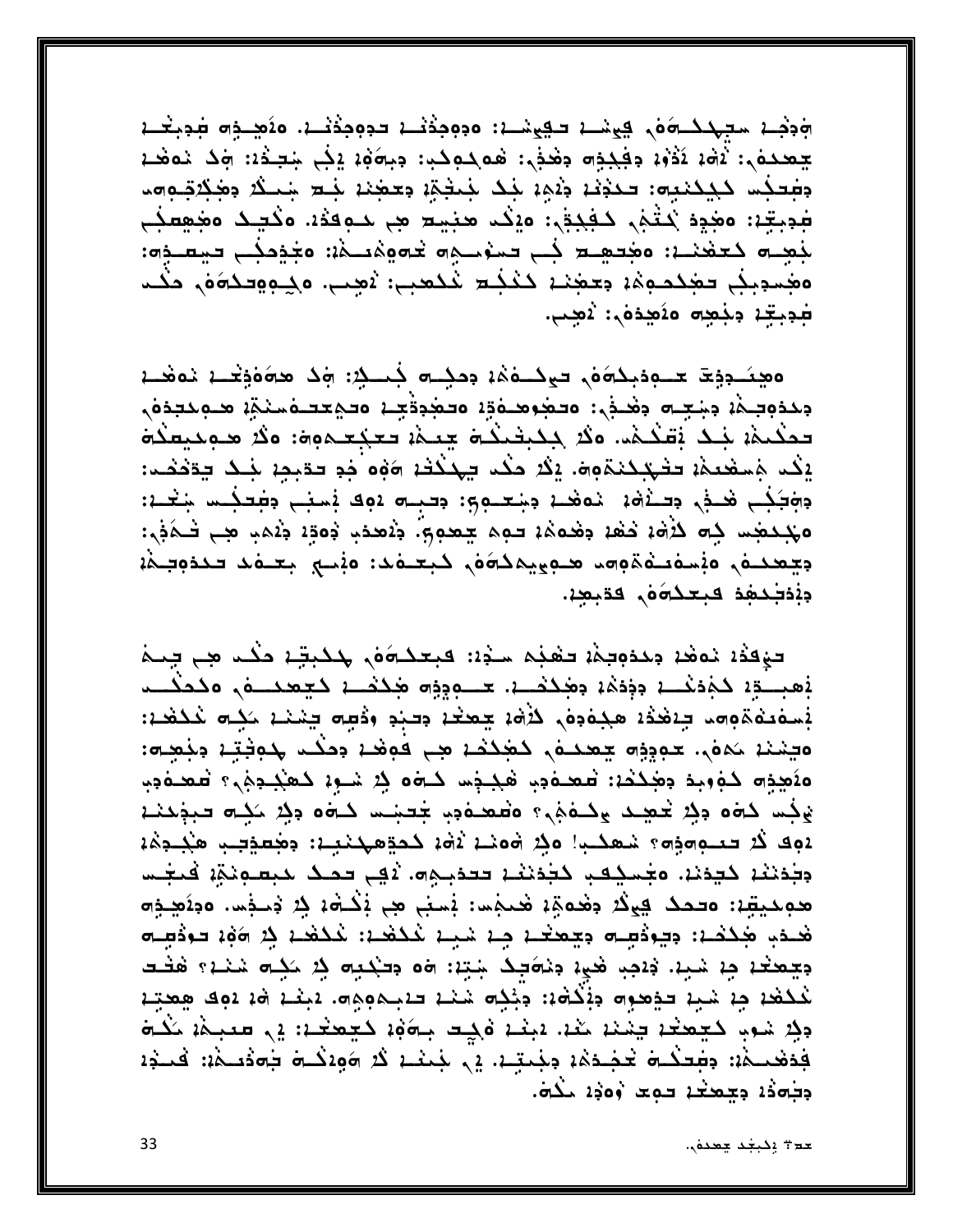لْبِنْدْ بْيِدْ وَفَبِعَدْوَهُمْ لَاصِيْدُهُ هِي شَوْبِغِّدْ: شَدْ هُدْخُمْ فَبِعَدْوَهُمْ لَاصْبِدِهْ. وجِعَدِوَجَ. حـووِدِهِ إِكْـد جَكَحْـه بِهِ حَدَةٌ: جَحِيـدهُ، كَجِعـوِدِ وَقَعَـفُوِهِ حَـوِرٍ، يكمجبه محجلاته وتوسين مثناء يسم كوهم وخمعوه محاملين مُنْقَدُومِهُ، حَوِدِهِ صَحِبْتُمْ حِعْدَهُ وَصِحِبِتِهِ دِجْعِهِ كَعَبْدُهُمْ وَعُصِدَهُ، فَتَكُمْ هُدُبِ هَٰذُهُمْ فَذَهَبِينَ سَوْهُ: إِلَى آهُمْ ذَالِبَعَلُهُ دَهِيمَ وَالْقَدْمُ سَكِلِّ حَلَّهِ دَدْهُ للكلكة: ٥ نمه دبو: دفعدةب حبد ودلمة دوب همة: ٥ حفظت دهبته لَـٰبَـٰتِنَا يَـِم مَنِـٰمِهِۦ شَـٰبِهِۦ هَذِهِ مِنْهُمْ وَيَٰهِدَهُٰنِـهِ لَـٰفَـٰهَٰذِهِۥ لَـٰهِ لَمَـٰذُ يَنَـٰهُ يَـٰم هُجِمَ ذِهِ. وَإِن هُو دَهِبِ هِدِيٍّ؛ دِيْهَدُدُهُمُومٍ: يَدِيْدُ إِنَّهُم هِي كَلَّائِمْ ذَهِيدَ ثَر فنغد ككه هوفند: ٥٥ دديد هي ذِكْتُود. ذِنند دهبتِهِ ٥دشتِد: ٥هُـدِد شـوه لُم فَكَتَمْ حَمِمَ حَدْثَهُ وَمَا وَجْدِهِ هَٰذُهُ وَحَكَّبَ يَحْيِقُهُ وَهَٰذَهِ وَهَٰذَهُ وَهِ وَ هَٰذُدُوهُ: وَخُذِرَ مَذُو: نَا فَت ذَمَتِ هُوهُ: يه شَعِّس قودَخْنَا وَدَفْعَوْنِيهِ؟ مِبِ هَتَت وَجِدِيِّهِ مِن سَوْسَهُ، وَتَبْتَثَقَدُ هَذُ لِمُتَقِيدِهِ تَذِكْتُوْ: ٥٥ وَتَدَهَدُوْ، دكتوسيوه جنة تحتحلب تعجننا وذذنب ومنك دينشنة فنسبن وه دوق كُثر يبكضه دقوهم ومودة هيء ككعفص مدبضدة وكبودوهه مجا وذهه بكافه فَكِت مُكْمَ كَفْدَ، هَكْمُا كِلَامْنا: هَكْ هِـ تَبْتَثَغْا هَـدَةَ: هَكْلُمْ، هَـدُا بَعْضِنْهُ وَدِيْدَهُمْ وَجِيدٍ مَكْتُو كِعَبْدِهُ وَكَعَنْدَوْسِهِ: وَكُرْ كَعِعْتُهُ وَهُ دِصَكَ نفغد يتخفن هذهوبن ككس يكرره . حبك مكر من المنافذ المتحدة: سيسمة بِهَهُمْ يَكِم مِطْيَكَ هَهُمْ وَقُدِمِهُم. مِنهم مِنْ تِهِمِمْتِهِ يُكْفُمْ: مَسْوَهَتِكِم نَحْتَه فصبكه فعجنه كجمفويه بخك بفكه محوه شموه بشفه مؤخدوها وصووكوي إِنِّي: يَبِذِهِ بَمِينَ حَجَبَتِنَا وَجَدَّ شِوتِيْا: يُصِب وَحَمِي وَتَحْبِ مَثْنَا هِي حَكْمَتَ لمبطق معنية لمحفق ومفقعهم فكالم فنغل كفس مهبكة: المنحس فنغل مَفْسِ عِبْدِيا وَتَحْبِبُ دِوْدِبِعِبِهِمْ: 20حَدِّتْنِيْ دِفِعِيمَةُ:

لمبغد فجو فيد وفيعك ومُونيون مع الموفق لا يعمد في معنى موجيّد جُدِدَّةُهومِهِ: تُعدَد كَبِكْمُ فَبِعَكُمَهُم لَاصْبِدَةٍ. هُنْكُم فَامِعِدِكِم مَحِكْمُهُ فَامِهِ نبيبشـنم يجعدـف،: دِحنويـِـ صَـٰحِـد دِحِعدِـ صَـٰدِين بِـِصَوْنِهِ هَـٰدِـم مَنْـمْةِ: هوديهلكة في توديدوهُ: وهويتيدوني شَدِّط هُكْفَ: وتحدُّثنا دِيتِيهِ شَدِّط جُكِفَةِ: هَجُدِجُ مَنْكُمْ فَيَدِهِ مُدَجَّدٍ. ثَمِيدَ يَجْلَ جُحُكُمْ: جِعْدَلُهُ, جِيَنْتِهِ: َتَحْدَدُ مَنْبُدُ مَحْبِحُومٍ يَقِيمُكُ نَمْغَةٍ: وَقَبَيْهُ حَيْمَجُلِ تَوْمَعُهُمْةٍ: بَي تِهِ جْدِدْمِهِ كَعْمَادْ تَدْعِيْهِنْمُوهُ: أَهْدِهِ مَدِيْعًا عِمْدُهُ، سَبْ هَٰذَهُا سَبَّ: ثَقْطِ وَلِمُسْمِحٍ فِيَسْمِيْكُمْ وَالْمُحْمَدِ. ثَفِيْدَ يَقِيْدُ هَٰذِكُمْ: فَيُنْفِيهِ فَقِيدِهِ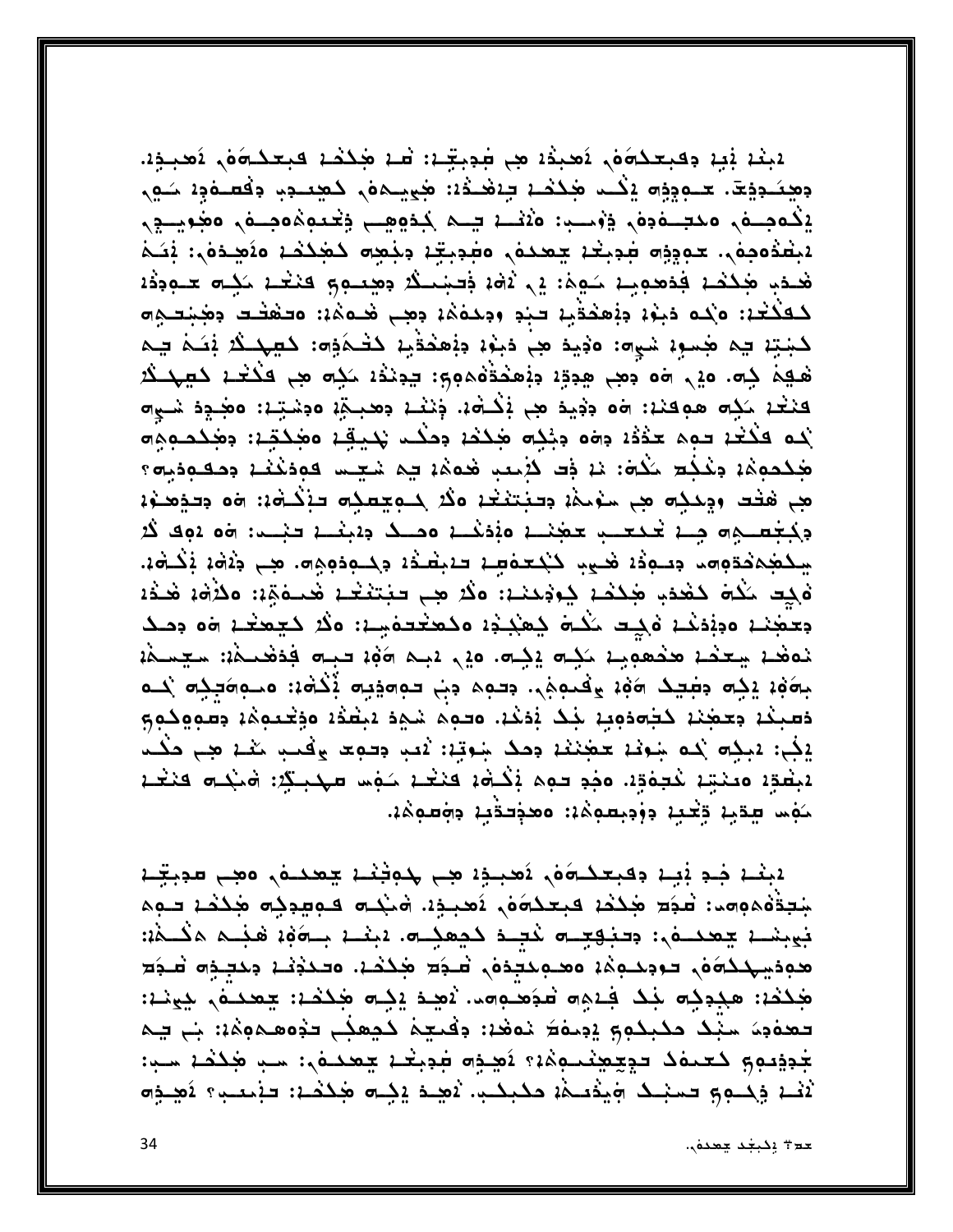لمحوفنة يعمده، ويأكب لكم يمكب فعفة: توعد وُودُه مِن شتة وتحقودنة هِجِ بَكْتُهُ: يُصِدِّ يَكِم هُكِحُدٌ: مِبْحُدٌ حُكْمَ هُنِتِحِمْهِمْ وَكَحِمِكُبِ ۚ يُصِدِّ يَكِمّ جعده،: حدوووهُ، مِن جَيِجِيومِ وحمد حدْن حوه جَدْموهومِ ثَنْهُ وَجَدِيمِي جِدْ هَيْجُسْ: بْنِي وَقْعَدُودْ مَثْدْ يْجُي فَمْتَيْ: دَبِيْدْ وْهَدْ مَكْتُ هَنِيْتَـٰهُدْ وَذِكْت توعد مِن مُخِتِّدة وَكِذَا: هَتَّد فِي دُمِنْا مُخِتَّدَة وَمُحِدَّد خِتَّد مُخِتَّدة دِيْكُمْ: بْيِ دِيْرَ دُهِدِ وَحَدْدُ دِكْمُجِيْدِ جُلَّا جِهْدُهِ. جُلَّا جُمْدُ ذَكْرٍ جَمَدْتِهِ كَنْدْ، وَجَدْ جَدِ وَمَا هَنِيْتِهُمْ دِدِيومٍ. هَٰذَهُمْ هُنِيْتِهُمْ جِبْ نُصَدُّو: ٥٥مَا هَنِيْتِهُمْ دِيْكُمْ، هِ قَدْمَا: قَدْبَعْمُ، حَكْمَ هَنْتَـهِ هَـ هَنْتِـمُومٍ. كَهَكَـمِمُومٍ يَاسِعِ وكغككنا مِنا هُبِيتٍ: ونسع وكعَب وبِكِـه لامِكْتُـنا وَجْـع وهُكمـوهِه. تَبَتْـنا لِإِكْمَ: بَي دِلاَكْمَ: هَغْدُ: هَدُهُ: هَبِمَثْنَة دِجْتَنِي: هَعْبُكُدُنْـ: هَجْكَيْدُنْـ: مفاوهنند مدمه منسفند: مجد نمجك يعذا كغيفتومه ملأسب وجد نهده ومذتوهه.

لْاهِدْ يْذِه هَٰذُمْ: هَجْـهْدِ شَـهْ سَٰذِنْـهْ كَـتِحِتْـهْ: ەهِنَـدِذِـٓةَ لَا هَجْـدٍهُ: ميم في مجمد عبد الذه العلم لا عنه العلم العلم من العاملية معمر العام العام العام العام العامل العام العام العا جعده, دوكِتكِه منَصِية: ٥٠٥ ضَدَب جَكْشَدْ كَدْ كَتَعْدْ عَعْدَبِكُمْ نَهُدُ لَكُ هَ ومِعِيد: وكُد كَمَعْد هومِعِهْدْ دُوْدُ بُحْث فَحْجِهْدِ: وكُد كَمَعْت الْمُوسِوْدِهُدْ زُوْمَ بُحْث لْمُهْـدَهُ: وسـودُه لَا لُمـمـب تبـدَة وِجِهِتـب: ٥لَا لَهِسـب تبـوة هُعنتـب وجْعَلْكُمْ: هَٰلَاهِدَةٍ: وَجِعْدَهُمْ فَيْرَاهُ شَذِّهِ مِنْ يُذْبُوهُ مَعْبُدِكُمْ مَنْ مَنْ حَجْ هْتُد دِوكِنِه مِن هُدهُ:: دودِنِيه مِن مِنحِنْدُ: دهنوشِتْنِه نُشِيّة دِوْجَنْه. لاَهِـدَ إِنِـهِ هَٰذُمُ: سَدِنبِ يَهْدُعُونَ: وَتَـوِمْ هَٰنِتـمِنْ وَكَـهِمْـوِمْ هَـوِدْيَجِدْبِ تبعب لجُمعوى: وَدُعَـوِي كَبْرَ مُحَمِّعَـدَ كَـبٍ: مِن آدَيْـهِ يَعْـدُ مِـهِ نَدِيـدَ. آمِيـدَ جعده،: هٰذِب هٰذَذ: قَدْ بِبِ بَسْمٍ وَبَيْدَ ذَنْدِدٍ ذَقْدَ شَدْ. دَبِنْدَ فِي فَصَحِهَ دَجَهَدُب كَبِ حَمِمَ عَذْوَاهُ دِيْكُمْ: هَنْكُمْ حَمْدُ حَمْدَ سَوْجِمْهُ صَمْدٍ حَقِدْسَتِهِ وَهُبْدَهُمٍ كَجِعِكْبٍ: هِي هَٰذَت هُنِدَهُ، وَهُكُدُهُ: يه غُبَيْرَة كَبِ أَهْوِدَ كَعَبِيْهُمْ وهي فِكْفَةٍ: ذِرْ شَعَشْنَا يَكْبِ: مَنْهَا فَكَذِهَا وَعَهِدَنِي فَبِيا هَٰذِكَ: فَبِعَنِيهِ محدوجف حجودنوه. حويهجم حمحكت محوقية مووجوة وممبقية جموه هُجَمِعِهِ : هَنَمِيْهِ إِنْكَ فِدِ هَجُعِهِيا: فَإِنْكُوا فِعَنْهَا حَقٍّ وَفَعْدًا فِنْعُا دِجْعِيْهُ، سوبِكِ يَكِيقِهُ مُوجِدِّيه وَدِّعْكِهُ دِدِّسْتُهُ عَمْدُ وَصَدَّقِهُ دِيْمَةٍ ۖ ذِهِبَ كَمْهُ: لِمْ سَهِي سِونَهُ حَبُّوهُذُهُ وَجُدْوَهُهُمْ وَحِدِكُمْ وَصَبُّوهُمْ مِنْ صَدَفْعَتُهُمْ فِسْحَ جُنْهُ، جِيبُوْنَا مَهْدٍ. مَسْوَمِعْهُ, ذَاحِبِ لِهُ مَكِمَ جِنْهُنَا هُمِبْتَنَا جَهْدِهِ: مَصْبَه جْنَهْ، يَنْكِبُونِنْ، وَدِجِيْتَ، حَكِمَ تَجْبُهِ تَجْوِيْتُ كَلِمَاهُ، حَكْبَ وَنَصِّدُهُ،: هَـدَب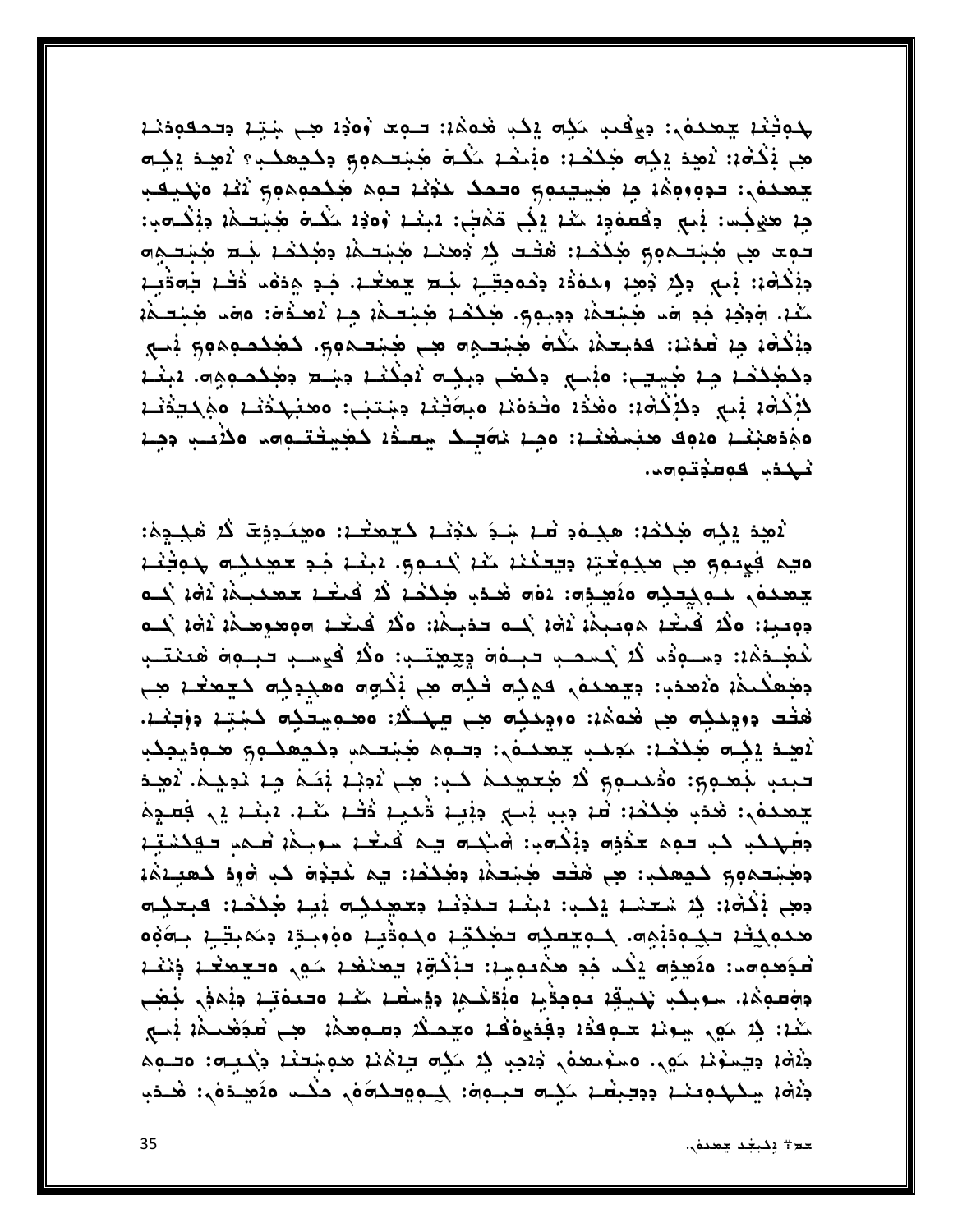جُكْمُ ݣُرْ كِجِم - حَعْمِقْهُ: دِفْكِذِه: يْݣُرْ كَجِم حَعْمِقْهُ: دِفْقْ بُعْضِةٍ دِينِغْمْ مِبِ موكَّفَنِي دِمِهِ شَذِبَ وَنِكْتِهِ.

خنجه فيهدجه فوعذنا دوم دبه محوم حكم نسفت مقومه وحفيفا كَمِعْبِ هِستِهْ: ٥٥٥ نَوهُدْ دِحْدَوِجِهْدُ وَوْبُهُ وَيُعَهِّدُ. وَحَـٰدُثُمْ دِحَـٰتِ هُـذِي فيهديه كيومنيذه موكبته فبه محصوفة فيهدهنى دوف نجب بوبته كعهك لا: ٥فيهلك هنجودة ويه ووبنى: ٥تومنوليه كوهجة وهودته بفصبهبغة يعدده وأصيده بفصيحهم فتشبيه والمتوجدة والمحموم وْفِنْهُ وَكْتِهُوْ هَٰذُكُمْ وَهَٰذُكُمْ وَهٰذُهُ وَهَٰذُهُ وَشَعْبِهِوْ ﴾ وَالْحِوَاءُ وَكُبْ وَخُب تَقْتُلُا دُهُمْ وَلَاهِجْدَهُ، فَجُدْبِدُوهُمْ فَيَحْفُوْهُ مَوْسًا وَوَيْمَ وَهُدُكُمْ وَهُدُوْمَ فَيَدْهُ وهكْتُمْ بْمَثْمَا: وَآَمَا بِكِتْمَ هَكْشُمْ كَنْكِتْحْ. وَيْتْمْ كَتْبَعْدْ جُدِيْدِيْمْ بْيِنْمْ سوبكِه: ٥٥كِيوم يْكْد: هجەدەر كَيُعِيْدْ، كَيَحْكُمْ, جُمِيْتِهْ جُكْمِهِد تَعْتَكُرْ دُهُدُ 20َهِدَهُ ۚ يَذِهِ: إِنْ 10َهُدُ دِلَهِجْوَاهِ بِكَتِجِسٍ وَوَيْدٌ وَهَذُكُمْ وَهَذَا وَهُدَاء وَهِ لْادِبْدْ سِكْتْدْدْ مَهْسَ وَكَـحِـحَـٰدْ ذِرْ مَهْسَ سِعْبُدْدْ. لْاصِدْ ذِكْـ دَفِّـدْ وَجْنَبِّـدْ: وفْعَـب مَكِم هَكِكُمْ وَهَكِكُمْ وَهُدُهُ وَحَكْمَ بُوَكْدُ: إِكْرَ إِلَى تَحِيفُوْ هَكِكُمْ وَهَكُكُمْ؟ لَاصْحَب يَكِم فِجِيِّةٍ: ذَكْلُهِكُمْ كَلَيْكُمْ مُوصِحْهِمٍ. هَلْكُمْ مَعْدُهُ دِحَلُمْ يَوْمُهُ بَكْمَةٌ لكله: جَدَيْنَا وَحَجَيْنَا وَذِيْنَا: وَوَصَلَ آَيْتِ وَيَبْنَا بَيْتَ: وَآَوَا لَكُلَّهِ جَكْمَاءَ وهَكتِهِ كَكَبُت. بَيْنَا تَحِوْدَ هَدِيرٌكَ وَبُدَعْنَا وَحِبْطَا حَكِم: وَإِدِيمَاءَ حَوَضًا جُكِم وصودهد في مَكِم جَدْ فِيْمَة دِيْدَهْد. بَيْنَة فِي تَحِيوْدَ هَكْدَة جُكِم هَٰذَة دِيْدَكْة: سوعا فطوكاه وهرييناه بادغه ودوعكه وكر جدودكه مهكشنه وبحذود معيكده وهِــ كُمثِــةٍ، وفَعِدِكَــة وهَكِينَــة مَبْكَتِــة وكِن مَنْــة مهِيتَــِة. مَبْنَــة وكُن جُمِجِيَسِكُونَ فَتَقْدُ جِعِدِيْتِهُ: حَجِيدَ جِيَابِ فَجِدَسُوءُهُ، شَهَلَا كِلَّ هِي ثَكْلُوهُ دِيْهَا فَيَعْدُ مِدْمِكَمِيْمَا ذَهِمِيْتَ وَهَدِجِسَ ذَعِيمَةً بِ ذَمِيْنَ مِنْ يَوْتَحِيْنَ: مَقِمَقِسَ هِي بَقْسَمَ. كِمِهِدِيهِ فِعْدَ دِدِينَهُ، مَنَصِّدِهِ يَكْتَ: سَعْتَصَمْ، هَنْهُدِي يَعْتَبُهُ مَمَهُ: هَتُت يَهْدَمُهُ مَدِّه جَنَّدُهُم هُمْ هُمَهُ مِنْ شَيْخَةٍ مَنْدَمٌ: يَبْعُمُ لِيَوْوَدِكُمْوَ فِيهِ بِنَعْ مِنْعَذِبٍ: يَحْفُضِهِ بِكُمْ وَهُوَيْدَ بِيَنْ يَوْمُ لَاهُمْ فَوَعِدْنَا دِنَهِدَهِمِ: تَقِدْسَنَدْ قَيْمَ هُوَمَعِيْدُ كَمِعْدُ. وَجَبَنِي دِتَزَكَّةُ: هِي هَتَتَ هُوَمَٰ: ودوه إِكْتَهَا: تَعْبُي فِي قُمِعِي مُوَصَّيِدْ. دَبِيْدْ وَهُبْ: دَوِكَ هَٰذِكُمْ وَجَعْدُوجَ مَكِتَ وكتحفظ في هجدو المدين في المعدود.

1بند وه نبد وهرهته ذخم ددنته موديده سه محدد. معـوسوده جُكْفَة: وَهَكُد فَعَعَدٍ مَهْدِكُمْ تَعْوَيْهُمْ يَعْمَدُهُ، وَهَدِهُو شَـٰهِوْ هِـِ سَوْسَهُمْ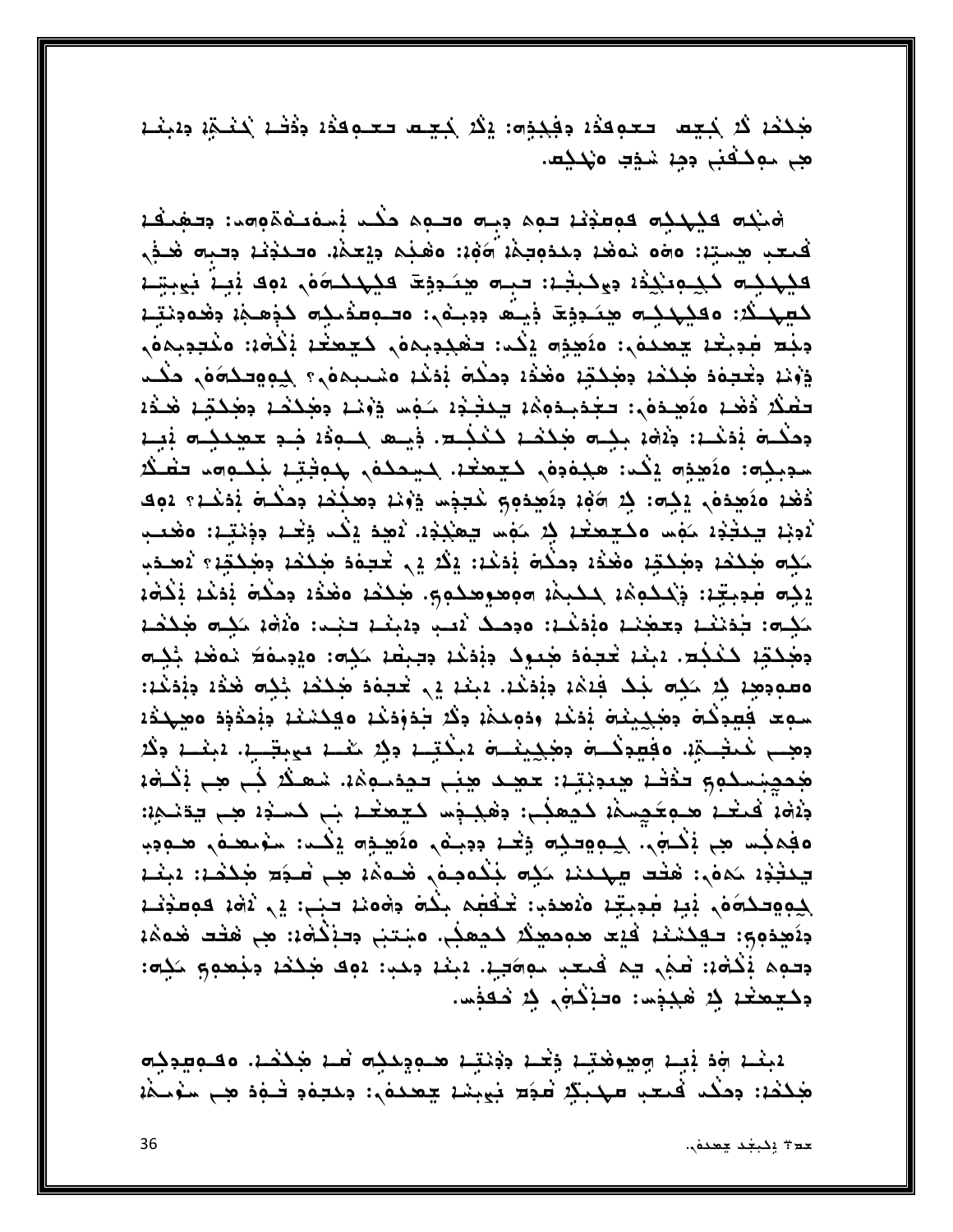دِسِهِـذُ ﴿ دِوَٰتِـٰٓ؛ يہ ذِٰفِـٰت یہٰذِ کہا سنیکات، یہنے تحدیثے دِفامِکید کاتوہ ٖ لمُعْجِبَةٍ وَكُتِكْبِ بِآوَوُهِ كَاوَةٍ: وَوَدِكِ وَقَبْ عَجْوِعِنَا زَحِدَةٍ وَكِثْدَةٍ: دِيسوْنا بِهِوْهِ ذِهِيًّا ذِهِيًّا دِهْمُودِيّا جُمِثْتِي دِهِـمِكِيّةٍ بِـهِوْهِ مَكِـمِـكِيّةٍ! ەمجې ھَتْد كِمِنْكِدِّ؛ دِسوچكەَهُ: فِدْيِهَقْد حِبْعْهِ جِمَهُوه: ؛ ذَبِّنْهِ كِتْبَهِ جِمَهُو سَبْكُم وَوِهِوَهَتُم، وَدِيْهِ حَكْمَ فِكَهِكِ وَوَوْهِ حَوَىٰهِ: وَيُوْلَى وَوَيْدَ حَوِيْحَةَ لِكَوْيَتْهِ جعده إبع حود وسكر مكثنة محاودها محفكر ذفع نمجد مَفه كممَ لِجُودَيْهِ جَدِ جِيْفَخْدْ: وَمُحْمَدِ مِحْكَبِّدٍ حِذْكَاهُ، فَيَحْمَدُونَ وَجِعْبِهِوَ. وَمَا يَجْ هٰذِ حبْحَثِ كِ يَكْمِدِهُ كِثْهُ جَدِ حِبْهَدْهُ: 6هُمعةٌ كِثْبِّهُ: ثَيْنُ كِكِحِكْب لَكْتَفْتَ، فَهِمْ مَتَّسِقْتُنْ فَمِينَهُمْ بَهْسَ: وَفَعِيشِ فَلْمَا بَعْضِ الْمَحْسِنَةِ. المشنوءه المصنعة معالم المنتجم والمعالم المستورة المتعملة المعالم المعالمين المعالمين ومنافسة ٥ ينتِهِ. ٥ مَعْ وهومِمعِ حبب: ثمِ وهٰذِهِ جمْ شَبِهِ. وَوَهْدُ حَقْدُ حَمِّدَ وَهَذِهِ: وَه حوه يججِم فجبغة مسعبدُهُ لَافِي فَعَجْمَتْ مَهْدِيْدُ مُبِنْهُ فِي شِبْمَتْ وَجْدِهِ حَكْمَتْ فَيُهْدُوهُمْ وَيُوَجَاهُمْ كَتَبَوْدُ هِي هُدِيتَكُمْ وَيُمَدُّدُ وَجُثْوَةٍ، وَدَٰقَتْ يَحْقِيْ: هِي فَقَطَةٍ وَهِبَ حَقِّقَهِنَبِهُ بَسْعَبِـةٍ: شَـدَدِبِ بِـهُوُهِ كَـهُوَنٍ. قَـهُ تَـوِمُ سَوْسَمَةٍ دِجْكِبِحُوهُ، وَصِعِبْ وَثَفَتِهُ بِذَكْرَةٍ وَعَنْعُهُ بِمَوْهِ صَهْبِكِ حَوِمٍ بِكَلْمَ، وَجُمَعِه وَحِكَ يُثْغُرُ كِعِمِهِمْ بِآوَةٍ وَوَحِكَمْهُمْ وَمِسْهِيمٌ وَقِدْ مِكْتَبَ: وَفَيْبِتِمْ بِآوَةٍ و ەتجىند.

هَٰيِس ٢٠٥٩ فُدْيِهُ فِي مِحْمِثِيْهِ يَحْمَدُهُ : وَتَحَذَّبُهُ مِنْ وَمِنْدَهُمْ: ثَقْرُ مِنْ هَٰۭۮڬٛؽؠۘ؋؋٥ ڷۮۦؾۮڹۮؚ٥.٥ؾڢۏڹۮۣ٥ؾڹٛ؋ؘڂؚ؞ۮۣڂۮڹ؈ڂۿؘۏ؋ڡۑۮڹۿۿ؞ۮ؋؞ دِوِحِمْهُ دِسْبِوِي كَمَعْبِ كَدْبِهِهِ: وَذِرْهَٰذُهُ: ذُرْ وَدِحْجِمَوْ بِشَوْعَوْمِي مِنْ نَعْبِ دِجِمْ هَهْدُمْ؛ فَجَذَّهُ: دَبُّنَا بَحْنَا بِهِ هَٰعِہِ يَسْتِحْدُ. وَحِفْدَهُ، وَنَصِدِّهِ قَا جُدْبِدِّهُ: وَحَدّ وَجَدِيْتَ يَحْيَاهُ فِي مِنْ حَمْدِيْتُ مِنْتَ بِمَنْكُمْ مِنْ مَعْدَمٌ وَجِمْدَهُ لِمَجْمَعَةٍ مِنْ وَهُدُفَنْدَ وَجَاعِدِهُ: وَكَمِيْدِهِ: وَسَوَفْنَ حَوَدُهُ مِنِ وَذَهَا: وَذَنْتُنْ وَهُدِي خَدِيه حوه دوهموومی هخت لاه: جعفد حوه دنی هِعتِه هـوهِجدِه لاجِره: دفِسنِی ٢٠؋؊ ۺڡؿۮؾۮ ڡ؋؞ؠػ؋ۮۿڛڎڹؠ؋ٚۿڂ؊ؽۿۮڋ؊؋ۮ؉ڎ؉ٷۮ؋ۻ تهنئنا ويتكهدينا فعيوني منا ولا 146 نجي وحِقِبَ. وهوميه بكوفا َفْسِجْرٍ مُوَجِّدِهُمْ وَذِيْتُمْ وَمَجْعَدِهُمْ وَثَمِيْدِهِ هُسُوَّى: وَيَبْتُمْ كُمْبِ مُوَضِّيْةٍ: وصَبْح دَهَيْكُمْجِمْهِ: شِي شَيِّدِ دِسْمِدْتْنَا هُمْعَدُودِا حَكِمَ لِأَكْتُمْا، مَهْدَدِدِي لِهِ زَامَا دِنِمِي هِعتِهِ مَهْدَمَدِهُ لَامَهِ بِجِهْدِهُمْ حَمْدٍ. حَمَدِكُمْ كِبَارِ لِكُمْ وَهَيْ مِنْكُمْ ب جَنَّصِـذِ٦، جَيْمِ مَثْلُ جَيْضَـبِ هَعْبِحُــ50\$، وقِدْ عِثْمَا حَــم هَعْــبِ. 20\$ مِنْصُبِ <del>ډ</del>ذوكـەن، دوك يكموــە، يــم چــدو. ودـەدە، كوھوھتـد وتدوشـد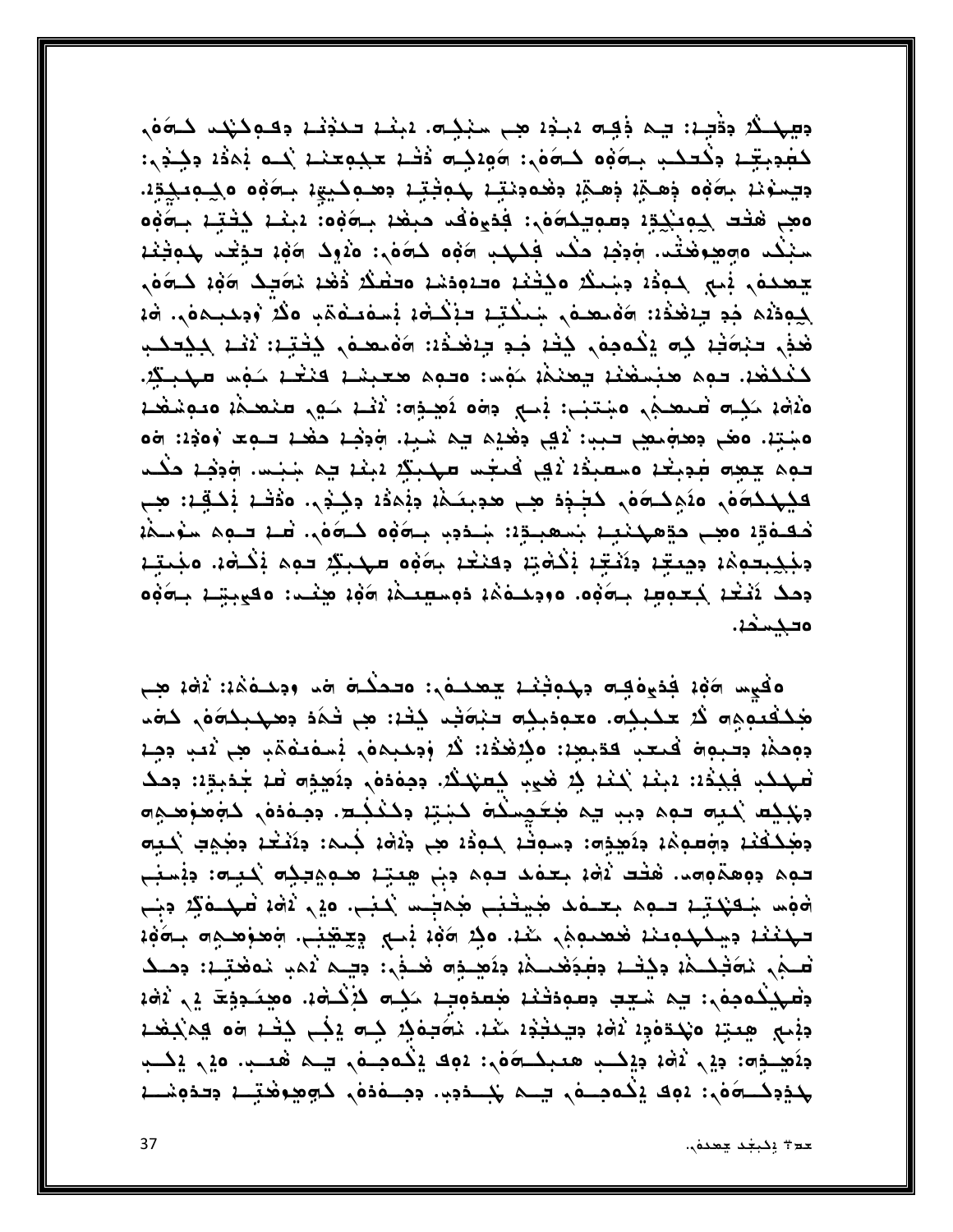فبعكمة, poetët عب عكبسة كوحنة فمكاهد بنفخف مكله بمغنية كوى: دِكِرْ شِعْسِبِ كِعْمِيْكِيْدِ ۚ دِوْقَةٌ وَجِعْدٌ: كَشِعْدُهُ دَوَّةٌ وَجَعْدُ مَكِنَّةٌ دِفْيَع جَحَنْنَا فَبَ، مَعْبَدِيْةَ: إِلَى تَحْفِي شِعْدَ نَفِعِهِ: 492 نَفْعِهِ فِي قَدْعُتِ سَعْبِدِيْ. مَهِنَدِيْةِ: دِيْ شَمْدِهُ تَقْمِهُ مِنْ يَحْمَدُ مِهْنِهِمْ تَذْتُمْ وَيُذْهُدُ هويهمزته هي جيم هيدةٍ: ڇم شيئم، وهِنَدِدِية: وجُنم أَثْنُوْ، وكَبْدِيه هُمِيا: ەڭ ئۇغد ھنى دېكبە ھھيە. ھَقْد يى چنىند مَەس كَھْدَى چنىند مَەس. 20 ـ يعنمة مَفِس: كَفَخْرٍ يَعْنَمْهُ مَفِس. 10فِقِهِ 2 ـ يَسْنَهُ مَفِس 20 ـ يَعنَمْهُ مَفِس وَهُدَى مَفِس. حوم وَلَاهُ: وَوَف هَـُـبَسْـ: هَـبِمَـرْبِ مَسْبِرُ ٣٥ مِيهَرْبِ وَلَاهُ: يم 190 هٰذند كعبة: 1سُبّد.

دجفذف نسفتفقب كعكبتنا لموثقنا دنبج ومذمذة وفقكنف كوحنان بِآوَةِهِ وِيَهْدُوْمٍ (مَشْهَدَ- هُنْدُ مَذْهَبُ لِلْمُحْدِدِ عَجْدَتُهُمْ وَالْمُحْمَدِينَ وَالْمَجْرَة بِمَهُمْ مِهِمِيًّا بِسِكُمْ بِمَامَعٍ بِمَحْمَدٍ بِمَثْبِ بِمَنْ مِنْ الْمَسْبِ بِمَوْمٍ حَدِيثَهُ . ذِيمِب دِيمِهِ بِسِمِهُم. وقِنْعُكُمْ بِسَوْمِهِ مَعْمِدِيْكُمْ وَمَعْدَوْجِكُمْ سَوَوْدِكُمْ وَمِنْ جدبدة معطىجية بدووه: يحبونه بوفون ميحكف بووه مينحه. في فعفعف وغكف بصوفه: موكك بحك نَتْعُم وكَ ذَوْبَهِ: بْسِي هُـوَوِهِ و وعكبند. وهِيَدِوْيَتْ عَهِيْدِكُوَوْ، يَذِي خِدِ بِيَهْدُدُ: هِي لَادِنِدْ وَبَعْدْ هَـوِعْدِعَدِيْو 2َذِه: ذِيمَة دِيمِيْة جِمَوْه بِحَيْ دِي \$ جِمَوْه يَحِمْة: 20َعِب دِيمِيْدَة جِمَوْه بْبِ وِي ذِي بِهَوْهِ حِيدُنا. هَتَـد حِيدَتْ وَهُ، إِذِـهِ يَعْمِمِعِهِ وَآمَا، تَحْذَهَا. وجفففي كخت ولأصفح والمواخر فسفهنا وههبهم منفقت وحك لأغناء دِكْتِدِ فَكَتْمَ: هِي مَـدُ هِيَـدِ، ٦٥٥ هَفِيتَذَيْهِ. وَبَيْهِ يَدْشَهُمْ مَيْمْ دِيَٰتِقْنَبِ حَكَبِكُ وَشَدِّفٍ. يَبِيْنَ يُسْبَى ٥٥ وَكِنْ شَدِّفٍ. ٥ مُجْعَدِهِ ٥ مَوْمَدِهِ: وَيُنْسَ ٩ مُوَجْع يدشهد مَهي: فِي 106 فِي هِعْدِ، وفِي مَفِي مَجِعْدْ، وَهِدَهُمْ فَكَتْبُ مَهِي: كُلَّ نجمي وهو هي هوا يعققد مَدِّه: إِنَّدَ فِجِدَبِ مَدِّه ويوفقها مَهي: حَيَّمَو فَعِدَ ثَثَا وِلاَسِقَبِا هومِفِولَبِ: ثَثَا تَجْعِبُ بِيمَ هُمِلِيِبِهِ. حَـوِمَبِلِهِ بِاهْنُدُ: ثِلْاشْه <del>ۼ</del>ۮؠڎٚۦٛػڮۄۥ۬؋ڲ*ؚۮ*ػؾڡڬڡڝۿڔ؋ڡٚػڹۿۿڔڮڥۊؾؚۦٚۄٛڡ؋ۦڝ؞ۼڔۄۻؠڝۿڕ؞ يْݣُ وْخْتِــو كَجِيْوْقْدُوْنِــوْ ، فْكَيْحْــز (20فشــز): فْيْحِــر فْجِيــرەنى كَعَقْقَــوِدْ. معيدهم تحذفنا بإنفذا ككسي فومعي هووهينا إكبا فاقب واوق لافنا تعتبند. هَتْت آهُ، فبعلِه دِبِنِيْ تَدْهُبِيهُ، دِهْعَبِنِيْ: 92 نِسِبَي فَيَعْس قدَّبِهِمْ بَنِي دِينٍ فِي مِمْ إِلَيْ فَي فِي مِنْهُ ذَا حَذِي اللَّهُ وَإِنَّ بِنَا بِشَرِّعْ بِمَنْ يَسْتَد هڤِيتذِه تَعَجَيْنَهُ: يَهڤَنْهُ مَفِهَ جَعَبِ تَوَجَّ هِي مَنْهَ تَبْتَثَغُهُ. هُثُفَ عِدَيْهُمْ عَ كَلِّ يَكْمُحِفْ، مَعْتَمِيْذِهُ يَكْمُحِفْ، كِبَعِدْهُ هُدِجْدِهِنَا كَلِّه تَنْهُمْ هَنِجْةٍ: فَدِ

حد # وكبغد جعدة..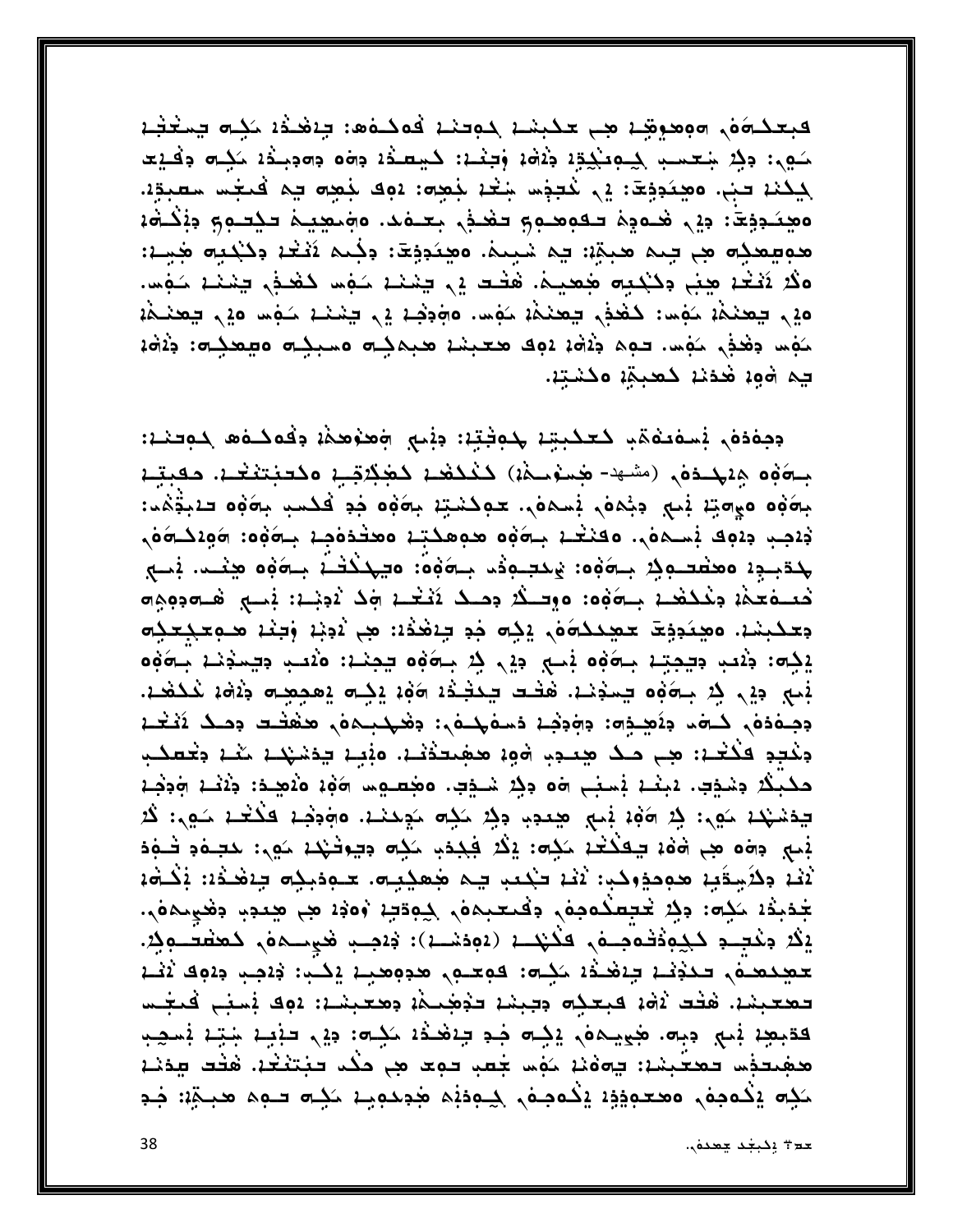بعدنا كله إكد ووهبقا كغا: ونوحبها وهواها بعدها كلم: هعبسا بعديله هي للنفة وهبتية: 1960هـ = 1962م وهبتية. بنع جُدَهُمْ ولَاسِدَيْهِ. مَهْيَدِذِيقَ: دِيْ دِهْجَمْهِمْهِيْتِسْ دِبِعْلَهُ مُحِمِّدُت مَسْبِيْتِ مُقِيْدِهَا: أَمْدِيْدِ 192 فِكْتُوهُ فَمَدٍ فِي الْمَدِينَ بِمَعْدِهِ. مَجْمِيجُمْ وَكِنْ وَاحِدٍ فِيَاهِدَهُمْ بِكِنْ فَعَدْوُهُ نجد جِنغَـذَة: ٦٥معدة , تَحبِجِـة محكِمعـة , حجَمَعْتِهِمْة: ٢٥مَعـة , جَعَفْـةٍ ەھمھەر ھىختتە: جىنىس نسەمئەتەب كۆكلە: مەندە دىنى دىنى بىلە دەنغى مَفِس وَجِبِتِهِ (فَدَبِهِهِ). 20هَجْسا: هَدْمِدْهُمْ مَكِنْ فَكُلُّهُمْ فَجِنَّهِ مَعْنَفُ بِعَنْهُ ك معبند خفد دقسمِد: هذِكْمَد دِحْكَ حَمَفِكِكُمْ: دِكِفْدْ: ٥٥ دِفْعَ دَمَعِكِي كِفْـد فككب لحبقتونكي: ودوف فسبب هيءِس نمويت للأنس ودبنا فيسب ودبنا والمستونكي. للبطونةِ:: توم نوَفِكمْ: دِكِتْ: دِكِنْتْ: مَوْس مووَّتٍ: هِي بِكُوْ:. وَدِّيْتِ دِتِبَي يوندْد مَنْد كِمِعْكِتِرْ ومحبسْد: جَوْجْد حبْدِ محبسْد فْيْع وبدْد نحَكْمْدْ وكِفْد دِجْنِ. دُجِدْها كَامَة تَحِدُهُ شَكْرُ: دِحِيمِهَ كَكِيمِتْهِمْ حَكِيمَةٌ وَوَمْ عَدِيمَةٌ وَدَوِهْم ومووجد: هٰذذ وحديث يعدُن سَكِم جَدِ بِهِ حَدَّد: دبمكَ لَاهُ، سَوِيْد حَمْدَيْد جهبند جيَّثهمِد جنسكُ هي ذِكْمَد يه هَ مَند: وكُد هِني. وكِكندبِه هِسوويِد مَكِم شِعِكِم وَبْكُمْ = حِبٍّ فِهِ حِدْهَدُهُ: حَمَدُ دَعَهُدَ فَنَعْدَ مَهْسَ هُوَكِيتٍهُ: دَبِغْد لِا مَهْسَ لِمُعِيضَهِمْ. فَيَكْدُ مَهْسَ هُمِعْيَدُهُ: دَبِيْدُ لِا مَهْسَ هُوَهِلَكِيْدَ. فَيَكُدْ مَنْهُسَ هوكقِين ببغد في حَوْس فَبِعِدْ عَقِيقٍ. فَنَعْدْ حَوْسَ سُوَدِّوِقِينَ لِمَنْدَ فِي حَوْسَ بدخبقٍه. هِي هَتَت هيمومِهِ دِيعَةَدَ تَقِيدِهِ حَقيدٌ سَفِس: دِينِيّة دِيعَةَ د تَفِجِدَ لَا مَنْهُمْ لِمَحْتِهُ. هَذَت فِي نَسْبَ شَتِهُ: كَهُمْهُمْ فَلَعْبُسَ هُوَقِيهِ تَبْوَهُ بِعَقْدَ: وَذِيْهُ شِتِهْ دِبِعَقْدَ بِيمْ فَتَعْبِ بِيَكْبَهُ بَيْتُ فَقَوْمَ فَكِيمًا فَتَوْهُ وَهْ فِسِبَ حَبِيْدَةَ مَهْسَدِهِ وَهُوَ وَهُدِهِ لَا تَعْذِرِ بِعَدْدَةٍ وَقِي حَبْدِ بِعَدْهَد يم صَنْفِس: مَذْهُدُمِهُن صَدْيَبْتِ كَيْتْقِيم: هِنَـٰدِدِيمَ هُوَمَـٰوِدٍ لَكِلِّم مَيْنَفْذُهُ: توه وَلَاهُ، فَمِمْ فِي فِقْ، هَتُتْ لَافِي بَدْعَتْ، بَدْنَا يَمْ شَدِّبَ: 1بَنْ، هِي يُدَهُنَا، يه شِدِه هِي مُوهَد كَمُوهَد. هَتَت مَنْبَعْدِهُدْ ذَاهَدْ وَبَعْدْ جَدِ ذَتْهَ تَنْبِوهُدْ حَكِلَّه ٥ﺟﻨڿı: ﭼﻌﺜﺪ ﻛﻮﺛﺪ ﻭﯕﺪ ﻋﻨﻌ ﻛﺜﺮﺟﻮ ﺗﻘﻮﺏ ﻭﻭﺩﺛﺪ ﻛﻴﻪ ﻳﺠﺎ. ﻭﯕﺪ ﺷﺠِﺐ ﺣﻨﺒـﺪ وكنكنا سوبتا: إلَّا حزَّبا ولِا كَذْ كَنْكَا سِوبَا: البَغْدَ نُصِب وكنْكُما كُمَّا سِوبَة وَجَعْعَتِهِ مَعْهُ: دَبِعْهِ دَبِي جِبْدِ هَمْهِ هَمْهُمْ بِيوتِهِ بَقْدِيعَتِهِ مَعْلِهِ. هَقَلت فيخ مَفِس دِيْ جَمِيْ دِحَامَة دِوحِمْة دِفِيخَة كَنْعَة مَنْهُ جِدَمَة: دَبِعْة دَبِمِنْي جِعِنْعْـة وهِي بْكَمَاءَ: جَيْمَة وَكُدَ فِكِسْعَة وَدَبِجْمَة بُحَمْ حَجَبَة كَلَاجَةٍ. فِيه خَمْخِسِكِه وَدَجِب تنوف كله فخد كعونند وجب فيذه: ثوه عكيسد ونحيبتوه ينغذه مَكِم: حَفْدَ جَكُم فَجَدْدُ جِدَبِدْ مَهْسا: فَعَهُمْتِهْ مَهْسَ كَجِمَ فَحَذٍّ. وَجَدٍ هَنْسُقُولُهُمْ المُهْمُ وَهُدِيهِ حَمِيمٌ لَكِيهِ: وَحَمِهُ وَلَاهُمْ فَيَعْدُ حَكِيمٍ وَجُلَّاهِ الْمُحَمَّدُونَ و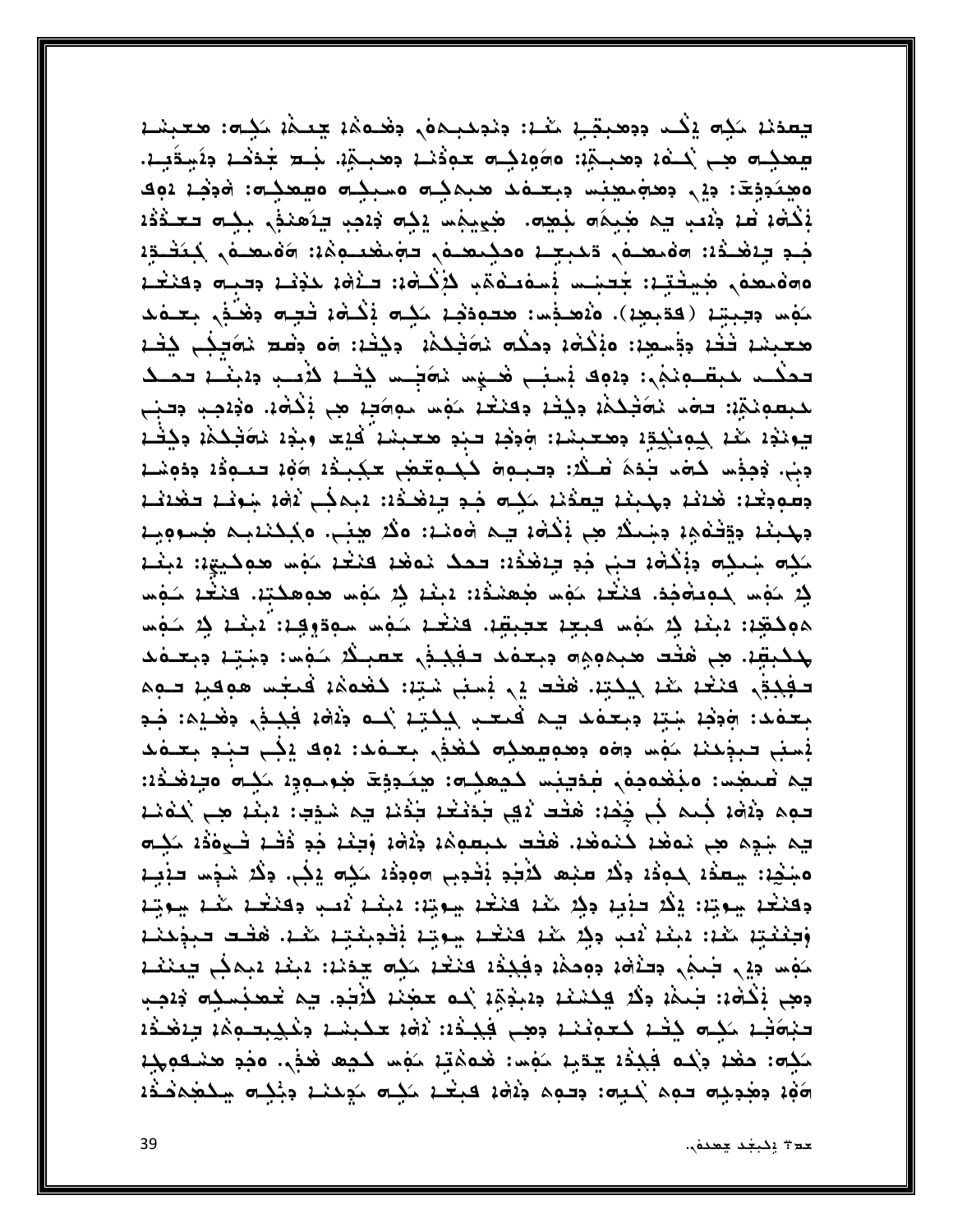دِبْكَاهُ: بِيَفْخُدُ مَكِاهَ: تحك هِيجِبِ هُسِفِس كَيْبِ دِهِجُهْتُبْتِمْ دِبْكَاهُ، مَفِسَدَ حَدْثَهُ مَقِيدَ دَيِمَةٍ: تَحْبِصُونَةٍ: يَحْتُمُ صَبِهْتُدِبِيوِقِيٍّ: يَحْتُمْ دِوَهُتِيْ: يَحْتُ لِمِهِ نَجْدٍة: `حُمْ حَجْمٍ حَبّة: وحَجِجْنة: تَخْوَدُهُهُ: تَجْوَهُمْ : تَجْوَجُدُهُ : تَخْوَجُحُمْهُ: تَجْدَنْجِيمْ؛ دِجِنْيَا: تَجْعَبِعَيْمِهُ: تَدْمِنْيَا: دِسْمِدْيَا: تَسْمِثْيَا: ذِكْرَ فِجِيكُرْ: Epataki tereti: Enil tilbi: Esti Esti terelis terati teripis oranili تيقدُه مجموعة معْهُ: تيقدُهُ مَجْعَدُهُ: بَي جُمِيْكِتِهِ: مَجْدَبِدِّهِ: كُرْ كُرْ كودتِهِ: مكودتِهِ كَفِسٍ بْلِي هِجِمْهِ كَفِسٍ بِهَدَ جَدِي حَفِي هُمِ هُوَدَتِهِ: وَذِ مَفِس جِعِنْمَةَ: بَي دِفْعَيْقِهِ مَفِسٍ. وَحَمَدُ حَذِيْهِ جِسَدِيْهِ مَفِسٍ. بَي حَمْدِتِهِ: كَذْتُمْ يَحْتَذِهُ مَهْسًا جُمْبِدِّهْ. فِي صِحْمِدِ بِمَا جُبِ: 20 صَحْدُ صِحْجِبِ وَيَبِقِيهِ خەمە .

وجففف كِم بْسفعفقب كَلْفْهُ جُمِعْتُهُ: وَجُعَدُ كَلْوَةٍ فَبَعْدِكُ هِمَنْهُ هِي بِهِ وَذِينَ حَفِعِجِينَ: 20 كُمْ يَكْوَمُ هِي يَحْدِيْهِ: حَفْهَدَتِهِ حَمْدِيْهِ حَمِيدَةٌ:. 24 مَ لْحَجِّهِ حِبَحْدِهِ دَكِنِهُمْ: ٥٥جِبَدُ 1961 جَفِيْتِ 196 دَجَعْهُ حَجْمَعْتِهِ. ٥حَكَ نَمْعُـهُ يعنمه وأوبئ بالله ويعاوده كالمن الموبكات ذفل صبوبيون فسار وحميقة مَكِم: مَكْبَدَهُ، فَبِعَكِم دِينِيْدْ هِي بِيَدْهُم هُكْتُمْ يُمُهُ دَمَوْهِمْ. سَبِعَد هُمَـهِٰسَ بَيْدَهُنْهُ بِنَاءٌ مَعْبَيْنَا: ٨٥٥ممم مِنْكَتِبَا تَهْدَفُ وَتَوْدَفْتَا دِمْنِكِتَ، ٥٠ مِ فَعِجْمَا جَدِ فَدَى وَجَدِ حَكِبِمُوامَا فِدِيقِهِ: ٢٥٥ جُدَيِدِهِ جَفْعًا ٥٩٤ فِيعِدُهِ. هُنْهُ، بَعِيهُمْبِ هِي بُكْتُهُ، فَبِعَمْ، حَكْمَ حَوَاصَحِكُمْ، يَكْمُحِصَوْبِ: دِكِرْ 10\$، بُحَجِب هجْمَعْدِيدْ جَعِيمَةٍ لِمَعْبَشَدْ: إِنْدُ 192 دُوْمِهْ إِنِّي هَذِكْتُنْهُ: مَنْتَدِفُتِي هەوھتِن ەھككتِبن: دوك كُرْ هِحَجوَجَ وەوس ھۈكتى، ەھككتِب بْسكِبْ: يْݣُرْ 192 جَعَبْـس كِـوِيْكُمْ: حـوِم جِعِـهِ: وجَعِـُس آهُ: فَكَعَـْ: وَهَـهِوِيْ: وَدِجْـ: جُعَجُمِيَةَ \$264 مُحْمَدُ 26مِيْدِ 14مِيْدِ 24مِيْتِيْوِيْ فِي رُوَحِيْدِ وَفِيْدِيِّتِ كععبند فبسا فبع فمكامها سوبعان فسفت مقابر فغلفى سوبعلى ذفد فَقْعْ. وَهُدْوَمِهِمْ وَسَوْمَ مَعْبَشْعْ وَوَسِيدِهِمْ وَمِنْ شَيْرَةِ وَكُنْعَمْ مَوْجَبِيْهِمْ لكمك لَتَعْبَد: هُذِي سودَتْهِ حَكِم: جَهْلَه تعتقدِهِ فِي حَمَائِكَ مَكْبِـكَ وَفِكِــوْي مهبكر. وَدَمْ: یم سُخِس حَكِمِينَكِتِهِ: حَمِم يُحْيَكُ: مُعْصِدِهَا عَمَادَةُ: مُحْصِدِكُ الْمَعْدَة ومبعونق ومعبنا فكوغضى فهد فكذه وبكه جوها: نمي وغد محكفكي مَكْبَسْدْ: هِي نُدِيْدْ يُسْفَعْقُوْبِ كَيْكِكْ شَوْسَ فَهْكَتَبْسَدْ: دِهِجْمُة دِجْنِسَة دِيْكِتَ هِم نَعْبِثْدَ دِبْكَةَ: دِهِمْ هَٰهُدَ ٦٠٠هِ دِكْرُهُ دِكْتِهِ بِكِنْدَ بِذِكْمٍ. هَفْشَتْ دِدْوِكَ هُدهِمْ، وَجَنِبَ حيهِ حِيحَتِهُ مَعْدُ: وَدِجِبَ وَهُعَبِيْنَ فَيَعَ لِيَحْمُدُ وَوَعْظِهِ جَتَبَ: هَنْدَه دَوَفَ جَتَبَ یہ فَعَدِ کِکْتِهِ جَعِدِه حَیْمَدُه.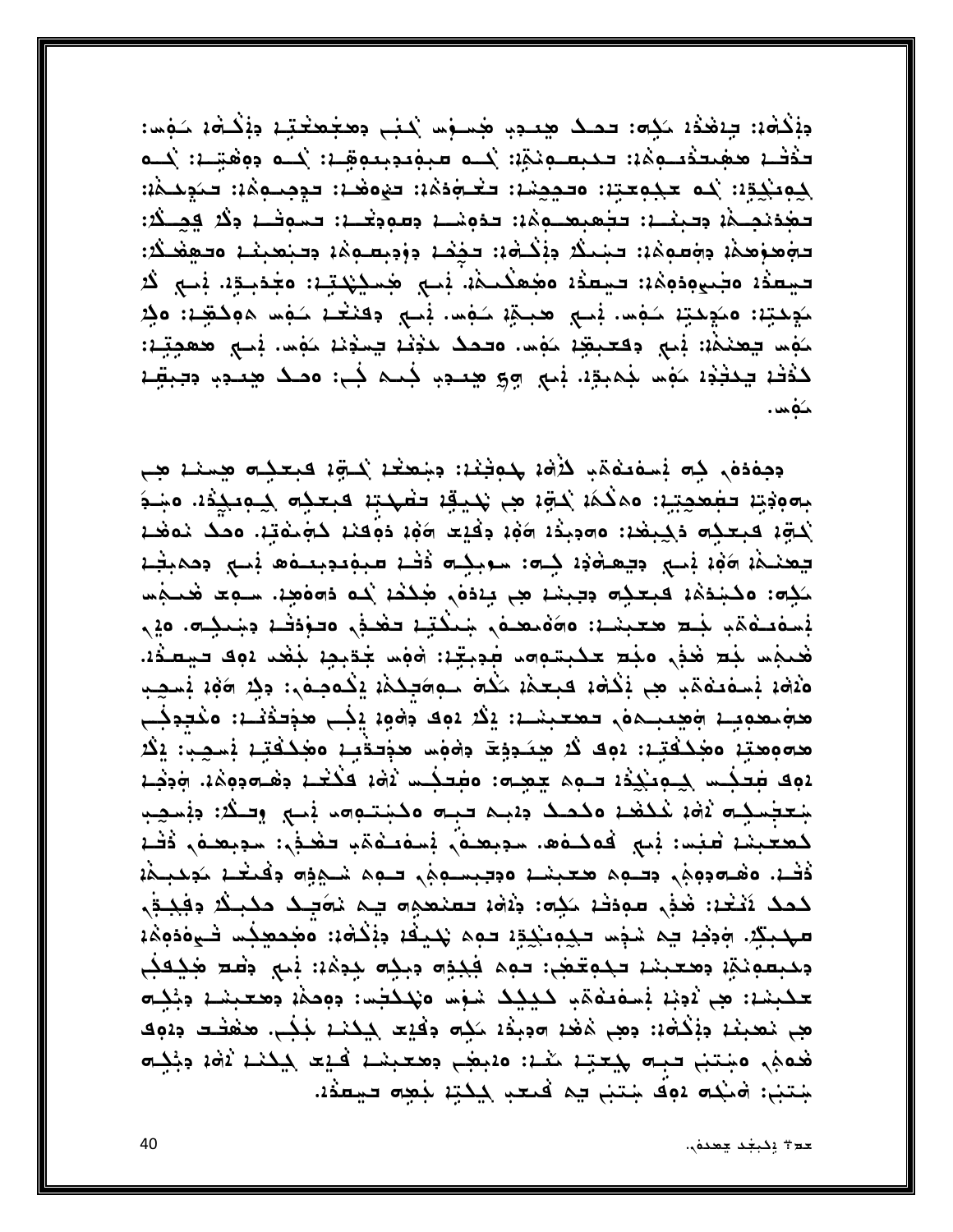فبالمجمعة خمغا فنغلب كفس مدومحتين كعجتين وكعكبتين لاقلب وقبعكامه وكبجع وقبعكامه مهبكة فب وجوجوفة كبام محوفنة فەكەھ حوم دوەقنا وەھكەبىغتا: جاھدا كے قبعكومە، ھووھتا بُصفَعْفَهُ لِمَحِيْدِةٍ لَهُ وَجِدَوْهِ صِحِودِ لَهُ وَصَحَبَتْ وَجَدِدَ وَمِنْ وَقَدْ وَمِنْ وَمِنْ صوچڭەجە، ھِي پُدِيقِيْ: دُيْجِي يُوگ يُبِيْ هِي بِحَوَدِيْيْ: كُتب وكَشْخُ، بِعِيْفَد معبسًا مهدَّسة من مقابسة معنى الله عليه عنه الله عليه عليه من الله عليه من الله عليه عليه عليه من ال فسفقفه جي كجبنكته محصلة دحوه شجف ومعبشه: هَفْت حوه وَ2014 هومجد مُؤسى وضحوذ مُؤسر حبصونةٍ ودوفقيد وصحكةٍ: فم هُسومهُ دِدِيقَ وَمَا دِنْكُوْهُ: دِسْعِيْسَ كَمُحِكْمِمِهِ وَمَا دِيْمِهِ كَعِيْكِمِدٍ حَمْسٍ. 20 وَلَى وَمَا مَكِنَّ صَبَدَة فِكُنَّهُ، يَنْمُ فَدَجِنَّ حَبْسُودَةٍ كَمُحِيثَوِنِي. وَإِجْبَ دَفَعَتْ حَبَّمَتْ مَنْه هوكيوة. وفِدْفِس تَكْتَخِيه وَهُذِي بِعَوْمَ هِي مَعْتِدَةَ بِهِ شِمْكُرْ وَهِٰكِرُمِةِهِ وَ: حَكَيْنَا ۚ ذَٰىٰ ۚ وَكَجِدٍ حَجَكَـٰهَا ۚ وَمَوَكَّدَ حَكِـٰهَا ۚ وَحَـٰهِ وَحَدَبٍ ۚ وَكُنْ خَدِكَـهَ فَي لْإِلْكَةُ: وَلَا يَجِيلُوَوْمِ كَجُعَيْدِهِ وَهُذِهِ بِعَوْطٍ مُعْبِشَا: وَبَيْدِ حَدِيثُهِ حِمْ فيعب يدمين بموكفني كأجد مجب فبود فديوة ومحدنين ومجب حوجنية دَ المُحِيدِ : دَالِهَا اللَّهُ عَلَيْهِ مُصِيبُوْنَ حَجْدِيدِ اللَّهُ عَلَيْهِ اللَّهُ الْجَلِيدِ و تعجموهتوهم: هِي هَتَت ٨وَ2نَفْ جَدَبِدَهُ: هُجَدِهِهِ، جَدَبِدَهُ: حَكْمَ بَسَمَعَهُمْ، جَعَدِهِ جَفْعَدَهُ دِيْ بَعْضِ ضَعِيْمٍ : 202 جَعِيمٍ فِي شَبْسٍ. 20 جَعَدِ اللَّهُ 204 لِبَعِيهِ يهِ نُعِيدِهِ مِكْمَعِهُمْ. 2بِغْدُ فِي خَفْظِهِ تَجِيه: 204 هُ قِيمَ خَفِيدَ لبب. 20 رحم في الله عليه: ثم الله على الله عليه عليه: حفظ عليه الله عليه عليه عليه عليه عليه عليه عل دخيد تجبه.

لَا فَعَضِس وَلَا فَيَعْسَ بَعْبِمِهِمْ ۚ تَذْوَى نَوْهُمْ: وَبِيهِ بَقِلْتِهُمْ يَوْسُ مِنِي جُثَهُ، تُحْتَحُدُ: كُرْ حَمِمْ دُدِهِقِبْ مِكْرُ حَمِمْ حَضِّدُهُ، دِحِثْتُهُمْ. ثُقِبَ ، وَدَسْدَ يَقْصِب يم 1064 عَمْد: بْي 1495 عَمْ، ٦٠٠٥م مِنْذَهُ مَكِنَ دِهْوِهِ دِهْسِدٍهُ كَمَعْبَشَـهُ هَفْـد لأهده مكبشة فويغا: ومكَّد ثمي ومفقيد لكُلَّة وشيب مبعدة معميشة فنغر مَعْدِ حِدْجِدٍ. 2010ع حِجْمَى فَجَعَلَـهُمْ حَسَبَـةٍ: 20 يَعْنَبُ جُحْبَهُ لَحْـه حَجَبْنَ وَذِرْ حَذِهِ هَوَدَيْنَ حَبْدِيَّةٍ. هَتَت حَوَتَحْبُوهُ: وَحِبَيِّنَ وَوَجِبَيْنَ حَقْدَهُ: حَوِهِ ودهشاهُ : دِيْكُسْهُ : هَجْهُدْ هُدَيْكُمْ مُدْيِجِي لِمُعْمَوْهِ هِيدَ أَنْ تَسْهَدُهُ لِهِ وَبِي ككسووه مغد يكب كعوضد وهبغد. دوفٌ نوند نصحف حجدحوه فحودوه وعكبشة فبوه ونست وقفك لمؤنئة فبغلة لوليتاه وهب سنكب هعنون كد لَاصِدَب: إِكْرَ هِي حَمْتَـِدٍ دِنْكَـةَ، هَتَـد هَدَت جِنْعَـدُد حَكِـه تـهِم دِنِـد دِنَتَـتِـد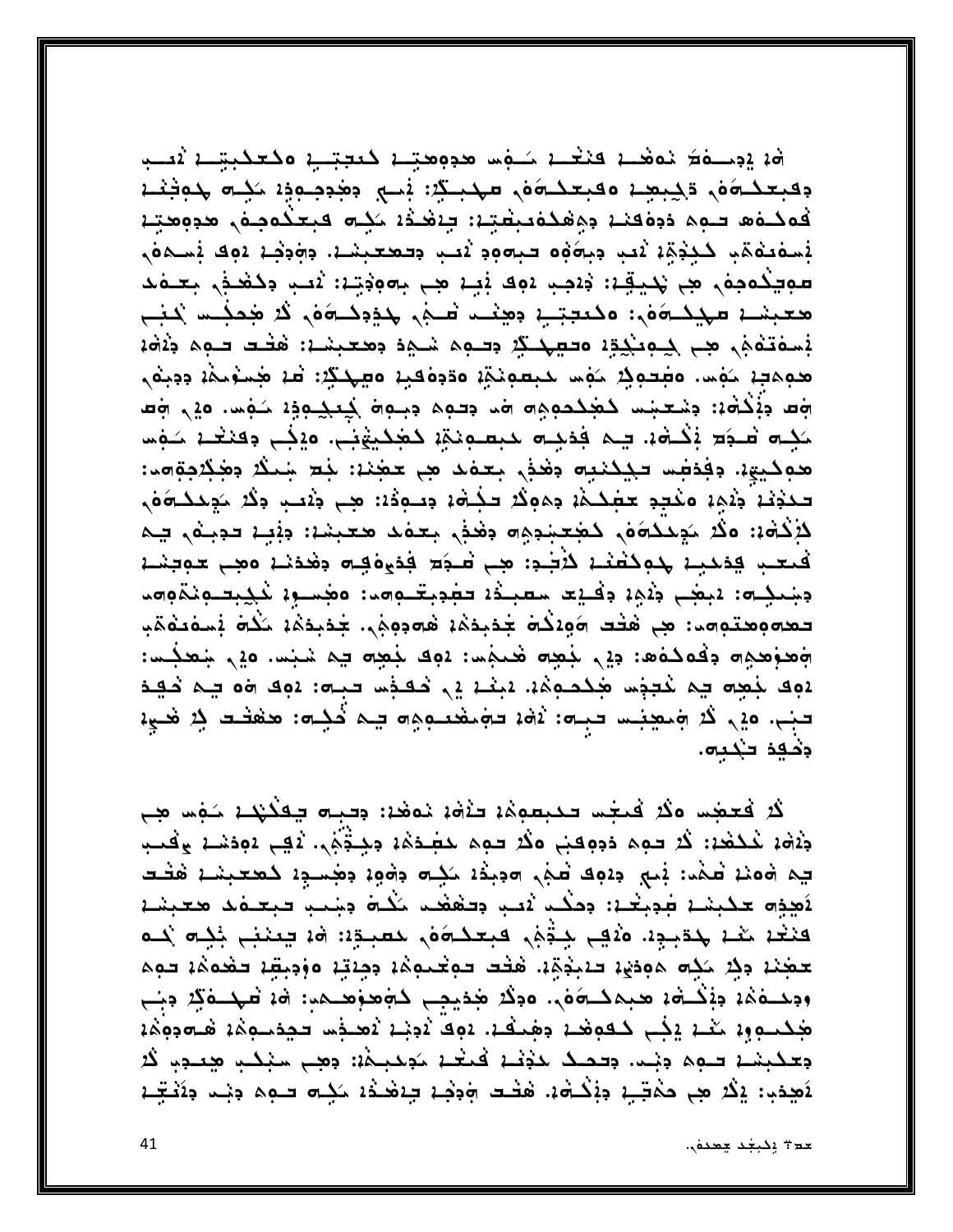جِنتِه وفيعكَمَهُ, هوكيهِهُ: يَبْعُهُ يَسِقُبُهُ تِهْفُوْهُ كَلِمَ تَجْهُدِيُوْهُ هَذِكْمَهُ، مَنْسِقَيْنَ فِبِعَكْسَهُمْ، قَكِيبَعْتِ: مَنْسِقَيْنَ فَبِعَكْسَهُمْ، مَعْبِقِيْ: نَسِقَيْبَ فَقَوْهُنَا دَهْبِكْنْ هِبْمَدْوَهُ. وهْبَقِيْنْ بِآوَوْه وهَـوِدْيِيْنْ وَجْبِدِيْنْ ثَيْتِيْنْ دِدْرُ بِآوَوْه جُسعوسِدِ يَكُد تُحَفِّدُ. فَنَعْدَ 196 هَذِهِ هِنْدَ يَكُد: 92 بُسِنَى بُسَفَدَعَةِ نُدِيْدَ دەۋس ھدوھتى يڭحا: بْلى دېمىنى ھدوھتى يْݣُحْر كَيْبُوكْيْدِد. شْنْ مْفْعْ هعودكُ كِلِّه: هُ، حَذِيْهُ وَقُودُهُمْ كُلُّهُ. ثَيْتُهُ فِي وَجِدَ هِي وَجِهُوْهُ وَحَجَدَ هِي هَنْقُهُ: وَجَدِّس كَجَمْدِهِمْ وَيُكْتَمُهُ: وَفَيْعَ شَدْهِ فَكُمْ يَكْتُمْ هِبْ هَنْقُهُ وَهَذِب قوهُتِه. ۞ ۞ تَنْعُمْ كُنْ يُودُ هِبْ هِجَوْبٍ: وَيُوْكُسُ هَجْبِ تَخْصُبِكُ وَهْبُ: وَهِتَجَوْجَدَ دِسْدُ سَنْصِحِبِكُمْ، وَجَدِيْتِ بَكْبَ: دِهْسَوْسَ ذِلائِدِ دِلْبَنْدَ وَكِي دِينَةٍ وَدِيْبَ: جْلَيب دِيْكُمْ: دِهِجْمَتْ فِي هَجْرٍ هِي كَكْتِدٍ: دِسْوَفْ دِينٍ وَقُودَكْنَا دِدِينَةٍ. دنا ودهقه: ەدبە شكنه: دنا چچشە: ەدبە ۱۵ نام چرىنگیزد: ەدبە تُوهَهْدْ. وَبَي وَهَٰدُ: ٥وبِـ٥ هَٰذُدُوهُ: وبَي هُـ٥هُ٤: ٥وبِـ٥ سِبِّـد. فِـو دُوبِذُِـ٥ دَهْيَدِهِ وَجَادِهِ وَمُحْمِدِ لَا جَاهَدُهُ فَالْجِي الْعَالَمُ ذَهَبٌ: يُحِدِ وَيُحْدُوهِ، يَحْتَبِه وفب معبكومول حجحةومول وفيعكت هوفنه يكومون وعمكومول لمهدد ببعدد وووّد.

بَدِ بَنِهِ هِي جُوثِنَهُ يَعْمَدُهُ، قَنْعُهُ بِآوَةٍ وَمِعْهِمْ: مُودِّينَةٌ، جُودَّيَةٌ لَجْكُد وَجَوْدِكُمَوْمٍ. دَبِنْدْ شِوَ هِنْدَ هِي وَهِمْْ وَهُدُودْتِهِ لَاهِيدِهِ فَقُلْتُ وَهُدَ هِي لمساً الأحصية: تحتمل من الله على الله على الله على الله على الله على الله على الله على الله على الله جُعِهِيجَ فِي حيوكِفْعِيمِ: هِي آدِيْنَ فِي هُجَيْبِ الْأَهْ، حَقِيدَ صَبْدَةٍ مِعْدِيم مُدِينَة يَعْدَىٰ، وَمَعْ يَتِعْدُهُ وَيُدِهِ: حَدِيثَةَ يَذِهِ حَدَوْنِهِ، فَوَهِدِهِ مُدِينَةً لِإِكْتُوْ: قُدْ عَذْهُ فَلَحْمِهِ جَعْثَدُ فَجَهْدِكُم هِي فَمِعْدِهِ: قَمْ يَهْدُدُ مَجْلَة لَجْلً جُدَبِدَهِمُ، وَيُعِمِمِ: ٢٠ سُمِيَ سِجِدِهِ تَحِيم حِجِدَتِهِ مِنْدَةٍ وَمَعْدِيَسَةٍ: ٥٥ مَحْكَمَد بَعِيتِهِ مِبْعِهِ: ٥تَذِمِذْ٥مَ،: ٥هِجُمِدُ٥مَ، فِنَمْسَ بِذَذْ بَعْدُ. ٥١َهِيْمَ جَعِدَهُ،: هُدَنَا هَدَنَا: بَكُـهُ، دِبُكِـهِ حَبْقِـِـهِ: هَـهِدِهِنِـا سَـهِ مَـمَنْـا دِينِـمِهِمهِجِ: ەككودىخنىڭ ومىمقى وەكبەمەمو وزىقى فوسى فى كىن قام كى تىلىم وزىر قىلى تحجيله في حكة حلم، ووجها ومُوحِجَدة بناء الله على الله على الله على الله على الله على الله على الله على الله ع يبكهدينه: فند فدامدوج بسبونه: الحقيدة أسط فدهم في حب هده من الله عام الله فخطم فب هب محمده محموده وجند منهمه موشفد كفيل كمنفد وحبتنغنا ومووكوم محكموها وحمينا كمكب مورجين وحوحبكوي منهي هـ پديده جمعوهنه: دەمس دىبية مدەتبە معدىدىنا مەنىبا بديدە: بعودبكوو كععبند عوذند بعودهنى وضع هسيسم في بكِعكِفِ حوم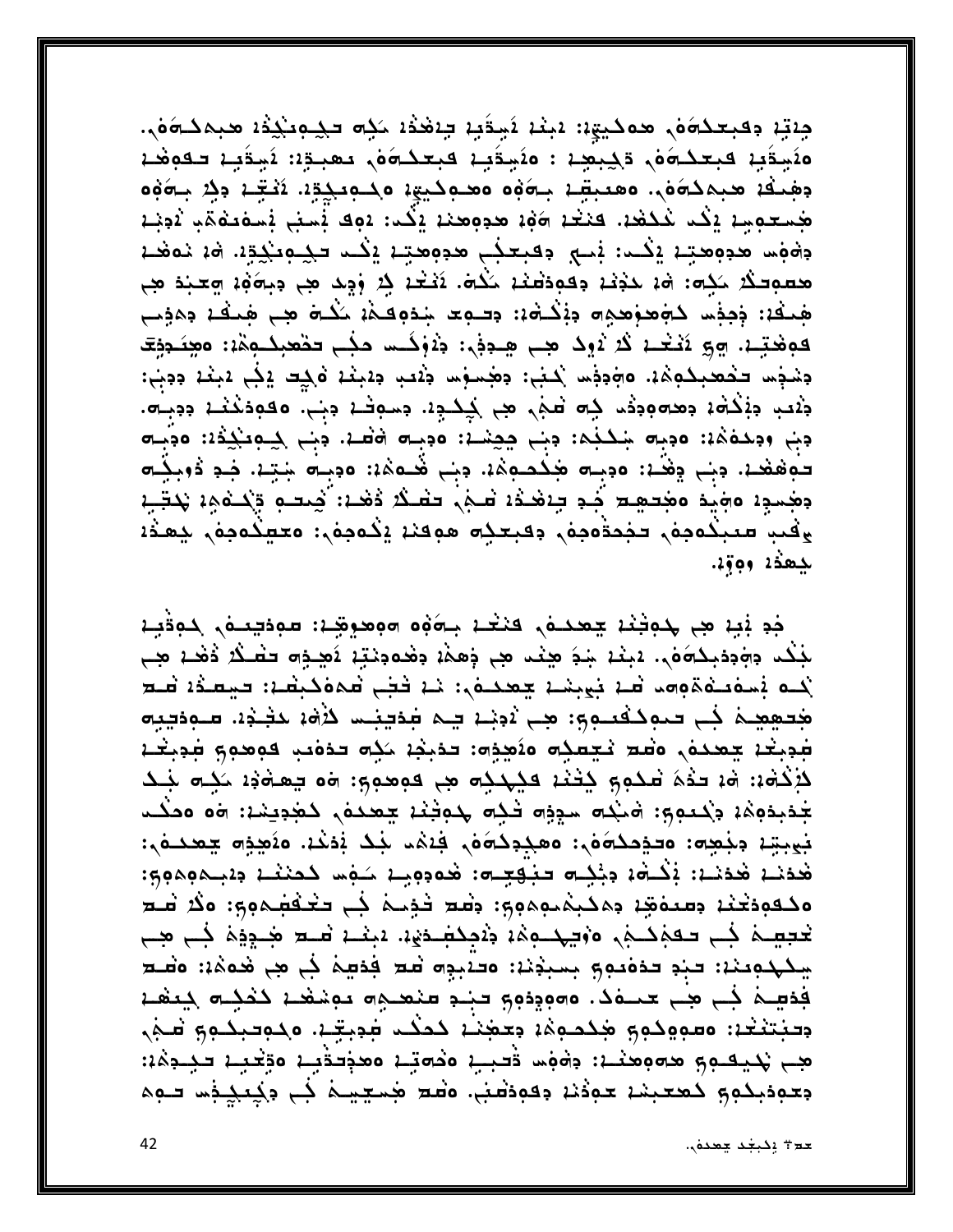تمخذه وجعوى: وضعمها حوم شمة وجدموى كذبصة تدفع وهوكوكوى هُـذِ بِعِـدَه هُعِبِشَـدَ. عَبِيدُ هُـدَبِ وِبِسِـهُدَ وَفِيـدٍ ، وَهُوَسَ يَحْـوِي مَوَدَنْـبِـدُ وجته معصودكه مغسيسكي كفوفد ومهبكت كفويته معووده وبك جَعِلًا كَوْدُوتِهِ وَيُحْيِقُونَ وَضِعُوبِ كَعَدَّوْمِعَةِ تَذْوَدِيهُمْ تَحْدُثُهُ وَكِوْنَكِذُهُ. ومعجلةم لجفت ببغيظية تحفيه: وشلوب فعننت ونسكبه: ونجكم سَوة فحفنية هجيدْنِي منحَنْنِدْ دِيْتْدْ عْجَى: دِيْكُمِ وَحَنْنَدْ مَنْدْ هِكِنْتِيْدْ دِيْكْتِدْ مَجْمَجْيَدْ حوجنا وديضاه وذهبوها: فيهم وكب هذفتوهوم هكبله هب وكب كَهِكُوْوْمِنْجِيْ: يُونِي وحمـكَ حَوْثَــْ كَلِّهَـٰدٍ بُِقُوبِيٍ. جِبِوِهِحكوَمَ، مَكَــِد وَجِعَـدتِيْ بِسِرَةُهِ وَثَمِيْتُوَى: يُصِيبُ وَصَبِ وَيَدِكْرَهُ فَي وَثَمِيْتُوَى: يَذْفِقُونَ يَذْفِقُونَ، مقويهدده بمعبيه كمعكد منصفه: سنك وقد هو: وحوى هو: حوبندي لأَجْدِ: `ْمَعَبِ.

ەجْھَة دِبْيِـة تَكْلِمُـدِهِمْة مُوَدْيَـمْ لِمُعْدُّة لِمُوَدِّية؛ وَمُدْتَبِيب بِـوَهُوَ مِيْعَـد بمعدد بمعدد كهنفد تجبوهم فدتوب بووه فوجبا: فوصدت فيمن جسفه وكغند وعدفسفه: ونعصب بحوَّوه ثمي وفنغة بكوُّوه كودكة: لأمب دِكْنَعْ، بِهَوْهِ حَجِبَتِيْ، [كَبِتِيْمَ]. وَهِدِبْ كَنْتُمْ، بِهَوْهِ كَوَدِيْ بِمِعْدُ، بِهِدْ، لْبِغْدْ جِعْدِهْ, جِدِجْنْدْ دْݣُومْ دْكُرُو حْجَمْ بْنِيْدْ جِيْفْ جْدِ جِيْفْدْدْ: دِوْجِـوْ, تتنفقد لجلك يمهجه وهُنفُهُ: هِي هُتُت تتهكِنِكِم بِعَنفَكَ تَهْنُفُهِمْ. يَبْتُنَهُ تَحْدِثُهُ دِيْحَةُهُ فِجِبِيّةُ حَقِيكَةَ مَنْ حَكِيكُ دِهْقَوْدِهِ حَقِيقِهِ حَقَائِكُمْ ذَهْبَةٌ: جْدِ سَوْبِكِهِ حَكِيْدَ دَوِقِيا بِهَوْهِ سَوِمْتِيا سَوِمْتِيَا: بَيْضًا سَكِم بِحَمْدِهِ وَحَدَثَ: وَيَحْدَدُ مَكْتُ بَعْدِتِنْ وَجَمِينَ حَيْدَةً لِمَنْ حَدِيثَةً لِمَنْ لِمَاءَ وَجَدِينَ وَجَنْبَ و لككبتوهُ: تبد هُجُر بِعَدْمَد مُعْبَسْة. ومِينَدِدِيّ مِنْ وَيِدِكِهِ وَقَصِيدَهِ: حَمْدُ يَكْتُبُ مَكِمٍ وَحَفْدُ جَعِبْدُ: كَيْسَوْدُهُمْ وَهُوَدُ حَصِبْكُمْ وَكُلِّكُ وَهُدَّوَهُمْ! حفد جُعبدُه كِلِّه حَكِبكُ وَهُهُوهُهُ: وقَبِعَكِهِ حَعَبُكُ فَيَعْدُبُهُ

وَجَمَعَ فَيَعْظِمُ مِنْهُمْ فَيَابِشَا حِمْدَهُ، وَهَذِيبٍ مِنْ فَعِيقَاءُ فَقَلَّبَ دِهَوْدَكُهُوْ، جُمِعَة: حِمْدُ دِجْجَ مِيْنَتْ جَنِعْنَدْ وَهُوَ يُحِدِّدُ حَجِدِهِ حَمِيْدًا وَجِنْد للَّذِيْنَا وَجَنُودِهُ، وَجُهِيدً: فَكِنْةِ وَهُدَهِهَا وَوْلَا. الْمِثْنَا كُلّ سَيْكِلُّ، شَيْءُ ثَيْتُنَا لحود وجعجه بهود فاهبا: وبهوا تنبغة وذكته وخد وكعكدونا: بْنِهْ جِهْ لْعَدِهِ وَوَمَ فِي تَعْدِدِي وَدَاءِ وَذَاءَ الْمَحْتِينَ فَبِعَثِهِ مِوَائِدًا إِنِّي أَوْمَ لْبِطْدُلِ هِي هَٰذِكُمْ. حِكْنَمْ 196 هُهُدْ: حِجْـجِمَ 196 تَحْدُمِنْهُمْ وَفَقِحَـهُمْ وَطِعِيمٌ. مَجْدِ سُوبِذِهِ كَفْتُهُ a فَكِنُوهِ ذَهَدِهِمْ 1961: نَصِيْهِ يَذِيهِ: لَا وَدِيْتُ شِبْعَنْـهُ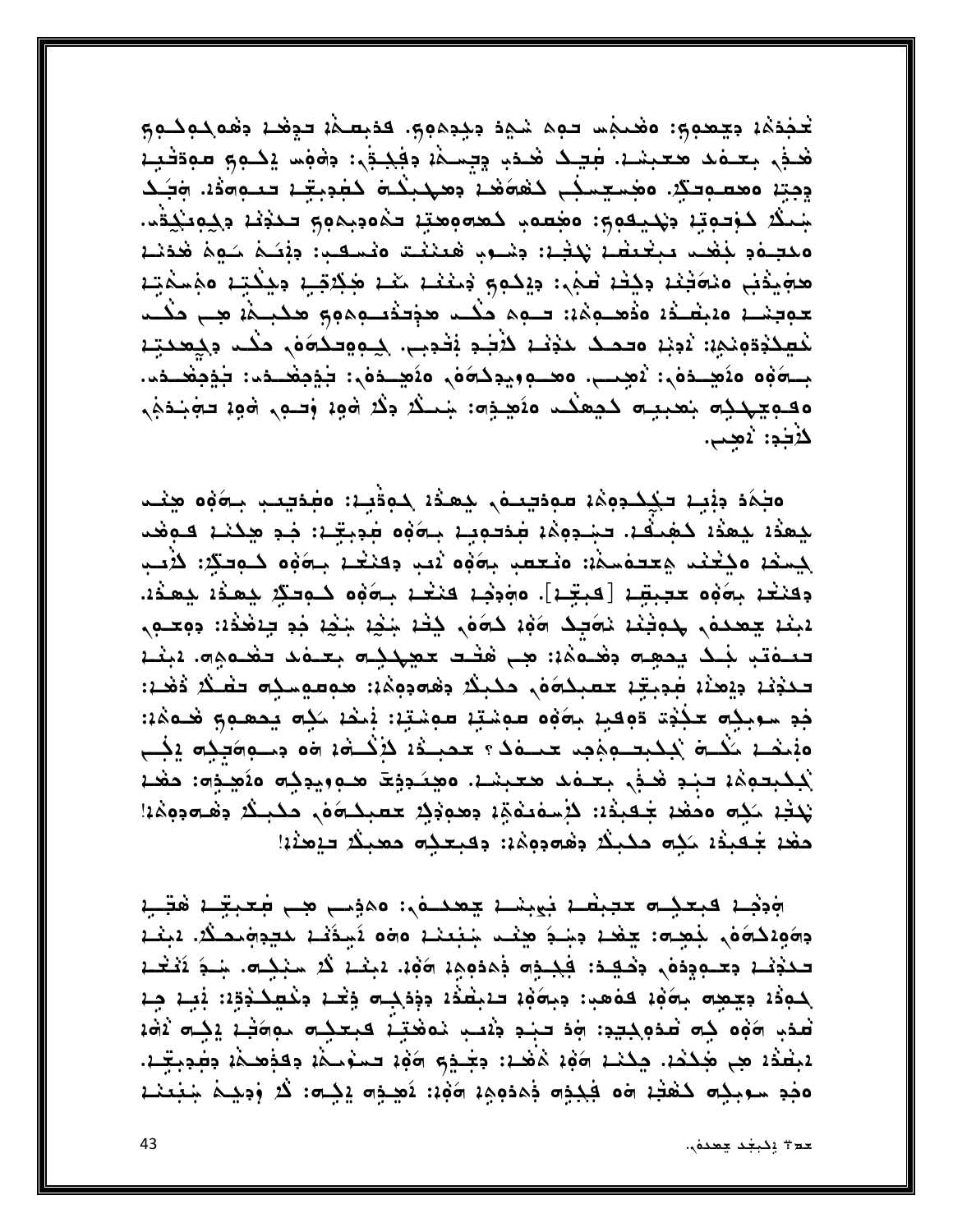لَا وَدِيمَ: حِدهَ جَمْعَهِ جَنْدِ بَيْ ذِهِدَ: 400 سوبِكُمِ كَتَبْهَدِهِ دِهْتِيْتَ. وَدِهِ تَعْبِدُهِ مَحْبِكُمْ وَهُ جُوَيْنَهُ: يَبْنَهُ فَوَهَبِ فَبَعْدُهُ وَجِبْعَةَ فَكَلْدُوهُمْ تكومخنا دكودًا ددبهر: دهَهْد الله تدودهَا جُدَبِدَهُا: ١٤بَعَيْدُ ١٤ نُعِيدُا: مِكْ دِفْعَةٍ مِنْعِيمِ مِنْ رَضْهُمْ مِنْ مِنْ مِنْكُمْ وَشَكَّرَ مِنْهَمْ مِنْتَهَا مِنْ مِنْهَمْ م ككيدة محكا: 492 162 تحيره حكبك دفعة دومة ومبيبة تعتبنه.

هَنِكِهِ مِهِدْيِيِهِ كِيَتْدُهُ دِينِيكُ يَعْدِمُي: مِعْدِيْهِ مِنْعِذِهِ: هَذِي بِعِيمَد جيوكبكِت توم يُكتُبّوهم: وَتَعْبُى مُتَوَكِّلِتُ جَيْنِكُ لِمَوْمَةٍ تَعْمَ جَيْمِينَى: ەسىمېدە دەسىلە دەھككىلەھ ھىجھىدىك مە دەمكىلىك مكىمەن سىم قَكِفْعُوهِ فِي دَوْسُمِهِ مِنْعِهِ بَسْمَتَهُمْ. وَفِيكَ جُع مِنِد دَوِكَ دَوِسِي: خُع حكَد هَـةَدِهِ بَيْـدٍ دِعْعَبِكَـةَهُ, حَكَبِـثَةَ دِهْـهِدِهِمْ: تَجْحَدَثَـدَ: مَجْـم عَكَبِيَّـد فوجعة مناح بجتبة لموثقة مثلا معصد ينحد ذفه سهبله كهددبة دَيْكِيفو وَكَتْبَهِـدْ وَكُلّْمِي بِكُرْ وَكُلّْ وَهُدَاءُ وَحَسَدُ وَجُسِدَةٍ كَبَيْدِكُمْ وَ دِبْنُـهِ؋موم وكـفِدْهُنمْ، دِهْـدَەْموم: شِـدِم هُـدَب كـمدِبنَــتِهِ، وكـدَكــد هَـمَهْمِّهِ، دكه دوسوند وهويند: وزكب هوقبكوي ونهيد مك هومعتد وفنعن نصح تبيكمة وجنثا، ولمكتبمة وهونتوم فتعب معاموة ومسومية: وك وكُتِيدُ آهُ، حَجْمِعَنْدْ، ٥٥مْ، جُغْب مِنْ كَعْمِكْتُمْ، وَخُكْفُتْ: بْسِي شَمْكُومِ. بَيْتِهِ هَيْ يَوْفَ لِأَوْمَ يَمَدُهُ: وَفَيْتُ فَيَعْجُلُ فَيَعْدِ وَفِيتُ مَعْيِجُلُ مَحْيَثُهُ دهَـهَ دِهِمْهُ. مَعِكْبِتِـمِ جَ هُوءُ يَكِـهُ يَـهُدُهُ = حَقِيمَهُمْ وَعَـٰدُدُهُ: يُدِيْـهِ محمـك لَحْفِنْدُ مَكْتُلِهِ نَكْفَنِي: يُصِي. مَجْدَمْ نَقِهِ وَصِعْفَتْقِومَ: يُكْتِبُوهِ وَبَيْنِهُمْ لَ يتعدعه وفبعكاة معبدها تستخدها ووجاها هجم ووعدت الأولا: نمغت دحدوجمة دسته دهدي.

لبند حكفند دجوفد فبعكت مجبفد: 2016 يتخدد: مجي نكعفي جعفد فبعلَّة موهبةُ: وودحقةُ: وهُجَدِّهُ: وجبعكُـ حَكَـد شونتِـ: يبغـ: عجْـوِ = ونوبشن جعده بذؤفتين فموكبقن وونهعموق ووحكت فوبغن ونعجه: <del>دە</del>ه جُىدِ فېغدِه <u>چ</u>كېڅن هِي آَيْتِن حبّت هكْتْن دِدّەەھْيى: ەچكھْدْن بِـ٦٥وه حَذِهِ ذَاءَ وَجِدْهِ : وَفَجِعَهِ صَحِبَةُ إِحْتَمَةٌ مِنْ مَعْ عَمَامِ وَاللَّهُ مَنْ مَدَّةٌ وَجَ نِمَدْنَ: وقبعدُوَهُ, موكِّدِ حَوْمِوْدُ وَهِدْهُ: حَذِيحُوَهُ, حَوِيهِمْ: هِي فَجْـةٍ: وَطِدِيتِهِ. فَيَعْدُو مُوَوَطِدُهُ يَكُد مِنِ يُقِعْطُونَهِ وَوَوَلاَدُوَهُ, فَوَقَدْ يَكُدُمُ يَكُ نِمَدْ:: لَانِبِ وَهِي حَكْبِ لَمُعَقِّبِ (شِنْتِيْ) وَهُوَيَشْدْ نِبِيْدِ نِسْجِبِ كُلْ فَبِعَكْتَهُ هوفتِنا ذَكِمِعنْكِتِنا وذَعِيدَتْ. هِي هُتَـد هُدِيدَةْ: شِجْهُنْدِم فَبَعَدُو فَعَبِـهْ: